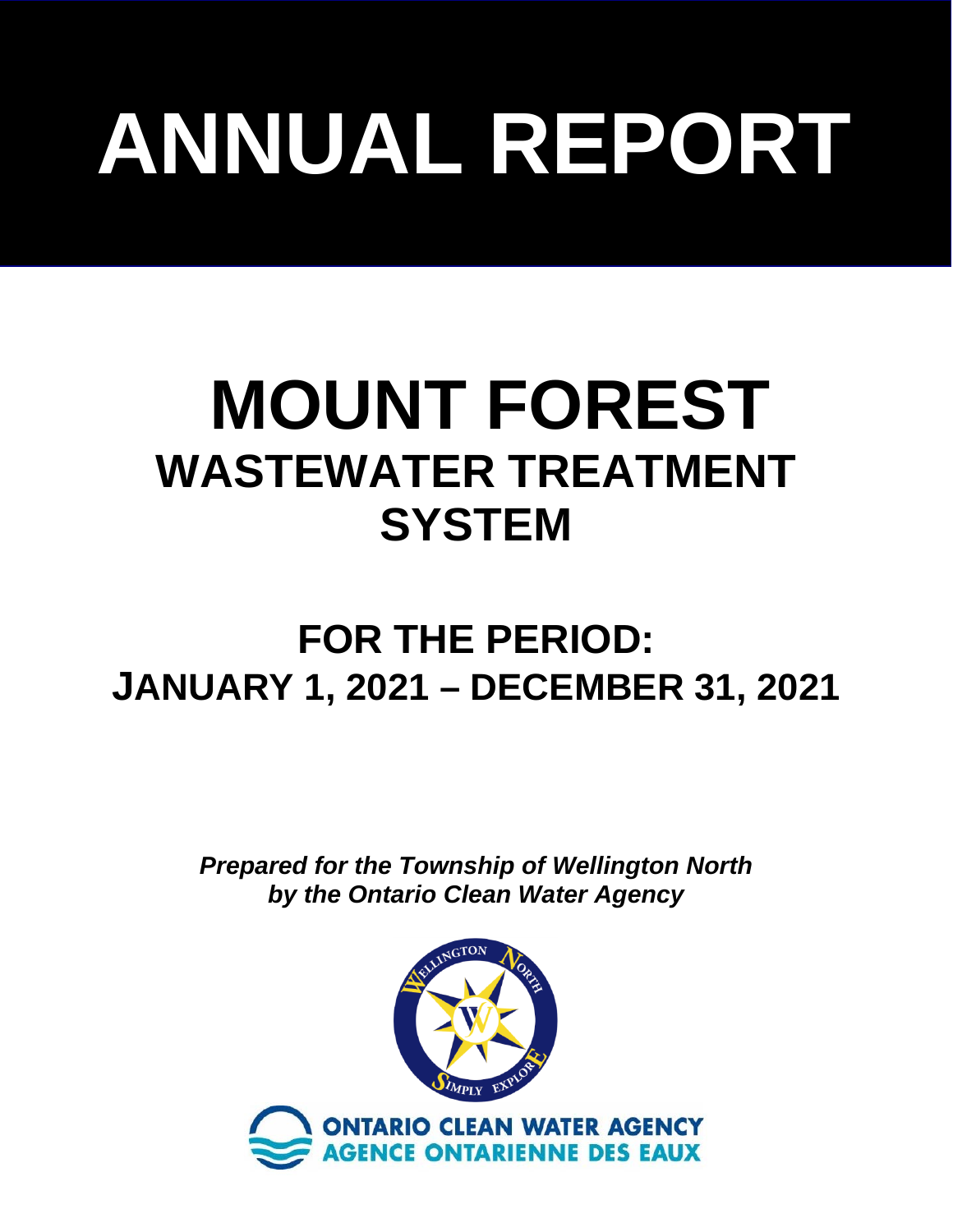#### **Table of Contents**

| 1.  |     |  |  |  |  |  |
|-----|-----|--|--|--|--|--|
| 2.  |     |  |  |  |  |  |
| 2.1 |     |  |  |  |  |  |
|     | 2.2 |  |  |  |  |  |
|     | 2.3 |  |  |  |  |  |
|     | 2.4 |  |  |  |  |  |
|     | 2.5 |  |  |  |  |  |
| 3.  |     |  |  |  |  |  |
| 4.  |     |  |  |  |  |  |
| 5.  |     |  |  |  |  |  |
| 6.  |     |  |  |  |  |  |
| 7.  |     |  |  |  |  |  |
| 8.  |     |  |  |  |  |  |
| 9.  |     |  |  |  |  |  |
| 10. |     |  |  |  |  |  |
| 11. |     |  |  |  |  |  |
|     |     |  |  |  |  |  |

Appendix A: Performance Assessment Report

Appendix B: Sludge Haulage Summary & Sludge Quality Analysis

Appendix C: Calibration Reports

Appendix D: Process Flow Schematic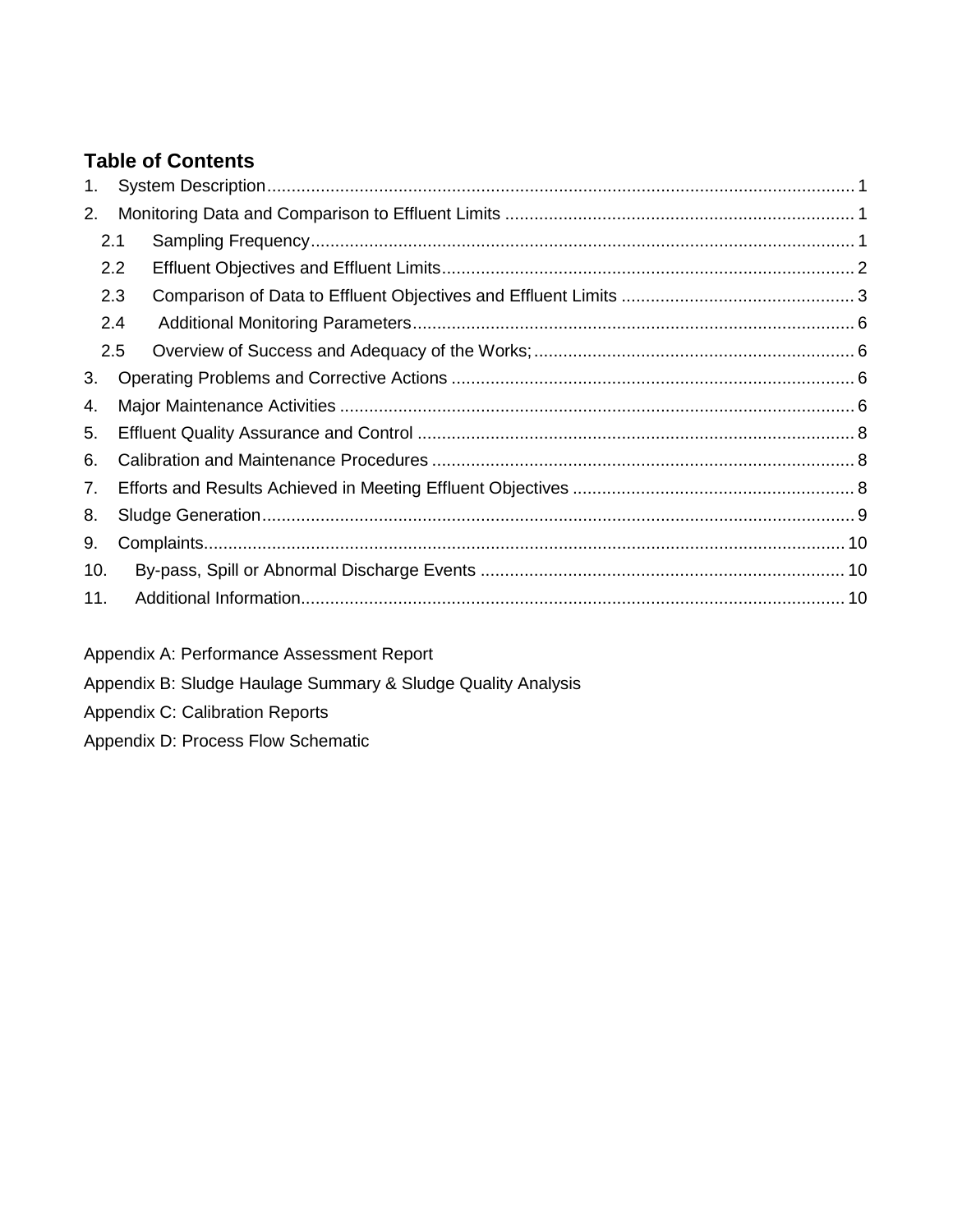#### <span id="page-2-0"></span>**1. System Description**

In November 2008, the Mount Forest Water Pollution Control Plant began operation. The plant consists of a raw water pumping station, which used to be the old sewage treatment plant. This flow now enters the Influent Works building which contains a vertical bar screen, a washer screw compactor, a circular grit chamber complete with grit extraction equipment and blowers, and a grit dewatering screw all sized to accommodate the hydraulic peak flow rate of 15,000 m<sup>3</sup>/d. This conventional wastewater plant uses diffused air supplied by two (2) duty aeration blowers and one (1) standby blower to supply its two (2) aeration tanks and supplements its phosphorous removal using alum. The plant applies its coagulant aid prior to its two square final clarifiers which are fitted with sludge removal scrapers.

Two final effluent single media filters including traveling backwash mechanism and return of backwash to the head of the aeration tanks follow the final clarifiers. The effluent then flows though the ultraviolet disinfection system which consists of two banks, one duty and one standby, with each bank sized for the Peak Flow Rate. The plant is designed to remove suspended solids,  $BOD<sub>5</sub>$ , and phosphorus from the wastewater. Chlorination of bypasses which are metered is done though a manual sodium hypochlorite drip into the existing chlorine contact chamber at the Raw Sewage Pumping Station.

The sludge digestion and storage is located at the site, and receives sludge from the Mount Forest WPCP and from the Arthur WPCP on an as need basis. Sludge treatment system consists of a five (5) tank aerobic sludge digestion system with a total storage volume of 3,951 $m^3$ , equipped with coarse bubble diffusers, submersible mixers and supernatant decanting.

An overview of Mount Forest Wastewater Treatment Plant can be found in [Table 1:](#page-2-3)

| $\overline{\mathbf{u}}$ . Those constructs the construct of the construction of the construction of the construction of the construction of the construction of the construction of the construction of the construction of the construct |                                                 |  |  |  |
|-------------------------------------------------------------------------------------------------------------------------------------------------------------------------------------------------------------------------------------------|-------------------------------------------------|--|--|--|
| <b>Facility Name</b>                                                                                                                                                                                                                      | Mount Forest Wastewater Treatment Plant         |  |  |  |
| <b>Facility Type</b>                                                                                                                                                                                                                      | <b>Extended Air STP with Tertiary Treatment</b> |  |  |  |
| <b>Plant Classification</b>                                                                                                                                                                                                               | WWT II                                          |  |  |  |
| <b>Works Number</b>                                                                                                                                                                                                                       | 120001381                                       |  |  |  |
| <b>Design Capacity</b>                                                                                                                                                                                                                    | 2,818 $m^3$ /day                                |  |  |  |
| <b>Receiving Water</b>                                                                                                                                                                                                                    | South Saugeen River                             |  |  |  |
| <b>Certificate of Approval</b>                                                                                                                                                                                                            | 6134-73FHHU                                     |  |  |  |

<span id="page-2-3"></span>**Table 1.** Mount Forest Wastewater Treatment Plant Overview

#### <span id="page-2-1"></span>**2. Monitoring Data and Comparison to Effluent Limits**

As per Section 10(5)(a) of C of A 6134-73FHHU, *a summary and interpretation of all monitoring data and a comparison to the effluent limits outlined in Condition 7, including an overview of the success and adequacy of the Works* is required.

#### <span id="page-2-2"></span>**2.1 Sampling Frequency**

Both influent (raw sewage) and effluent are sampled on a regular basis. The sampling types and frequencies are summarized in Table 2 and Table 3. The sampling frequencies meet the requirements set out in Section 9 of C of A 6134-73FHHU.

| <b>Parameter</b>               | <b>Sample Type</b> | <b>Frequency</b> |
|--------------------------------|--------------------|------------------|
| $BOD5*$                        | 24-hour Composite  | Weekly           |
| <b>Total Suspended Solids*</b> | 24-hour Composite  | Weekly           |
| Total Phosphorous*             | 24-hour Composite  | Weekly           |
| Total Kieldahl Nitrogen*       | 24-hour Composite  | Weekly           |

**Table 2.** Influent **(**Raw Sewage) Monitoring – Sampling Frequencies

\*Refer to Appendix A for monthly sample results.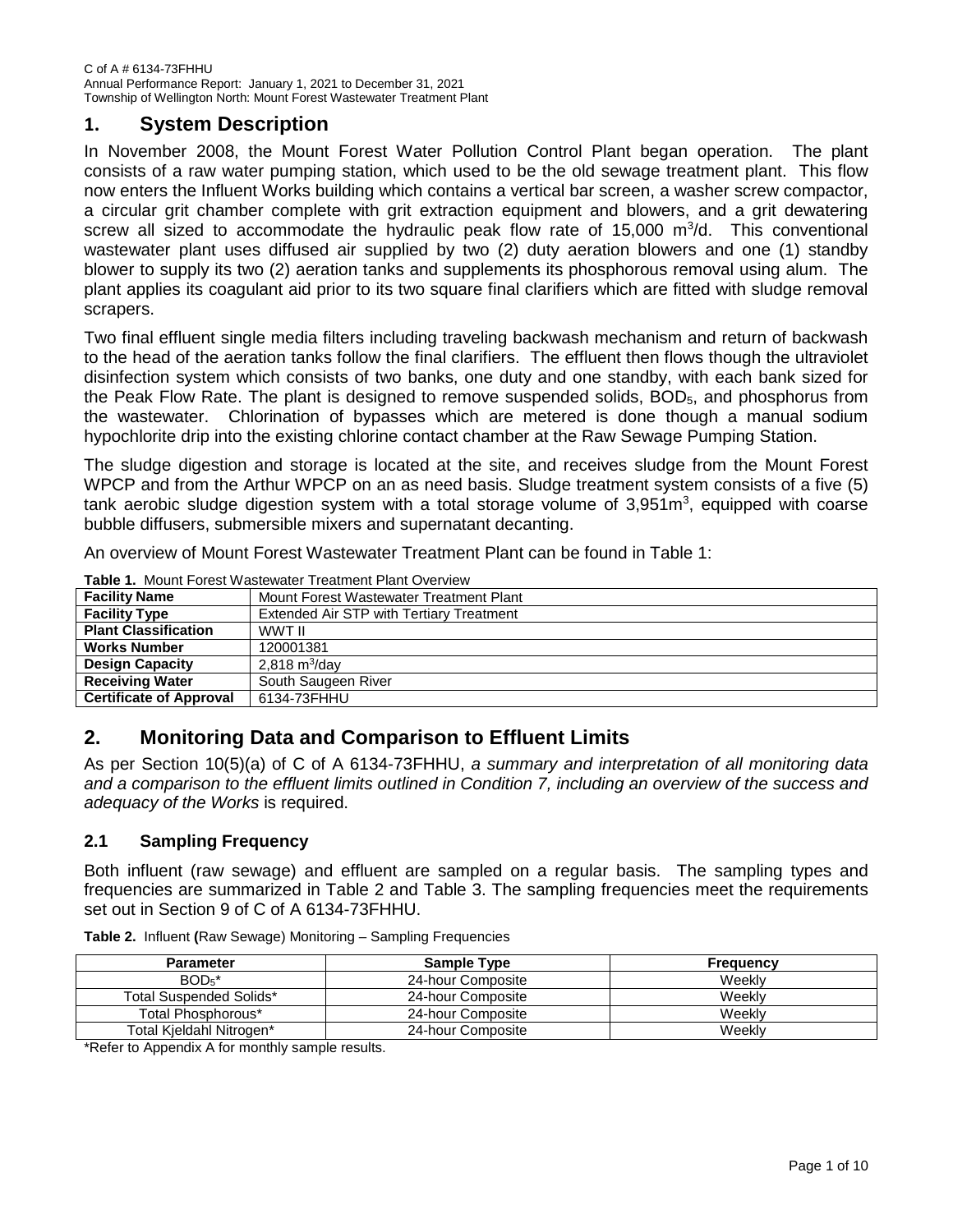**Table 3.** Effluent Sampling Monitoring – Sampling Frequencies

| <b>Parameters</b>              | <b>Sample Type</b> | <b>Frequency</b> |
|--------------------------------|--------------------|------------------|
| $CBOD_{5^*}$                   | 24-hour Composite  | Weekly           |
| <b>Total Suspended Solids*</b> | 24-hour Composite  | Weekly           |
| Total Phosphorous*             | 24-hour Composite  | Weekly           |
| Total Ammonia Nitrogen*        | 24-hour Composite  | Weekly           |
| Nitrate Nitrogen*              | 24-hour Composite  | Weekly           |
| E. Coli*                       | Grab               | Weekly           |
| pН                             | Grab (on-site)     | Weekly           |
| Temperature                    | Grab (on-site)     | Weekly           |

\*Refer to Appendix A for monthly sample results.

#### <span id="page-3-0"></span>**2.2 Effluent Objectives and Effluent Limits**

The effluent objectives as per Section 6 of C of A 6134-73FHHU for the Mount Forest Wastewater Treatment Plant are:

**Table 4.** Effluent Objectives as per Section 6 of C of A 6134-73FHHU

| <b>Effluent Parameter</b>                                          | <b>Concentration Objective (mg/L)</b> | Loading Objective (kg/day) |  |  |  |  |
|--------------------------------------------------------------------|---------------------------------------|----------------------------|--|--|--|--|
| CBOD <sub>5</sub>                                                  | 6.0                                   | 17.0                       |  |  |  |  |
| <b>Total Suspended Solids</b>                                      | 10.0                                  | 28.2                       |  |  |  |  |
| Total Ammonia Nitrogen                                             |                                       |                            |  |  |  |  |
| Dec 01 to Apr 30                                                   | 4.0                                   | 11.3                       |  |  |  |  |
| May 01 to Nov 30                                                   | 1.5                                   | 4.2                        |  |  |  |  |
| <b>Total Phosphorous</b>                                           | 0.3                                   | 0.85                       |  |  |  |  |
| Free Chlorine Residual                                             |                                       |                            |  |  |  |  |
| E.Coli                                                             | 100 CFU/100mL                         |                            |  |  |  |  |
| (Monthly Geometric Mean Density)                                   |                                       |                            |  |  |  |  |
| pH of the effluent to be maintained between 6.5 to 8.5, inclusive. |                                       |                            |  |  |  |  |

The effluent limits that are to be met as per Section 7 of C of A 6134-73FHHU for the Mount Forest Wastewater Treatment Plant are found in Table 5. Any exceedance with the limits found in Table 5 constitutes a non-compliance with C of A 6134-73FHHU.

<span id="page-3-1"></span>

| <b>Effluent Parameter</b>                                          | <b>Concentration Limit (mg/L)</b> | <b>Loading Limit (kg/day)</b> |  |  |  |
|--------------------------------------------------------------------|-----------------------------------|-------------------------------|--|--|--|
| CBOD <sub>5</sub>                                                  | 12.5                              | 35                            |  |  |  |
| <b>Total Suspended Solids</b>                                      | 12.5                              | 35                            |  |  |  |
| Total Ammonia Nitrogen                                             |                                   |                               |  |  |  |
| Dec 01 to Apr 30                                                   | 6.0                               | 17.0                          |  |  |  |
| May 01 to Nov 30                                                   | 2.5                               | 7.0                           |  |  |  |
| <b>Total Phosphorous</b>                                           | 0.37                              | 1.05                          |  |  |  |
| Free Chlorine Residual                                             | 0.02                              |                               |  |  |  |
| E.Coli                                                             | 200 CFU/100mL                     |                               |  |  |  |
|                                                                    |                                   |                               |  |  |  |
| pH of the effluent to be maintained between 6.0 to 9.0, inclusive. |                                   |                               |  |  |  |

**Table 5.** Effluent Limits as per Section 7 of C of A 6134-73FHHU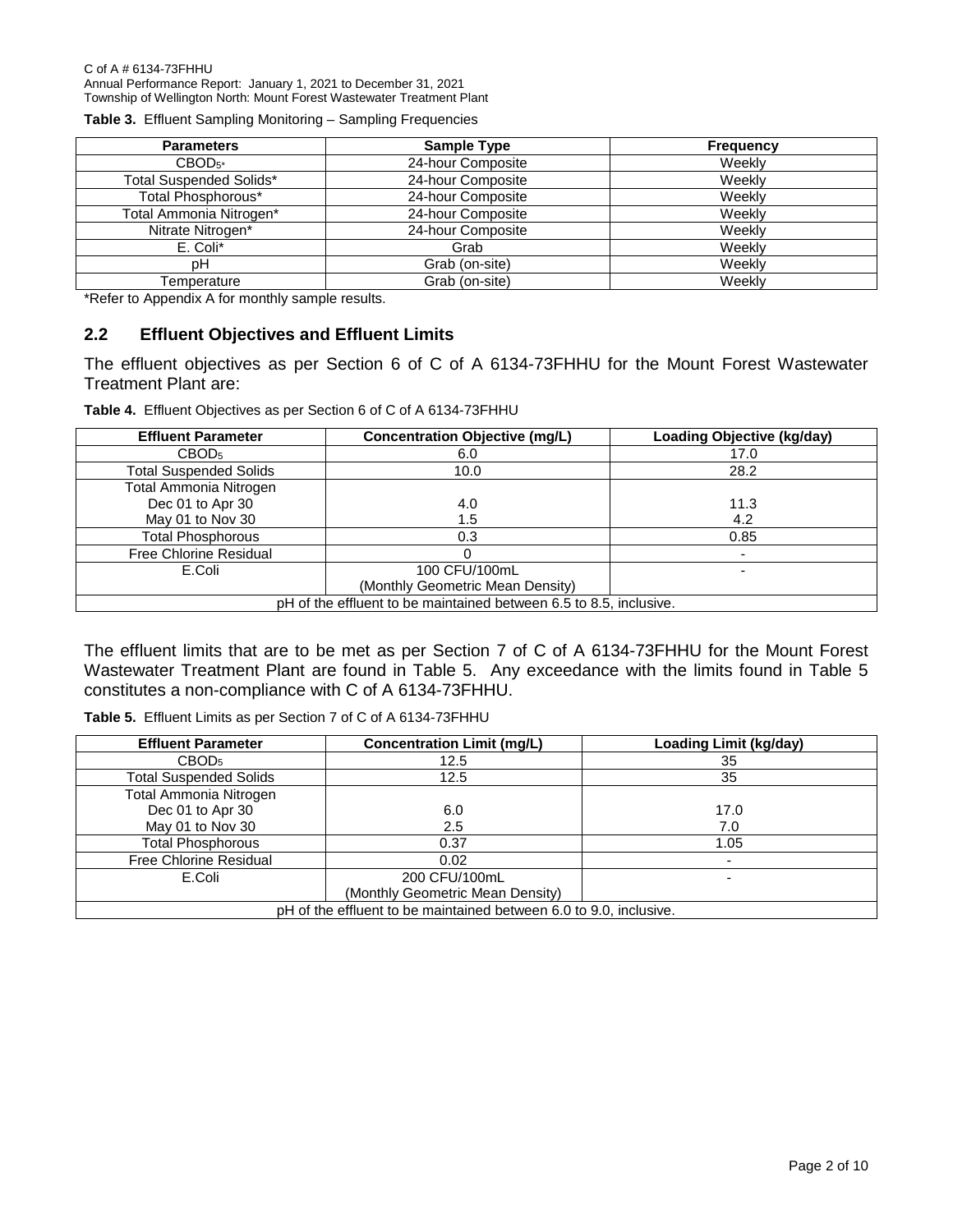#### **2.3 Comparison of Data to Effluent Objectives and Effluent Limits**

Analytical and monitoring data for the Mount Forest Wastewater Treatment Facility is stored in OCWA's data management system (WISKI). Annual and monthly averages for flows, CBOD<sub>5</sub>, BOD<sub>5</sub>, Total Suspended Solids, Total Phosphorous, Nitrogen-series and E.coli can be found in Appendix A. A comparison of analytical data from effluent samples to the effluent objectives and effluent limits are shown in the tables below:

#### **Table 6.**

|                  |                                               | CBOD <sub>5</sub>                             |                                                |                                      |                                                    |                                                |  |
|------------------|-----------------------------------------------|-----------------------------------------------|------------------------------------------------|--------------------------------------|----------------------------------------------------|------------------------------------------------|--|
|                  | Monthly<br>Average<br>Concentration<br>(mg/L) | Within<br><b>Objectives</b><br>(6.00<br>mg/L) | <b>Within Limits</b><br>$(12.50 \text{ mg/L})$ | Monthly<br>Average<br>Loading (kg/d) | <b>Within Objectives</b><br>$(17.00 \text{ kg/d})$ | <b>Within Limits</b><br>$(35.00 \text{ kg/d})$ |  |
| January          | 2.00                                          | Yes                                           | Yes                                            | 3.01                                 | Yes                                                | Yes                                            |  |
| February         | 2.00                                          | Yes                                           | Yes                                            | 2.21                                 | Yes                                                | Yes                                            |  |
| March            | 2.00                                          | Yes                                           | <b>Yes</b>                                     | 4.61                                 | Yes                                                | <b>Yes</b>                                     |  |
| April            | 2.00                                          | Yes                                           | Yes                                            | 3.39                                 | Yes                                                | <b>Yes</b>                                     |  |
| May              | 2.00                                          | Yes                                           | Yes                                            | 2.78                                 | Yes                                                | Yes                                            |  |
| June             | 2.00                                          | Yes                                           | Yes                                            | 2.46                                 | Yes                                                | Yes                                            |  |
| July             | 2.00                                          | Yes                                           | Yes                                            | 2.69                                 | Yes                                                | Yes                                            |  |
| August           | 2.00                                          | Yes                                           | Yes                                            | 2.58                                 | Yes                                                | <b>Yes</b>                                     |  |
| <b>September</b> | 2.00                                          | Yes                                           | Yes                                            | 4.25                                 | Yes                                                | Yes                                            |  |
| <b>October</b>   | 2.50                                          | Yes                                           | Yes                                            | 5.76                                 | Yes                                                | Yes                                            |  |
| <b>November</b>  | 2.00                                          | Yes                                           | Yes                                            | 3.92                                 | Yes                                                | Yes                                            |  |
| <b>December</b>  | 2.00                                          | Yes                                           | Yes                                            | 4.47                                 | Yes                                                | Yes                                            |  |

**Table 7.** 

|                  | <b>Total Suspended Solids</b>                 |                                         |                                                |                                      |                                                    |                                                |
|------------------|-----------------------------------------------|-----------------------------------------|------------------------------------------------|--------------------------------------|----------------------------------------------------|------------------------------------------------|
|                  | Monthly<br>Average<br>Concentration<br>(mg/L) | Within<br>Objectives<br>(10.00<br>mg/L) | <b>Within Limits</b><br>$(12.50 \text{ mg/L})$ | Monthly<br>Average<br>Loading (kg/d) | <b>Within Objectives</b><br>$(28.20 \text{ kg/d})$ | <b>Within Limits</b><br>$(35.00 \text{ kg/d})$ |
| Januarv          | 2.25                                          | Yes                                     | Yes                                            | 3.39                                 | Yes                                                | <b>Yes</b>                                     |
| <b>February</b>  | 2.00                                          | Yes                                     | Yes                                            | 2.21                                 | Yes                                                | Yes                                            |
| March            | 2.50                                          | Yes                                     | Yes                                            | 5.76                                 | Yes                                                | Yes                                            |
| April            | 3.00                                          | Yes                                     | Yes                                            | 5.08                                 | Yes                                                | Yes                                            |
| May              | 2.50                                          | Yes                                     | Yes                                            | 3.48                                 | Yes                                                | <b>Yes</b>                                     |
| June             | 2.20                                          | Yes                                     | Yes                                            | 2.71                                 | Yes                                                | Yes                                            |
| July             | 2.00                                          | Yes                                     | Yes                                            | 2.69                                 | Yes                                                | Yes                                            |
| <b>August</b>    | 2.75                                          | Yes                                     | <b>Yes</b>                                     | 3.55                                 | Yes                                                | Yes                                            |
| <b>September</b> | 3.00                                          | Yes                                     | Yes                                            | 6.37                                 | Yes                                                | <b>Yes</b>                                     |
| <b>October</b>   | 3.75                                          | Yes                                     | <b>Yes</b>                                     | 8.64                                 | Yes                                                | Yes                                            |
| <b>November</b>  | 2.50                                          | Yes                                     | Yes                                            | 4.90                                 | Yes                                                | Yes                                            |
| <b>December</b>  | 2.60                                          | Yes                                     | Yes                                            | 5.81                                 | Yes                                                | Yes                                            |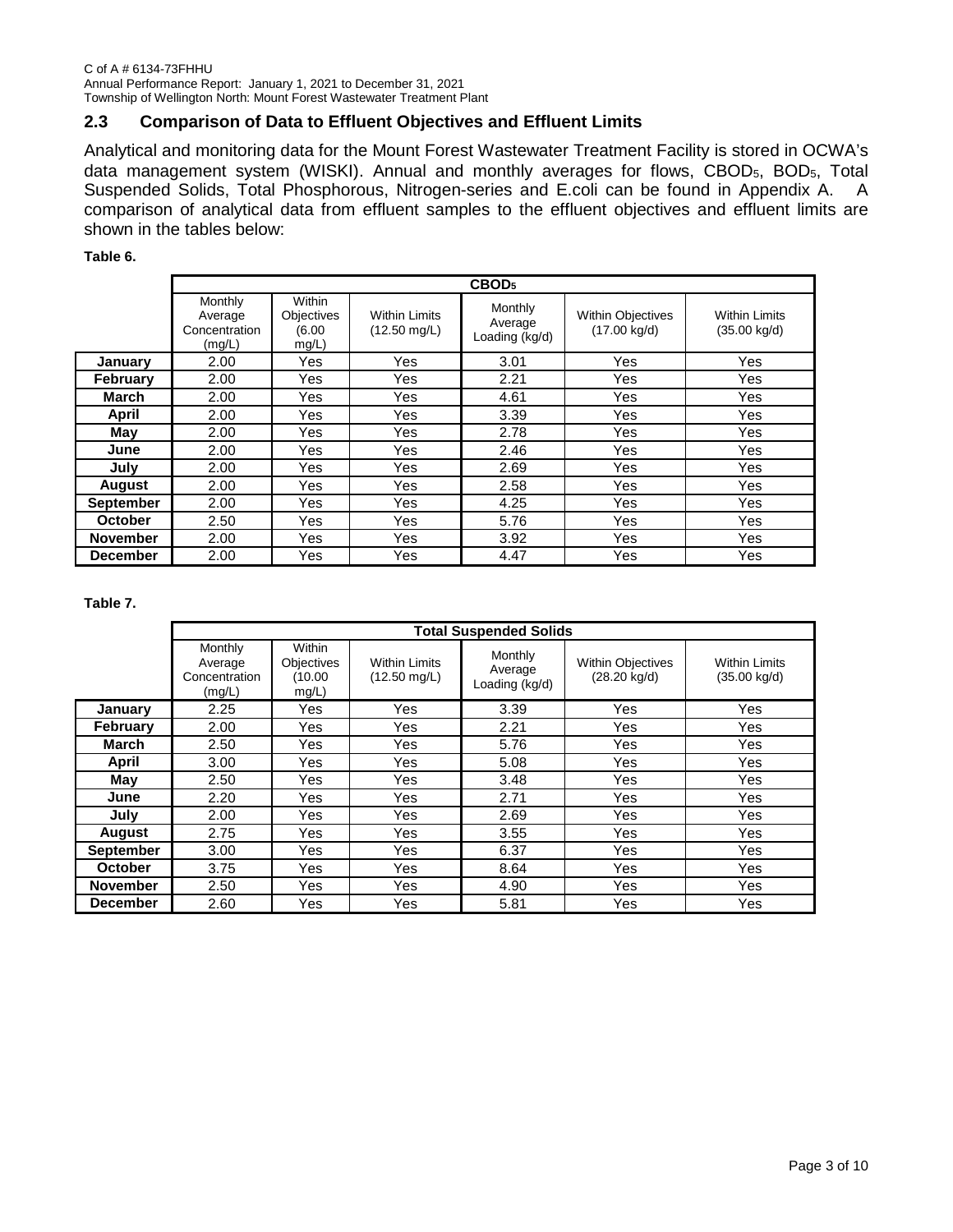#### C of A # 6134-73FHHU Annual Performance Report: January 1, 2021 to December 31, 2021 Township of Wellington North: Mount Forest Wastewater Treatment Plant

#### **Table 8.**

|                  |                                                   | <b>Total Ammonia Nitrogen</b><br>(Ammonia Nitrogen + Ammonium Nitrogen) |                                                                                  |                                                         |                                                                      |                                           |                                                                        |                                                                                     |                                                                      |                                                                       |
|------------------|---------------------------------------------------|-------------------------------------------------------------------------|----------------------------------------------------------------------------------|---------------------------------------------------------|----------------------------------------------------------------------|-------------------------------------------|------------------------------------------------------------------------|-------------------------------------------------------------------------------------|----------------------------------------------------------------------|-----------------------------------------------------------------------|
|                  | verage<br>Concentration<br>(mg/L)<br>⋖<br>Monthly | Objectives<br>01-Apr 30<br>(J/pu 00<br>Within<br>(Dec<br>₹              | Within Objectives<br>$\mathcal{S}^{\circ}$<br>50 mg/L)<br>Voll-10 Valv<br>$\div$ | 30<br>Limits<br>(Dec 01-Apr 3<br>6.00 mg/L)<br>Within I | $\boldsymbol{S}$<br>Limits<br>(May 01-Nov 3)<br>2.50 mg/L)<br>Within | Average<br>g (kg/d)<br>Loading<br>Monthly | Objectives<br>01-Apr 30<br>30 kg/d)<br>Within<br>(Dec<br>$\mathcal{L}$ | Objectives<br>$\mathcal{S}^{\mathcal{O}}$<br>01-Nov<br>4.20 kg/d)<br>Within<br>(May | $\mathcal{S}^{\circ}$<br>Within Limits<br>17.00 kg/d)<br>(Dec 01-Apr | $\mathcal{S}^{\circ}$<br>Within Limits<br>(May 01-Nov :<br>7.00 kg/d) |
| January          | 0.10                                              | Yes                                                                     | n/a                                                                              | Yes                                                     | n/a                                                                  | 0.15                                      | Yes                                                                    | n/a                                                                                 | Yes                                                                  | n/a                                                                   |
| <b>February</b>  | 0.10                                              | Yes                                                                     | n/a                                                                              | Yes                                                     | n/a                                                                  | 0.11                                      | Yes                                                                    | n/a                                                                                 | Yes                                                                  | n/a                                                                   |
| <b>March</b>     | 0.10                                              | Yes                                                                     | n/a                                                                              | Yes                                                     | n/a                                                                  | 0.23                                      | Yes                                                                    | n/a                                                                                 | Yes                                                                  | n/a                                                                   |
| April            | 0.10                                              | Yes                                                                     | n/a                                                                              | Yes                                                     | n/a                                                                  | 0.17                                      | Yes                                                                    | n/a                                                                                 | Yes                                                                  | n/a                                                                   |
| May              | 0.10                                              | n/a                                                                     | Yes                                                                              | n/a                                                     | Yes                                                                  | 0.14                                      | n/a                                                                    | Yes                                                                                 | n/a                                                                  | Yes                                                                   |
| June             | 0.10                                              | n/a                                                                     | Yes                                                                              | n/a                                                     | Yes                                                                  | 0.12                                      | n/a                                                                    | Yes                                                                                 | n/a                                                                  | Yes                                                                   |
| July             | 0.10                                              | n/a                                                                     | Yes                                                                              | n/a                                                     | Yes                                                                  | 0.13                                      | n/a                                                                    | Yes                                                                                 | n/a                                                                  | Yes                                                                   |
| <b>August</b>    | 0.15                                              | n/a                                                                     | Yes                                                                              | n/a                                                     | Yes                                                                  | 0.19                                      | n/a                                                                    | Yes                                                                                 | n/a                                                                  | Yes                                                                   |
| <b>September</b> | 0.10                                              | n/a                                                                     | Yes                                                                              | n/a                                                     | Yes                                                                  | 0.21                                      | n/a                                                                    | Yes                                                                                 | n/a                                                                  | Yes                                                                   |
| October          | 0.10                                              | n/a                                                                     | Yes                                                                              | n/a                                                     | Yes                                                                  | 0.23                                      | n/a                                                                    | Yes                                                                                 | n/a                                                                  | Yes                                                                   |
| <b>November</b>  | 0.18                                              | n/a                                                                     | Yes                                                                              | n/a                                                     | Yes                                                                  | 0.34                                      | n/a                                                                    | Yes                                                                                 | n/a                                                                  | Yes                                                                   |
| <b>December</b>  | 0.10                                              | Yes                                                                     | n/a                                                                              | Yes                                                     | n/a                                                                  | 0.22                                      | Yes                                                                    | n/a                                                                                 | Yes                                                                  | n/a                                                                   |

#### **Table 9.**

|                  |                                               | <b>Total Phosphorus</b>                       |                                               |                                   |                                                   |                                               |  |
|------------------|-----------------------------------------------|-----------------------------------------------|-----------------------------------------------|-----------------------------------|---------------------------------------------------|-----------------------------------------------|--|
|                  | Monthly<br>Average<br>Concentration<br>(mg/L) | Within<br>Objectives<br>$(0.30 \text{ mg/L})$ | <b>Within Limits</b><br>$(0.37 \text{ mg/L})$ | Monthly Average<br>Loading (kg/d) | <b>Within Objectives</b><br>$(0.85 \text{ kg/d})$ | <b>Within Limits</b><br>$(1.05 \text{ kg/d})$ |  |
| January          | 0.06                                          | <b>Yes</b>                                    | Yes                                           | 0.09                              | Yes                                               | <b>Yes</b>                                    |  |
| <b>February</b>  | 0.06                                          | Yes                                           | Yes                                           | 0.07                              | Yes                                               | Yes                                           |  |
| March            | 0.08                                          | Yes                                           | <b>Yes</b>                                    | 0.19                              | Yes                                               | Yes                                           |  |
| April            | 0.08                                          | <b>Yes</b>                                    | Yes                                           | 0.13                              | <b>Yes</b>                                        | <b>Yes</b>                                    |  |
| May              | 0.09                                          | <b>Yes</b>                                    | <b>Yes</b>                                    | 0.12                              | <b>Yes</b>                                        | Yes                                           |  |
| June             | 0.08                                          | Yes                                           | Yes                                           | 0.10                              | Yes                                               | Yes                                           |  |
| July             | 0.17                                          | Yes                                           | <b>Yes</b>                                    | 0.23                              | Yes                                               | Yes                                           |  |
| August           | 0.09                                          | Yes                                           | Yes                                           | 0.12                              | Yes                                               | <b>Yes</b>                                    |  |
| <b>September</b> | 0.18                                          | <b>Yes</b>                                    | Yes                                           | 0.37                              | Yes                                               | Yes                                           |  |
| <b>October</b>   | 0.15                                          | Yes                                           | <b>Yes</b>                                    | 0.33                              | Yes                                               | Yes                                           |  |
| <b>November</b>  | 0.11                                          | Yes                                           | <b>Yes</b>                                    | 0.22                              | Yes                                               | Yes                                           |  |
| <b>December</b>  | 0.08                                          | Yes                                           | <b>Yes</b>                                    | 0.17                              | Yes                                               | Yes                                           |  |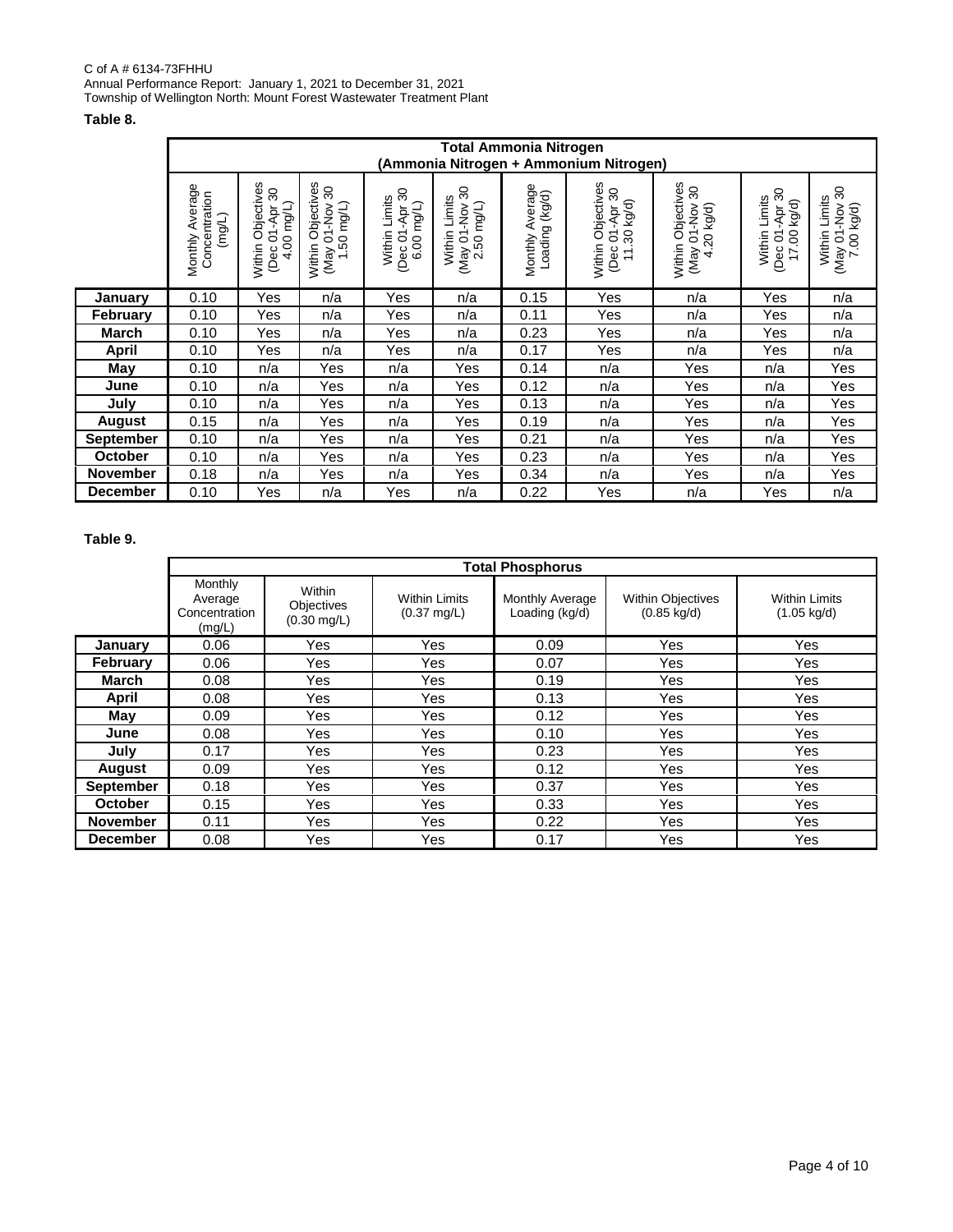#### **Table 10.**

|                 | E.coli                                        |                                             |                                         |  |  |  |
|-----------------|-----------------------------------------------|---------------------------------------------|-----------------------------------------|--|--|--|
|                 | Monthly Geometric Mean Density<br>(CFU/100mL) | <b>Within Objectives</b><br>(100 CFU/100mL) | <b>Within Limits</b><br>(200 CFU/100mL) |  |  |  |
| January         | 2.00                                          | <b>Yes</b>                                  | Yes                                     |  |  |  |
| <b>February</b> | 3.36                                          | Yes                                         | Yes                                     |  |  |  |
| <b>March</b>    | 31.07                                         | <b>Yes</b>                                  | Yes                                     |  |  |  |
| <b>April</b>    | 4.18                                          | <b>Yes</b>                                  | Yes                                     |  |  |  |
| May             | 3.80                                          | Yes                                         | Yes                                     |  |  |  |
| June            | 6.40                                          | Yes                                         | Yes                                     |  |  |  |
| July            | 4.97                                          | Yes                                         | Yes                                     |  |  |  |
| <b>August</b>   | 3.25                                          | <b>Yes</b>                                  | Yes                                     |  |  |  |
| September       | 23.62                                         | <b>Yes</b>                                  | Yes                                     |  |  |  |
| <b>October</b>  | 6.06                                          | Yes                                         | Yes                                     |  |  |  |
| <b>November</b> | 8.32                                          | <b>Yes</b>                                  | <b>Yes</b>                              |  |  |  |
| <b>December</b> | 2.95                                          | <b>Yes</b>                                  | Yes                                     |  |  |  |

**Table 11.**

|                  | pH  |                                    |                                       |  |  |  |
|------------------|-----|------------------------------------|---------------------------------------|--|--|--|
|                  | pH  | Within Objectives<br>$(6.5 - 8.5)$ | <b>Within Limits</b><br>$(6.0 - 9.0)$ |  |  |  |
| January          | 8.1 | Yes                                | Yes                                   |  |  |  |
| February         | 8.1 | Yes                                | Yes                                   |  |  |  |
| <b>March</b>     | 8.2 | Yes                                | Yes                                   |  |  |  |
| <b>April</b>     | 8.1 | Yes                                | Yes                                   |  |  |  |
| May              | 8.3 | <b>Yes</b>                         | Yes                                   |  |  |  |
| June             | 8.1 | Yes                                | Yes                                   |  |  |  |
| July             | 8.0 | Yes                                | <b>Yes</b>                            |  |  |  |
| <b>August</b>    | 8.0 | Yes                                | Yes                                   |  |  |  |
| <b>September</b> | 8.1 | Yes                                | Yes                                   |  |  |  |
| October          | 8.2 | Yes                                | Yes                                   |  |  |  |
| <b>November</b>  | 8.0 | Yes                                | Yes                                   |  |  |  |
| <b>December</b>  | 8.1 | Yes                                | Yes                                   |  |  |  |

**Table 12.** Annual Effluent Results Summary, 2021

| <b>Parameters</b>                | Average | <b>Minimum</b> | <b>Maximum</b> | <b>Average Annual Loading</b> |
|----------------------------------|---------|----------------|----------------|-------------------------------|
| CBOD <sub>5</sub>                | 2.04    | 2.00           | 2.50           | 3.51                          |
| <b>Total Suspended</b><br>Solids | 2.59    | 2.00           | 3.75           | 4.55                          |
| <b>Total Phosphorus</b>          | 0.10    | 0.06           | 0.18           | 0.18                          |
| <b>Total Ammonia</b><br>Nitrogen | 0.11    | 0.10           | 0.18           | 0.19                          |
| E.Coli                           | 8.33    | 2.00           | 31.07          |                               |
| рH                               | 8.12    | 7.87           | 8.45           |                               |
| Temperature                      | 7.13    | 5.00           | 14.40          |                               |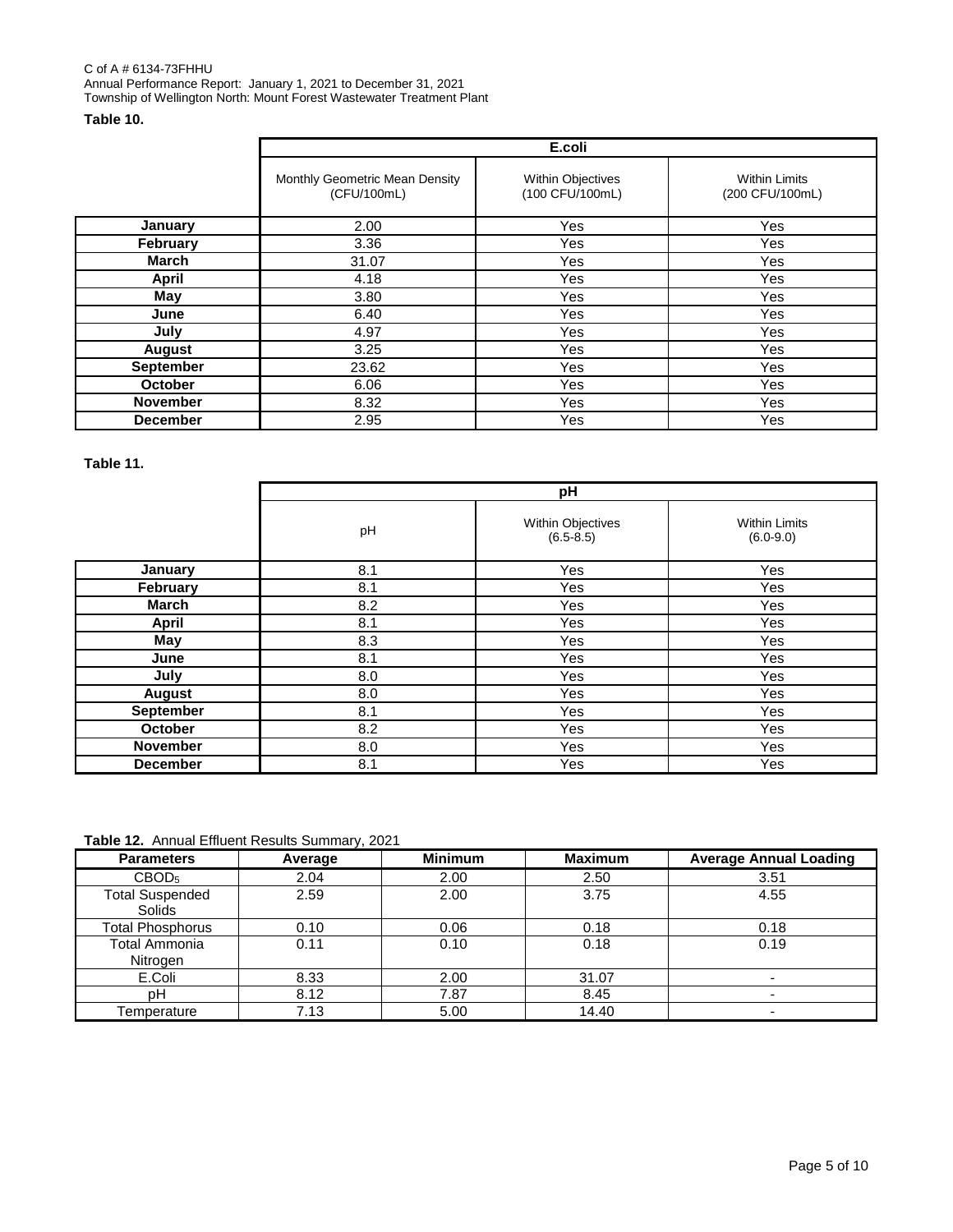#### <span id="page-7-0"></span>**2.4 Additional Monitoring Parameters**

The following parameters in Table 13 do not have limits or objectives but are monitored on a regular basis (see Section 2.1 for sampling frequency) as required by C of A 6134-73FHHU. Table 13 summarizes the monitoring data for the reporting period.

Raw Sewage Quality:

**Table 13.** Raw Sewage Monitoring Parameters as required by C of A 6134-73FHHU for Mount Forest Wastewater Treatment Plant, 2021

| <b>Parameter</b>                | Average | <b>Minimum</b> | <b>Maximum</b> |
|---------------------------------|---------|----------------|----------------|
| $BOD5*$ (mg/L)                  | 251.30  | 53.50          | 1853.20        |
| Total Suspended Solids* (mg/L)  | 962.79  | 38.40          | 10350.00       |
| Total Phosphorous* (mg/L)       | 8.56    | 1.74           | 71.75          |
| Total Kjeldahl Nitrogen* (mg/L) | 49.12   | 15.80          | 324.08         |

\* Refer to the Appendix A PAR for monthly sample results.

#### <span id="page-7-1"></span>**2.5 Overview of Success and Adequacy of the Works**

The annual average effluent TSS concentration was 2.59 mg/L with an average removal efficiency of >92.19%. The annual average effluent Total Phosphorus concentration was 0.10 mg/L with an average removal efficiency of >90.10%.

The bacteriological quality of the effluent complied with the certificate of approval requirement of <200 CFU per 100 mL sample. The annual geometric mean density of organisms for 2021 was 8.33 CFU per 100 mL, indicating extremely effective effluent disinfection.

The total raw sewage volume of wastewater treated in 2021 was 727,811.20  $\text{m}^3$ . The annual average daily flow of raw sewage was 1,990.02 m<sup>3</sup>/day was 70.62 % of the design flow (2,818 m<sup>3</sup>/day). The maximum peak flow of 7,228.00 m<sup>3</sup>/day occurred on September 23, 2021 due to higher seasonal precipitation for this month. This represents a peak flow of 2.5 times the rated capacity. The wastewater treatment plant operated within the rated capacity 89.6% of the time (327 out of 365 days of the year). The average daily flow is approaching the 80% rated capacity and the Township of Wellington North has been made aware of this. The Township is in the process of consulting with their engineer for a re-rating of the plant in the near future.

<span id="page-7-2"></span>The sewage treatment operations for 2021 provided effluent quality that met all of the effluent requirements of the CofA and demonstrates average percentage of removal efficiency (>90.10%) for key parameters. The effluent for 2021 was within all effluent limits and all effluent objectives set out in the CofA. Based on this evidence, the current sewage treatment program is deemed adequate. OCWA will continue to stay within effluent limits and will continue to aim to meet effluent objectives during each reporting period.

#### **3. Operating Problems and Corrective Actions**

As per Section 10(5)(b) of C of A 6134-73FHHU, *a description of any operating problems encountered and corrective actions taken* is required.

There were no operating problems encountered or corrective actions required at the Mount Forest Water Pollution Control Plant during 2021 that affected the quality of the effluent leaving the plant. All repairs/maintenance can be found in Section 4.

#### <span id="page-7-3"></span>**4. Major Maintenance Activities**

As per 10(5)(c) of C of A 6134-73FHHU, *a summary of all maintenance carried out on any major structure, equipment, apparatus, mechanisms or thing forming part of the works* is required.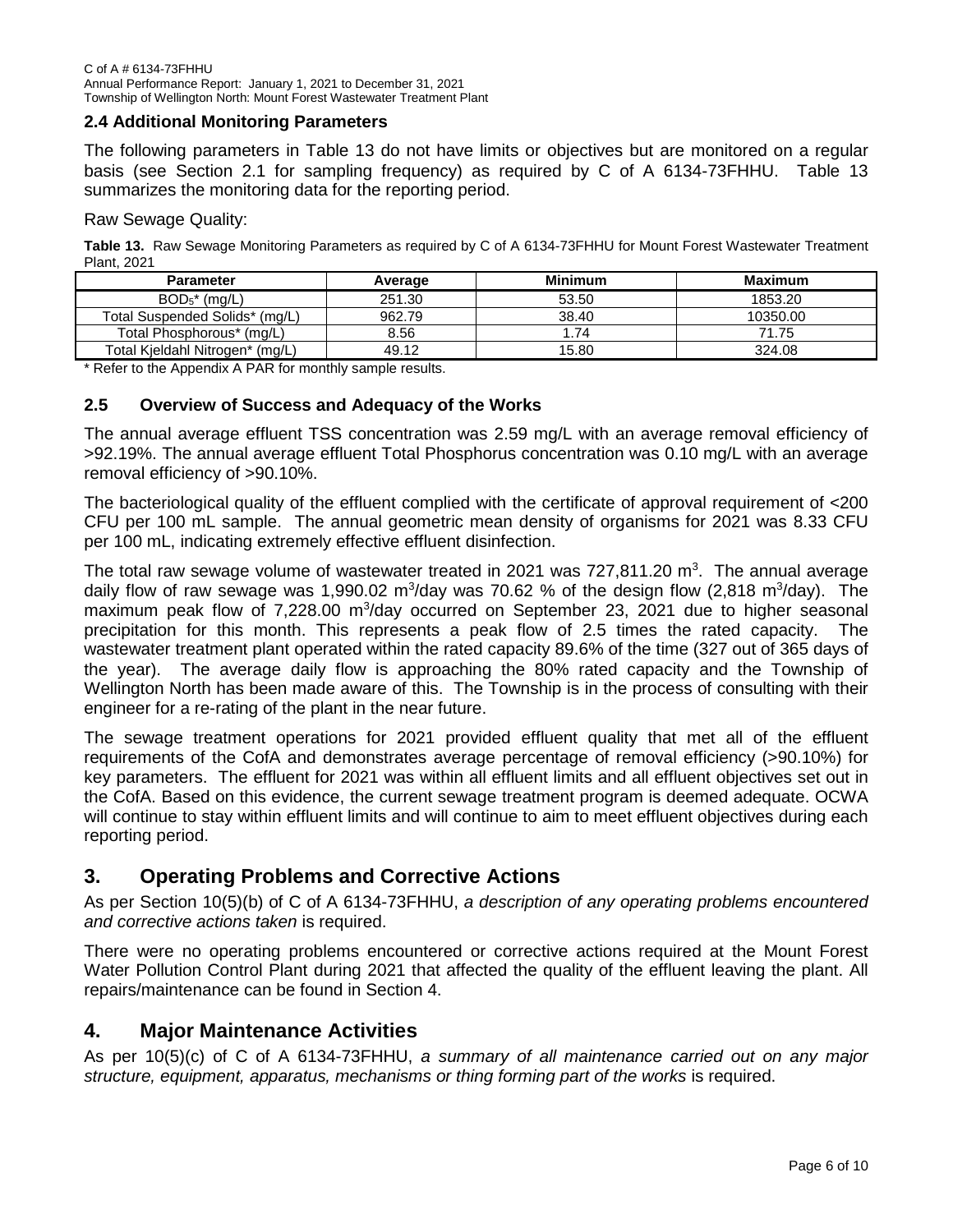Plant maintenance, including non-scheduled maintenance is monitored using Maximo Workplace Management System. All routine and preventative maintenance was conducted as scheduled in 2021.

For 2021, major maintenance activities that occurred include:

#### **Plant:**

- North aeration cell cleanout
- Flow meter calibrations
- Gas meter calibrations
- Scum pit and clarifier cleaning
- Filter bridge repairs
- Septate receiving plug valve replacement
- Pump maintenance program
- Rotork valve inspection
- RAS pump #2 repair
- Waste pump repair
- UV unit inspection/servicing/repairs

#### **Cork St. Pumping Station:**

- Pump replacement
- Pump inspection/maintenance
- Wet well clean out
- Generator load test

#### **Durham St. Pumping Station:**

- Pump inspection/maintenance
- Wet well clean out
- Generator load test

#### **North Water St. Pumping Station:**

- Wet Well cleanout
- Generator load test
- Large pump repair
- EQ Tank Pump Repair
- Pump inspection/maintenance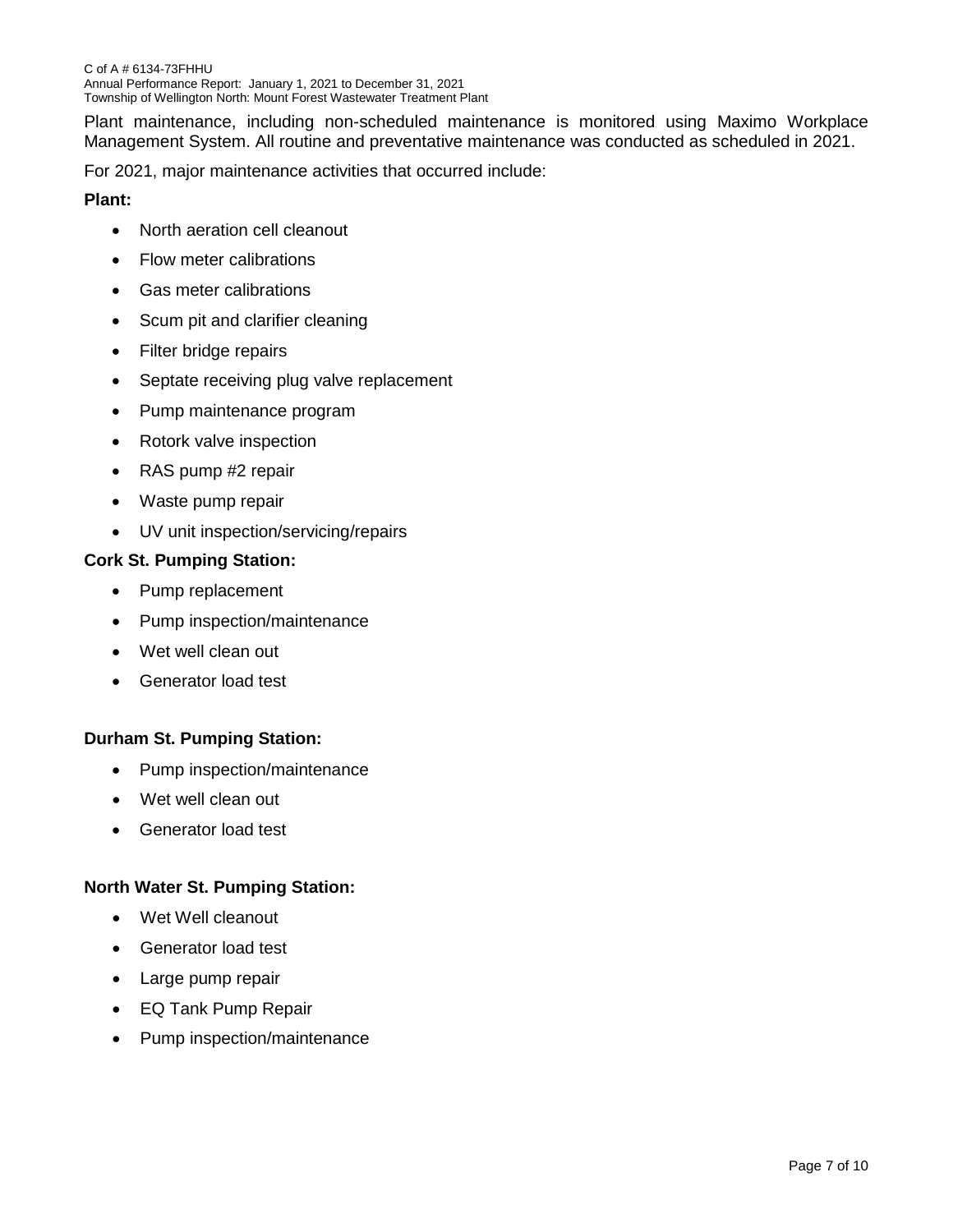#### <span id="page-9-0"></span>**5. Effluent Quality Assurance and Control**

As per 10(5)(d) of C of A 6134-73FHHU, *a summary of any effluent quality assurance or control measures undertaken in the reporting period* is required:

All laboratory analyzed raw sewage and effluent samples (Section 2.1) are analyzed by SGS Canada Inc., which is an ISO 17025 accredited laboratory. In-house tests are conducted for monitoring purposes by licensed operators using standardized methods. The results from in-house tests are used to determine treatment efficiency and to effectively maintain process control. Calibrations and preventative maintenance are performed on facility equipment and monitoring equipment, see Section 4 for more details. In addition to sample analysis, preventative maintenance is scheduled for equipment at the sewage treatment plant and pumping stations at regular frequency (frequency depends on the equipment and type of maintenance). Maintenance activities are scheduled in the work management system Maximo.

The sewage system is operated and maintained by licensed Operators. The mandatory licensing program for operators of sewage treatment facilities in Ontario is regulated under the Ontario Water Resources Act (OWRA) Ontario Regulation 129/04. A licensed individual meets the education and experience requirements and has successfully passed the licensing examination.

#### <span id="page-9-1"></span>**6. Calibration and Maintenance Procedures**

As per 10(5)(e) of C of A 6134-73FHHU, *a summary of the calibration and maintenance carried out on all effluent monitoring equipment* is required.

All in-house monitoring equipment is calibrated/verified as per manufacturer's recommendations. Monitoring and metering equipment is also calibrated by a third party on an annual basis. Preventative maintenance is scheduled for all equipment at the sewage treatment plant and pumping stations at regular frequency (frequency depends on the equipment and type of maintenance). Maintenance activities are scheduled within the work management system Maximo, upon completion, Operators set the work order to complete. On a monthly basis, preventative work orders are reviewed for completion.

Indus Control was contracted to calibrate flow measuring equipment on August 26, 2021. Copies of these calibration reports can be found in Appendix C of this report.

#### <span id="page-9-2"></span>**7. Efforts and Results Achieved in Meeting Effluent Objectives**

As per 10(5)(f) of C of A 6134-73FHHU, a description of efforts made and results achieved in meeting the Effluent Objectives of Condition 6 is required.

Condition 6 is imposed "to establish non-enforceable effluent quality objectives which the Owner is obligated to use best efforts to strive towards on an ongoing basis. These objectives are to be used as a mechanism to trigger corrective action proactively and voluntarily before environmental impairment occurs and before the compliances limits of Condition 7 are exceeded."

OCWA as the Operating Authority (on behalf of the Owner) has made best efforts to stay within the Effluent Objectives in the CofA. These efforts are supported through:

- Continuous monitoring equipment
- Regular plant inspections/checks
- In-house sampling and testing
- Laboratory  $(3<sup>rd</sup>$  party) analysis of influent and effluent samples
- Data review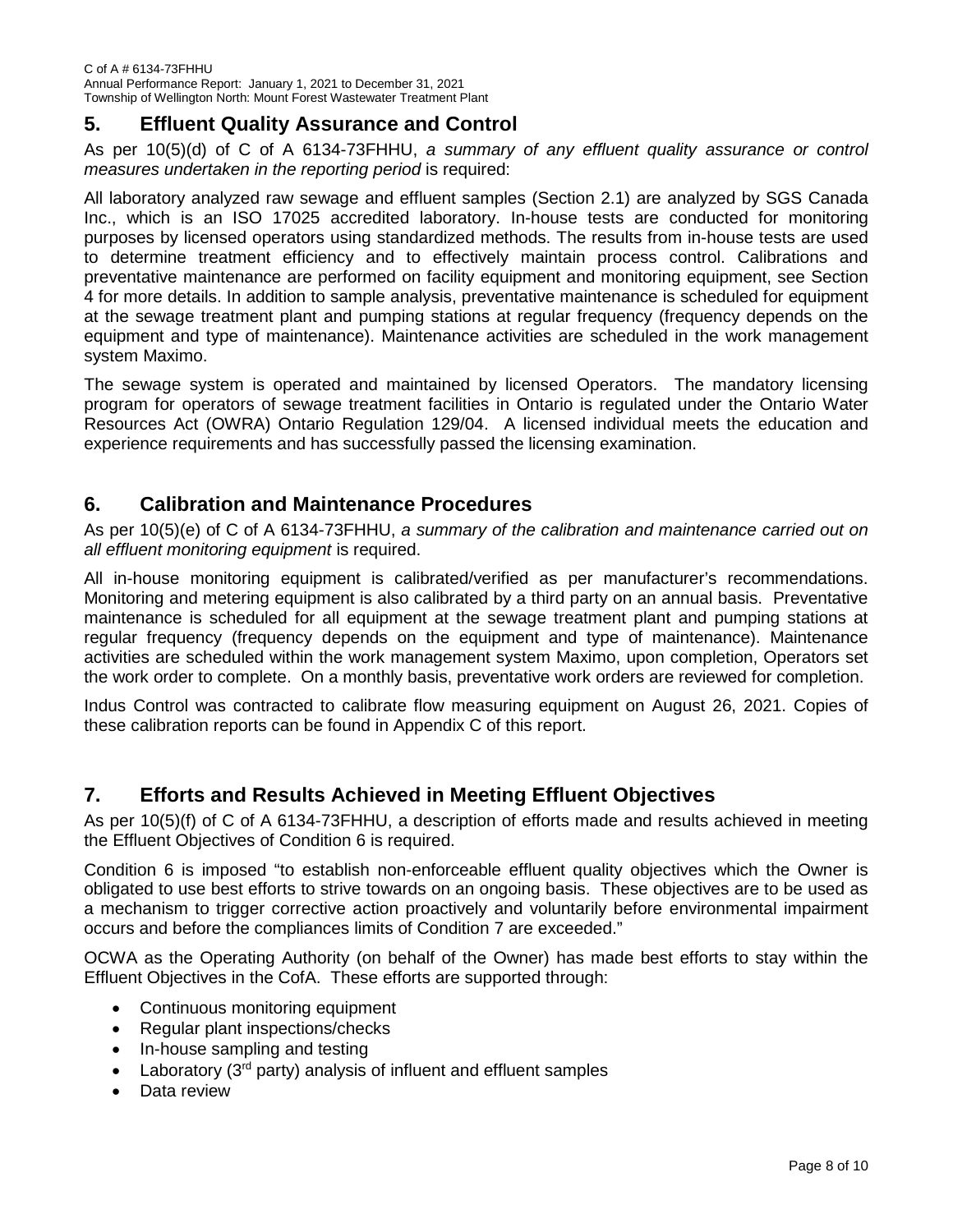C of A # 6134-73FHHU Annual Performance Report: January 1, 2021 to December 31, 2021 Township of Wellington North: Mount Forest Wastewater Treatment Plant

- Process optimization and adjustments (as required)
- Scheduled/preventative maintenance
- Repairs as necessary

A summary of the effluent quality in comparison to the effluent objectives can be found in Tables 6-12 of section 2.3 of this report. These results show that sewage treatment operations for 2021 provided effluent quality that was within all effluent objectives outlined in the CofA and minimized environmental impairment.

#### <span id="page-10-0"></span>**8. Sludge Generation**

As per 10(5)(g) of C of A 6134-73FHHU, *a tabulation of the volume of sludge generated in the reporting period, an outline of anticipated volumes to be generated in the next reporting period and a summary of the locations to where the sludge was disposed* is required*.*

Digested sludge produced at the Mount Forest Wastewater Treatment Plant is land-applied in accordance with the Nutrient Management Act 2002 and Ontario Regulation 267/03.

Grab samples of digested (aerobic) sludge are collected and tested as per these guidelines. In 2021, sludge sample analyses were carried out by SGS Lakefield Research Limited. A summary of sludge sample results is provided in Appendix B.

Wessuc Environmental Services Inc. was contracted to haul and spread sludge from the Mount Forest plant in 2021. (Certificate of Approval - Waste Management System #1603-4LGJBN)

Based on the design flow, average wastewater quality, and a linear regression with an  $\mathsf{R}^2$  value of 73.74%, the anticipated volume to be generated in the next reporting period is approximately 4,350 m<sup>3</sup>.

The following certified sites were utilized in 2021

**Table 14.** Volume of Sludge Generated from Mount Forest Wastewater Treatment Plant in 2021

| Site                         | <b>Site Location</b> | Volume of Biosolids (m <sup>3</sup> ) | Hauler |
|------------------------------|----------------------|---------------------------------------|--------|
| NASM Submission ID:<br>23730 | W1007                | 1261.00                               | Wessuc |
| NASM Submission ID:<br>24583 | W2003                | 2405.00                               | Wessuc |



**Figure 1.** Mount Forest Wastewater Treatment Plant Haulage Volumes (2010 to 2021)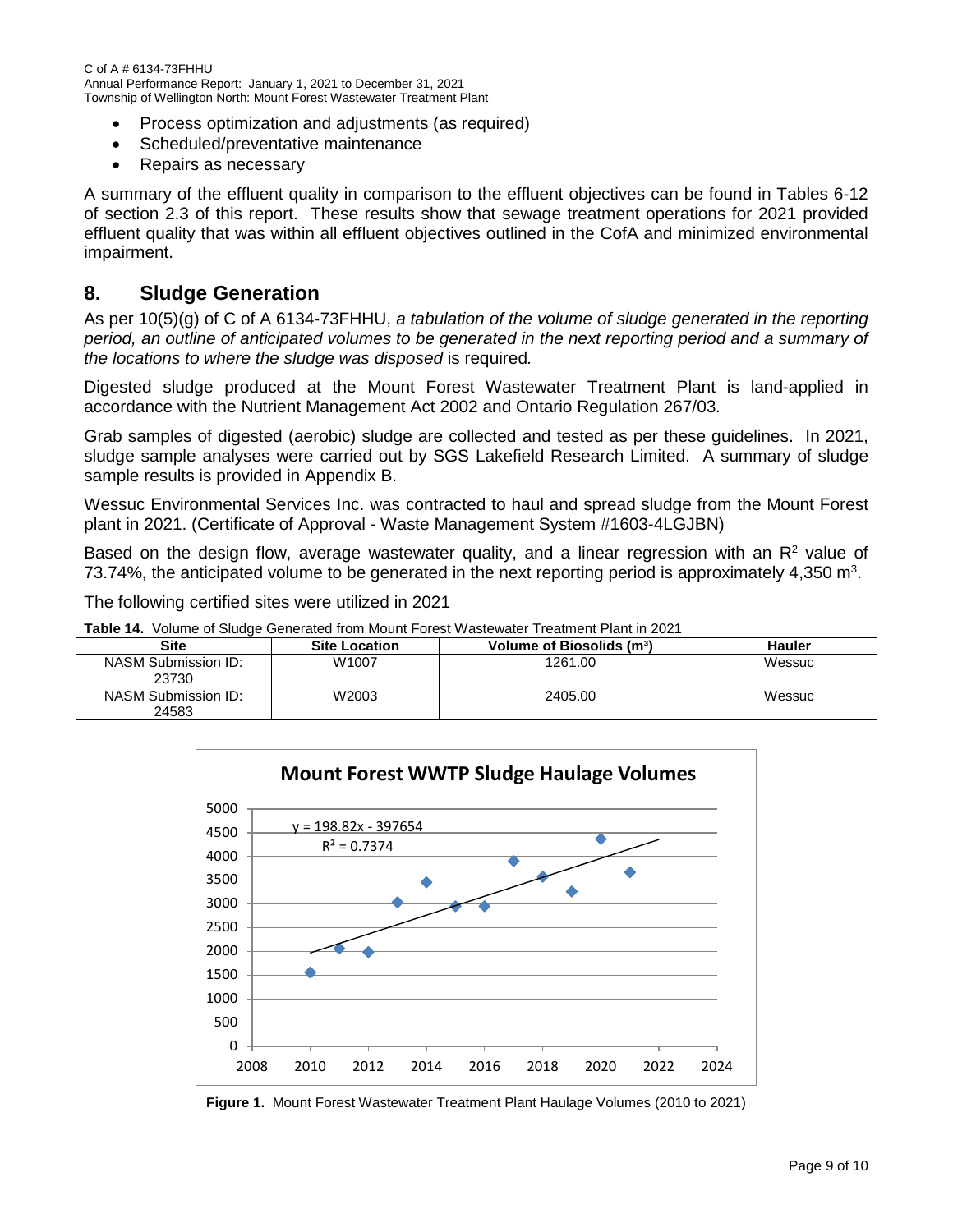#### <span id="page-11-0"></span>**9. Complaints**

As per 10(5)(h) of C of A 6134-73FHHU, *a summary of any complaints received during the reporting period and any steps taken to address the complaints* is required.

A standard operating procedure (SOP) is in place for addressing complaints received from the community. All complaints are addressed and documented in the facility logbook. Community complaint information is entered in OCWA's WMS database system "Maximo". This system contains all the required information and history of all complaints.

There were no complaints registered during the reporting period.

#### <span id="page-11-1"></span>**10. By-pass, Spill or Abnormal Discharge Events**

As per 10(5)(i) of C of A 6134-73FHHU, *a summary of all By-pass, spill or abnormal discharge events* is required.

There were no bypass, spill or abnormal discharge events that occurred during the reporting period.

#### <span id="page-11-2"></span>**11. Additional Information**

As per 10(5)(j) of C of A 6134-73FHHU, *any other information the Direct Manager requires from time to time* is required.

There were no requests from the District Manager for any other information during the reporting period.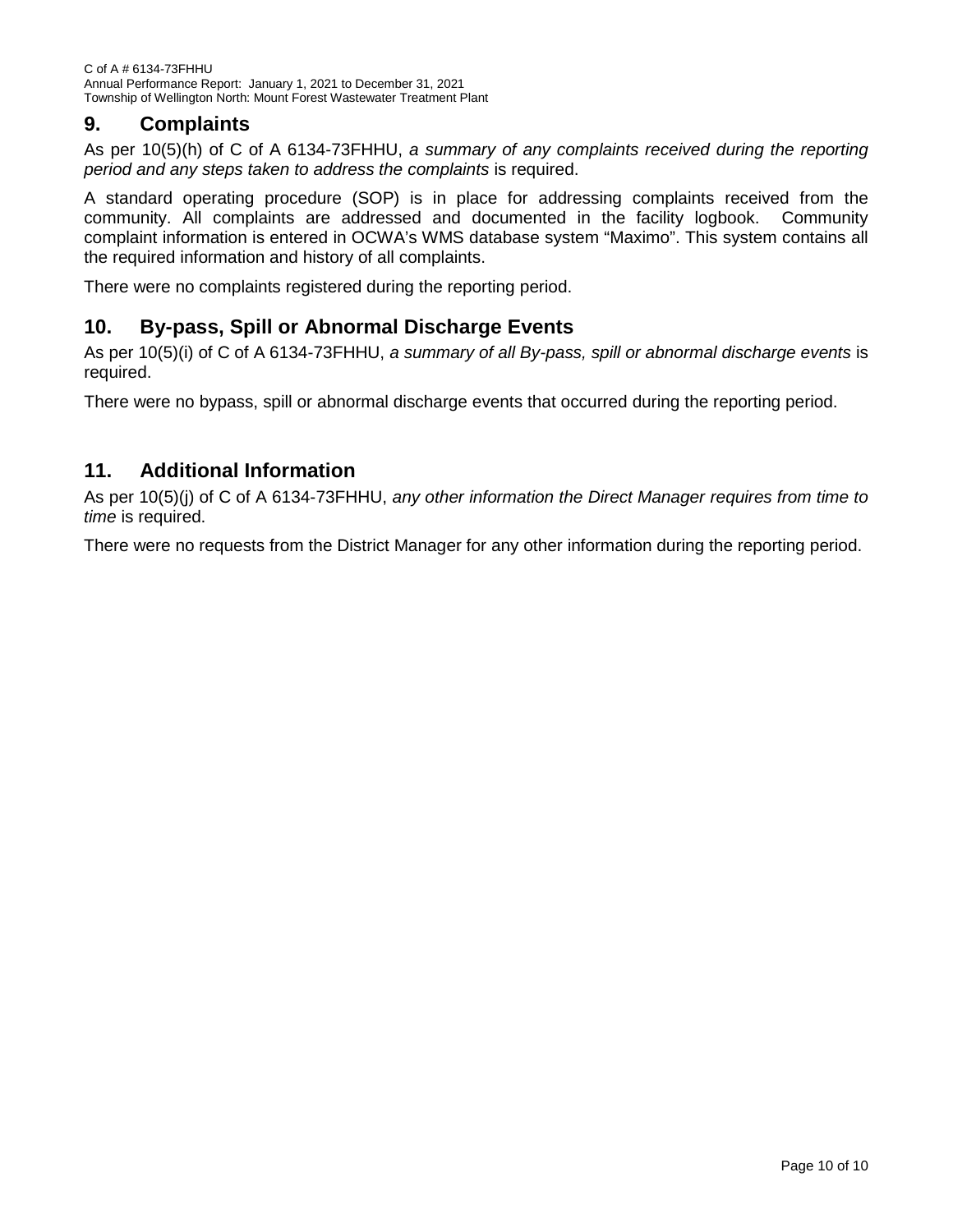**2021 Annual Performance Report Mount Forest Wastewater Treatment Plant Certificate of Approval No. 6134-F3FHHU**

# Appendix A

## Performance Assessment Report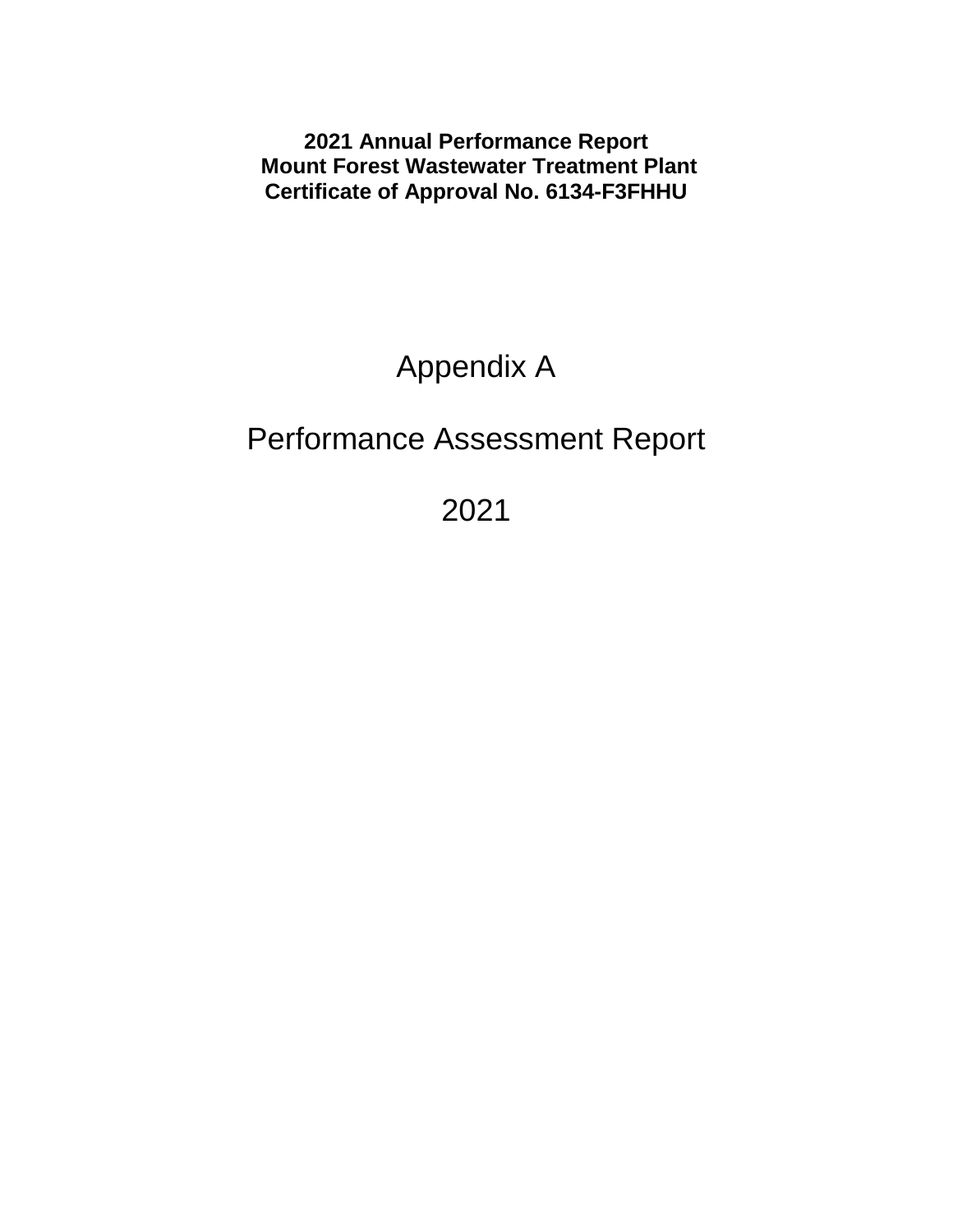#### **Ontario Clean Water Agency Performance Assessment Report Wastewater/Lagoon**

#### **Report extracted 01/31/2022 17:00 From:**

#### **01/01/2021 to 31/12/2021**

| Facility: [5541] MOUNT FOREST WASTEWATER TREATMENT FACILITY |
|-------------------------------------------------------------|
| Works: [120001381]                                          |

|                                                           | 01/2021                | 02/2021                | 03/2021                | 04/2021    | 05/2021                | 06/2021  | 07/2021                | 08/2021                | 09/2021        | 10/2021                | 11/2021                | 12/2021        | <--Total--> | $\leftarrow$ -Avg.--> | <--Max --> | <--Criteria-->                                   |
|-----------------------------------------------------------|------------------------|------------------------|------------------------|------------|------------------------|----------|------------------------|------------------------|----------------|------------------------|------------------------|----------------|-------------|-----------------------|------------|--------------------------------------------------|
| Flows:                                                    |                        |                        |                        |            |                        |          |                        |                        |                |                        |                        |                |             |                       |            |                                                  |
| Raw Flow: Total - Raw Sewage (m <sup>3</sup> )            | 58222.30               | 41305.40               | 84840.30               | 62291.10   | 50407.00               | 41034.20 | 46060.70               | 45130.70               | 70099.80       | 79270.60               | 68117.90               | 81031.20       | 727811.20   |                       |            |                                                  |
| Raw Flow: Avg - Raw Sewage (m3/d)                         | 1878.14                | 1475.19                | 2736.78                | 2076.37    | 1626.03                | 1367.81  | 1485.83                | 1455.83                | 2336.66        | 2557.12                | 2270.60                | 2613.91        |             | 1990.02               |            | 2818.0000000000005                               |
| Raw Flow: Max - Raw Sewage (m <sup>3</sup> /d)            | 2343.70                | 1724.70                | 6129.80                | 2743.20    | 2014.30                | 1714.30  | 1968.50                | 1812.10                | 7228.00        | 3789.00                | 3210.10                | 4341.30        |             |                       | 7228.00    |                                                  |
| Eff. Flow: Total - Final Effluent (m <sup>3</sup> )       | 46710.90               | 30864.30               | 71419.40               | 50801.60   | 43159.10               | 36920.90 | 41627.60               | 39974.70               | 63698.00       | 71423.60               | 58745.70               | 69302.90       | 624648.70   |                       |            |                                                  |
| Eff. Flow: Avg - Final Effluent (m <sup>3</sup> /d)       | 1506.80                | 1102.30                | 2303.85                | 1693.39    | 1392.23                | 1230.70  | 1342.83                | 1289.51                | 2123.27        | 2303.99                | 1958.19                | 2235.58        |             | 1706.88               |            |                                                  |
| Eff. Flow: Max - Final Effluent (m <sup>3</sup> /d)       | 1902.80                | 1355.40                | 5817.00                | 2256.90    | 1934.50                | 1617.60  | 1804.80                | 1716.30                | 6837.60        | 3470.00                | 2862.20                | 3898.50        |             |                       | 6837.60    |                                                  |
| Carbonaceous Biochemical Oxygen Demand: CBOD:             |                        |                        |                        |            |                        |          |                        |                        |                |                        |                        |                |             |                       |            |                                                  |
| Eff: Avg cBOD5 - Final Effluent (mg/L)                    | 2.000                  | 2.000                  | 2.000                  | 2.000      | 2.000                  | 2.000    | 2.000                  | 2.000                  | 2.000          | 2.500                  | 2.000                  | 2,000          |             | 2.042                 | 2.500      | 12.5                                             |
| Eff: # of samples of cBOD5 - Final Effluent (mg/L)        |                        | $\overline{4}$         | $\overline{4}$         | -5         | $\overline{4}$         | 5        | $\boldsymbol{\Lambda}$ | $\boldsymbol{\Lambda}$ | 5              | $\boldsymbol{\Lambda}$ | $\overline{4}$         | -5             | 52          |                       |            |                                                  |
| Loading: cBOD5 - Final Effluent (kg/d)                    | 3.014                  | 2.205                  | 4.608                  | 3.387      | 2.784                  | 2.461    | 2.686                  | 2.579                  | 4.247          | 5.760                  | 3.916                  | 4.471          |             | 3.510                 | 5.760      |                                                  |
| Biochemical Oxygen Demand: BOD5:                          |                        |                        |                        |            |                        |          |                        |                        |                |                        |                        |                |             |                       |            |                                                  |
| Raw: Avg BOD5 - Raw Sewage (mg/L)                         | 75.750                 | 116.250                | 59,000                 | 54,400     | 96,500                 | 192.600  | 169.250                | 153.500                | 96.200         | 1853.200               | 53,500                 | 95,400         |             | 251.296               | 1853.200   |                                                  |
| Raw: # of samples of BOD5 - Raw Sewage (mg/L)             | $\boldsymbol{\Lambda}$ | $\overline{4}$         | $\overline{4}$         | $\sqrt{2}$ | $\overline{4}$         | 5        | $\overline{4}$         | $\overline{4}$         | - 5            | -5                     | $\overline{4}$         | -5             | 53          |                       |            |                                                  |
| <b>Total Suspended Solids: TSS:</b>                       |                        |                        |                        |            |                        |          |                        |                        |                |                        |                        |                |             |                       |            |                                                  |
| Raw: Avg TSS - Raw Sewage (mg/L)                          | 48,500                 | 58,000                 | 44.250                 | 38,400     | 58.000                 | 295,800  | 191,500                | 239.750                | 79,400         | 10350.000              | 48.250                 | 101.600        |             | 962.788               | 10350.000  |                                                  |
| Raw: # of samples of TSS - Raw Sewage (mg/L)              |                        | $\overline{4}$         | $\overline{4}$         | $\sqrt{5}$ | $\overline{4}$         | -5       | $\overline{4}$         | $\sim$                 | 5              | -5                     | $\overline{4}$         | 5 <sub>5</sub> | 53          |                       |            |                                                  |
| Eff: Avg TSS - Final Effluent (mg/L)                      | 2.250                  | 2.000                  | 2.500                  | 3.000      | 2,500                  | 2.200    | 2.000                  | 2.750                  | 3.000          | 3.750                  | 2,500                  | 2,600          |             | 2.588                 | 3.750      | 12.5                                             |
| Eff: # of samples of TSS - Final Effluent (mg/L)          |                        | $\overline{4}$         | $\boldsymbol{\Lambda}$ | -5         | $\overline{4}$         | 5        | $\boldsymbol{\Lambda}$ | $\boldsymbol{\Lambda}$ | 5              | $\boldsymbol{\Lambda}$ | $\overline{4}$         | 5 <sub>5</sub> | 52          |                       |            |                                                  |
| Loading: TSS - Final Effluent (kg/d)                      | 3,390                  | 2.205                  | 5.760                  | 5.080      | 3.481                  | 2.708    | 2.686                  | 3.546                  | 6.370          | 8.640                  | 4.895                  | 5.813          |             | 4.548                 | 8.640      |                                                  |
| Percent Removal: TSS - Final Effluent (mg/L)              | 95.361                 | 96.552                 | 94,350                 | 92.188     | 95,690                 | 99.256   | 98,956                 | 98,853                 | 96.222         | 99.964                 | 94.819                 | 97.441         |             |                       | 99.964     |                                                  |
| <b>Total Phosphorus: TP:</b>                              |                        |                        |                        |            |                        |          |                        |                        |                |                        |                        |                |             |                       |            |                                                  |
| Raw: Avg TP - Raw Sewage (mg/L)                           | 2.103                  | 3.113                  | 1.743                  | 1.970      | 2.662                  | 5.684    | 4.213                  | 4.170                  | 1,778          | 71,750                 | 1.763                  | 1.798          |             | 8.562                 | 71.750     |                                                  |
| Raw: # of samples of TP - Raw Sewage (mg/L)               |                        | $\boldsymbol{\Lambda}$ | $\overline{4}$         | -5         | $\overline{4}$         | -5       | $\overline{4}$         | $\boldsymbol{\Lambda}$ | -5             | -5                     | $\boldsymbol{\Lambda}$ | -5             | 53          |                       |            |                                                  |
| Eff: Avg TP - Final Effluent (mg/L)                       | 0.060                  | 0.060                  | 0.083                  | 0.076      | 0.085                  | 0.082    | 0.168                  | 0.090                  | 0.176          | 0.145                  | 0.110                  | 0.076          |             | 0.101                 | 0.176      | 0.37                                             |
| Eff: # of samples of TP - Final Effluent (mg/L)           |                        | $\boldsymbol{\Lambda}$ | $\boldsymbol{\Lambda}$ | -5         | $\overline{4}$         | - 5      | $\boldsymbol{\Lambda}$ | $\boldsymbol{\Lambda}$ | 5              | $\boldsymbol{\Lambda}$ | $\boldsymbol{\Lambda}$ | -5             | 52          |                       |            |                                                  |
| Loading: TP - Final Effluent (kg/d)                       | 0.090                  | 0.066                  | 0.190                  | 0.129      | 0.118                  | 0.101    | 0.225                  | 0.116                  | 0.374          | 0.334                  | 0.215                  | 0.170          |             | 0.177                 | 0.374      |                                                  |
| Percent Removal: TP - Final Effluent (mg/L)               | 97.146                 | 98.072                 | 95.265                 | 96.142     | 96.808                 | 98,557   | 96.024                 | 97.842                 | 90.101         | 99.798                 | 93.759                 | 95.773         |             |                       | 99.798     |                                                  |
| Nitrogen Series:                                          |                        |                        |                        |            |                        |          |                        |                        |                |                        |                        |                |             |                       |            |                                                  |
| Raw: Avg TKN - Raw Sewage (mg/L)                          | 22,000                 | 29.950                 | 17,775                 | 18,480     | 23.325                 | 40,580   | 34,200                 | 29,675                 | 16,760         | 324.080                | 15,800                 | 16.780         |             | 49.117                | 324.080    |                                                  |
| Raw: # of samples of TKN - Raw Sewage (mg/L)              | $\overline{4}$         | $\overline{4}$         | $\overline{4}$         | 5          | $\overline{4}$         | 5        | $\overline{4}$         | $\frac{4}{3}$          | 5 <sup>5</sup> | 5                      | $\frac{4}{3}$          | 5              | 53          |                       |            |                                                  |
| Eff: Avg TAN - Final Effluent (mg/L)                      | 0.100                  | 0.100                  | 0.100                  | 0.100      | 0.100                  | 0.100    | 0.100                  | 0.150                  | 0.100          | 0.100                  | 0.175                  | 0.100          |             | 0.110                 | 0.175      | $-2.5 - 2.5 - 2.5 - 2.5 - 2.5 - 2.5 - 2.5 - 6.0$ |
| Eff: # of samples of TAN - Final Effluent (mg/L)          |                        | $\overline{4}$         | $\overline{4}$         |            | $\overline{4}$         | 5        | $\overline{4}$         | $\overline{4}$         | 5              |                        | $\overline{4}$         | 5              | 52          |                       |            |                                                  |
| Loading: TAN - Final Effluent (kg/d)                      | 0.151                  | 0.110                  | 0.230                  | 0.169      | 0.139                  | 0.123    | 0.134                  | 0.193                  | 0.212          | 0.230                  | 0.343                  | 0.224          |             | 0.188                 | 0.343      |                                                  |
| Eff: Avg NO3-N - Final Effluent (mg/L)                    | 22.475                 | 26.200                 | 20.175                 | 19,360     | 21.825                 | 31,620   | 29,475                 | 27.675                 | 19,520         | 16.225                 | 17,008                 | 16.380         |             | 22.328                | 31.620     |                                                  |
| Eff: # of samples of NO3-N - Final Effluent (mg/L)        |                        | $\boldsymbol{\Lambda}$ | $\boldsymbol{\Lambda}$ |            | $\boldsymbol{\Lambda}$ | -5       |                        | $\boldsymbol{\Lambda}$ | -5             | $\boldsymbol{\Lambda}$ | $\boldsymbol{\Lambda}$ | 5              | 52          |                       |            |                                                  |
| Eff: Avg NO2-N - Final Effluent (mg/L)                    | 0.030                  | 0.030                  | 0.030                  | 0.030      | 0.040                  | 0.040    | 0.098                  | 0.033                  | 0.030          | 0.030                  | 0.033                  | 0.030          |             | 0.038                 | 0.098      |                                                  |
| Eff: # of samples of NO2-N - Final Effluent (mg/L)        | $\mathbf{A}$           | $\boldsymbol{\Lambda}$ | $\boldsymbol{\Lambda}$ | $\sqrt{2}$ | $\boldsymbol{\Lambda}$ | -5       | $\mathbf{A}$           | $\boldsymbol{\Lambda}$ | -5             | $\boldsymbol{\Lambda}$ | $\mathbf{A}$           | -5             | 52          |                       |            |                                                  |
| <b>Disinfection:</b>                                      |                        |                        |                        |            |                        |          |                        |                        |                |                        |                        |                |             |                       |            |                                                  |
| Eff: GMD E. Coli - Final Effluent (cfu/100mL)             | 2.000                  | 3.364                  | 31.070                 | 4.183      | 3.798                  | 6.402    | 4.966                  | 3.253                  | 23,619         | 6.055                  | 8.324                  | 2.952          |             | 8.332                 | 31,070     | 200.0                                            |
| Eff: # of samples of E. Coli - Final Effluent (cfu/100mL) |                        | $\overline{4}$         | $\overline{4}$         | -5         |                        | 5        | $\overline{4}$         |                        | 5              | $\boldsymbol{\Lambda}$ |                        | 5              | 52          |                       |            |                                                  |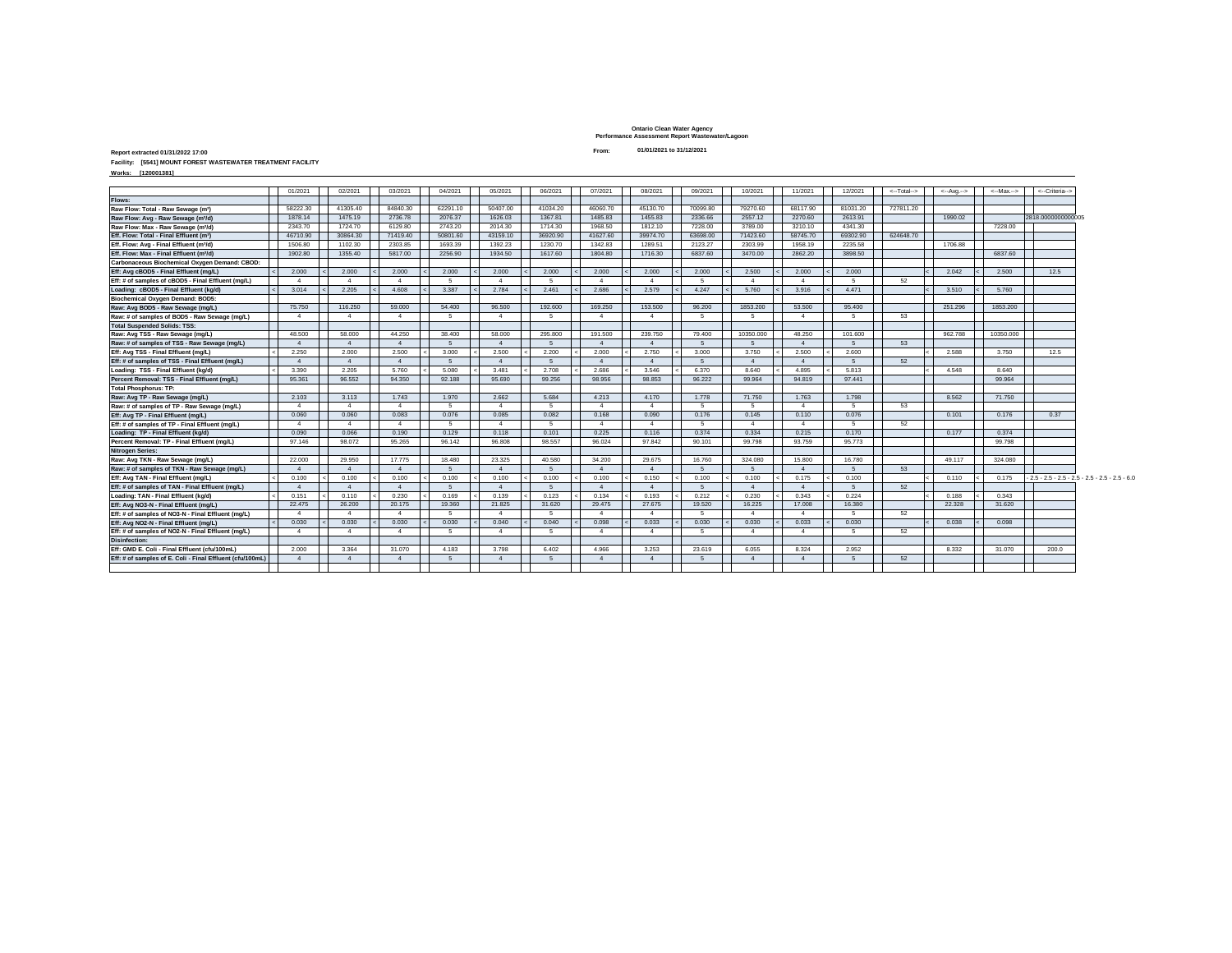**2021 Annual Performance Report Mount Forest Wastewater Treatment Plant Certificate of Approval No. 6134-F3FHHU**

# Appendix B

### Sludge Haulage Summary & Sludge Quality Analysis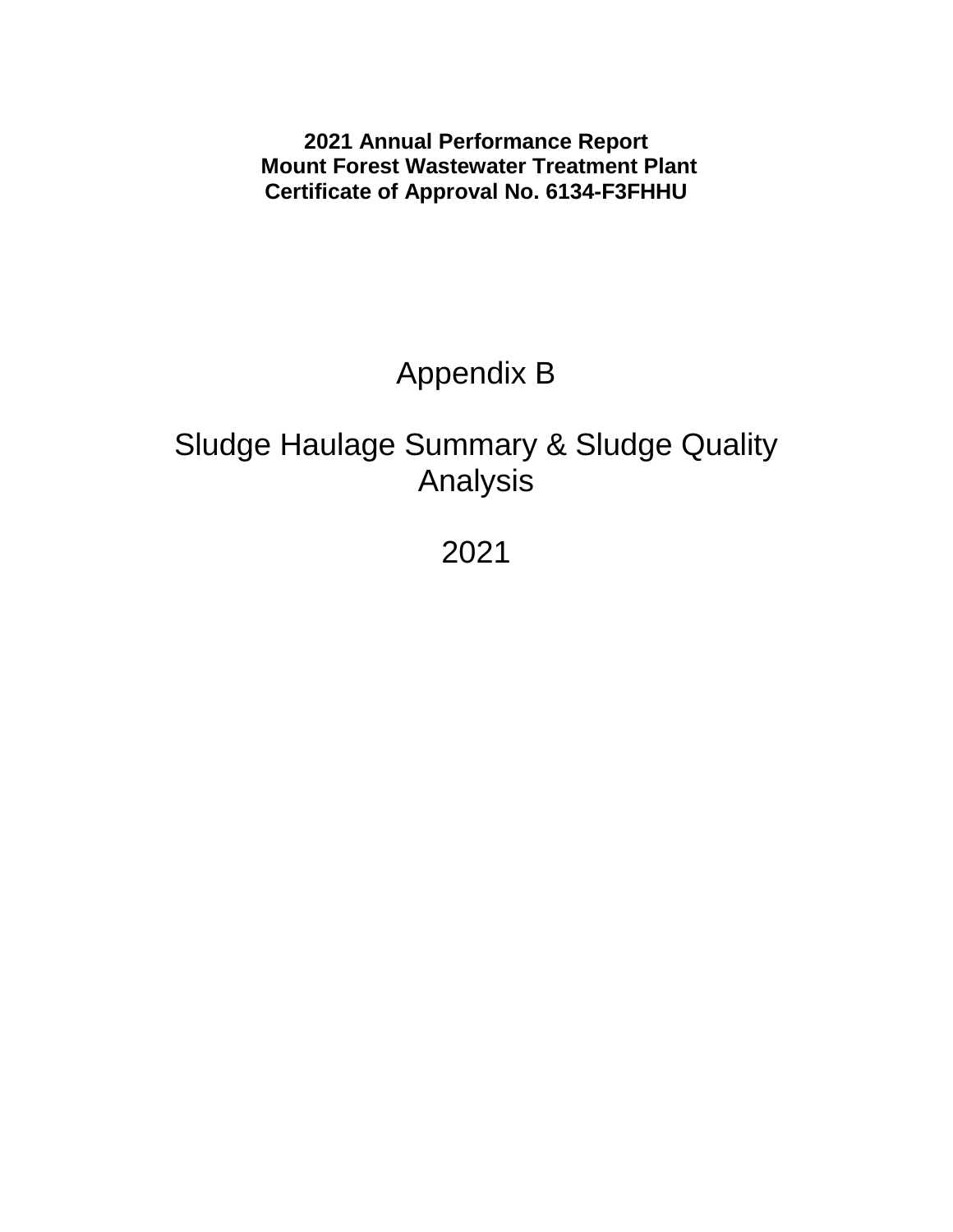|               |                          | <b>Mount Forest WWTP - Daily Haulage Summary</b> |                                           |  |  |  |  |  |  |
|---------------|--------------------------|--------------------------------------------------|-------------------------------------------|--|--|--|--|--|--|
| <b>Date</b>   | <b>Site</b>              | <b>NASM#</b>                                     | <b>Sludge Hauled</b><br>(m <sup>3</sup> ) |  |  |  |  |  |  |
|               |                          | <b>May</b>                                       |                                           |  |  |  |  |  |  |
| 05/17/21      | W1007<br>23730<br>679.00 |                                                  |                                           |  |  |  |  |  |  |
| 05/18/21      | W1007<br>23730<br>582.00 |                                                  |                                           |  |  |  |  |  |  |
| <b>August</b> |                          |                                                  |                                           |  |  |  |  |  |  |
| 08/25/21      | W2003                    | 24583                                            | 228.00                                    |  |  |  |  |  |  |
| 08/26/21      | W2003                    | 24583                                            | 630.00                                    |  |  |  |  |  |  |
| 08/27/21      | W2003                    | 24583                                            | 591.00                                    |  |  |  |  |  |  |
| 08/30/21      | W2003                    | 24583                                            | 632.00                                    |  |  |  |  |  |  |
| 08/31/21      | W2003                    | 24583                                            | 324.00                                    |  |  |  |  |  |  |
|               |                          | <b>Total</b>                                     | 3666.00                                   |  |  |  |  |  |  |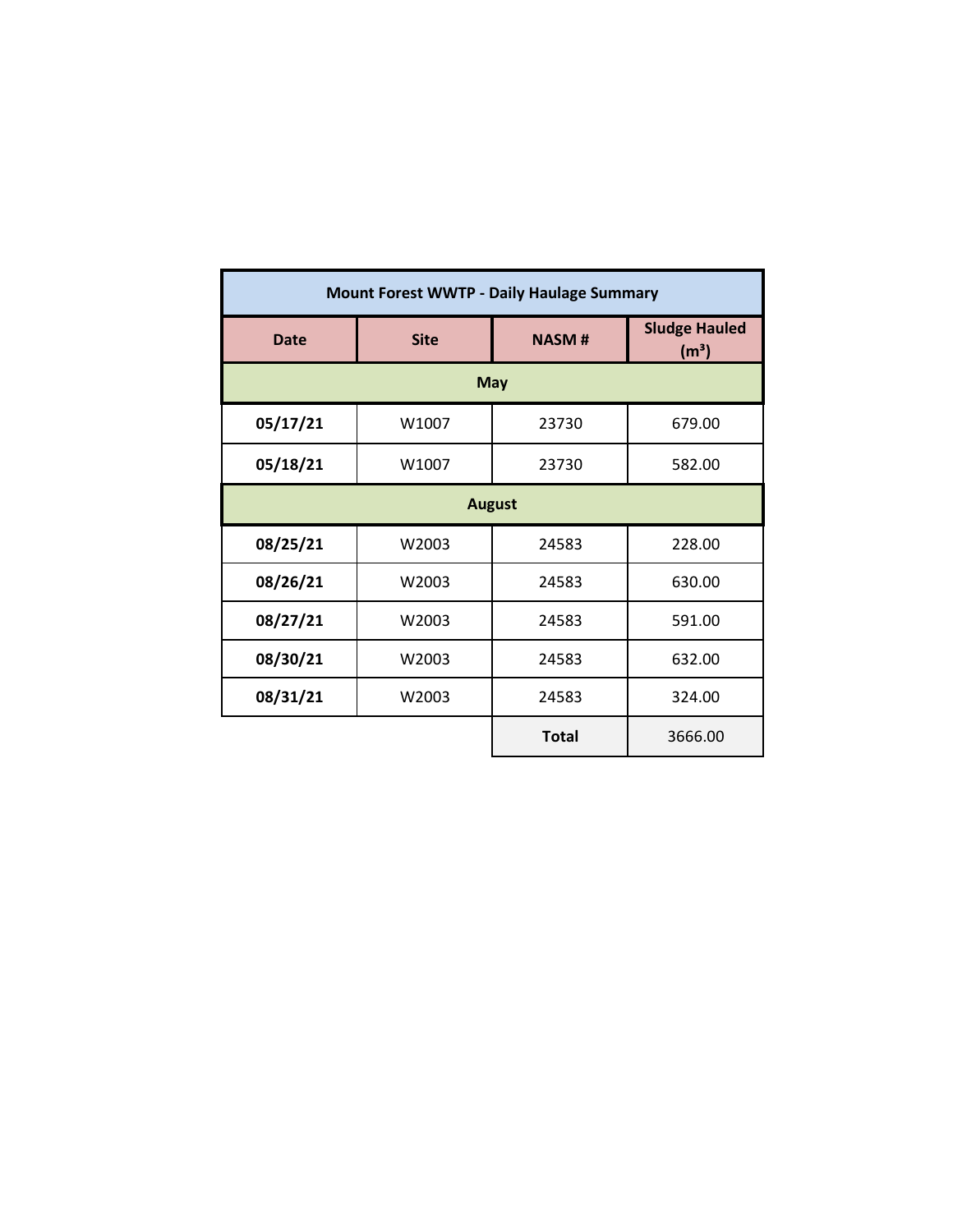#### **MOUNT FOREST WASTEWATER TREATMENT PLANT SLUDGE QUALITY DATA**

|                                   |                    | <b>JAN</b>     | <b>FEB</b>     | <b>MAR</b>     | <b>APR</b>     | MAY          | <b>JUN</b>   | JUL          | <b>AUG</b>     | <b>SEP</b>   | ОСТ            | <b>NOV</b>   | <b>DEC</b>     | <b>AVERAGE</b> |
|-----------------------------------|--------------------|----------------|----------------|----------------|----------------|--------------|--------------|--------------|----------------|--------------|----------------|--------------|----------------|----------------|
| <b>Nutrients</b>                  |                    |                |                |                |                |              |              |              |                |              |                |              |                |                |
| <b>TS</b>                         | (mg/L)             | 14800          | 12300          | 10700          | 28800          | 27900        | 16500        | 17000        | 17300          | 20500        | 15900          | 31600        | 9710           | 18584          |
| Ammonia+Ammonium                  | (mg/L)             | 14.8           | 4.1            | 8.3            | 6.1            | 70.4         | 122          | 289.0        | 5.7            | 77.6         | 27.6           | 5.3          | 7.4            | 53.2           |
| Nitrate                           | (mg/L)             | 0.30           | 17.00          | 80.00          | 0.50           | 0.30         | 0.30         | 0.30         | 4.10           | 27.00        | 62.00          | 11.00        | 1.20           | 17.00          |
| Ammonia + Nitrate                 | (mg/L)             | 15.1           | 21.1           | 88.3           | 6.6            | 70.7         | 122.3        | 289.3        | 9.8            | 104.6        | 89.6           | 16.3         | 8.6            | 70.2           |
| <b>TKN</b>                        | (mg/L)             | 464            | 625            | 554            | 1340           | 1410         | 935          | 772          | 640            | 866          | 637            | 1020         | 456            | 810            |
| Phosphorus                        | (mg/L)             | 520            | 302            | 310            | 860            | 740          | 440          | 430          | 430            | 730          | 640            | 790          | 250            | 537            |
| <b>Metal Concentrations</b>       |                    |                |                |                |                |              |              |              |                |              |                |              |                |                |
| Arsenic                           | (mg/L)             | 0.10           | 0.10           | 0.10           | 0.10           | 0.10         | 0.10         | 0.10         | 0.10           | 0.10         | 0.10           | 0.20         | 0.10           | 0.11           |
| Cadmium                           | (mg/L)             | 0.007          | 0.005          | 0.005          | 0.012          | 0.012        | 0.006        | 0.007        | 0.008          | 0.011        | 0.009          | 0.022        | 0.005          | 0.01           |
| Cobalt                            | (mg/L)             | 0.02           | 0.01           | 0.02           | 0.04           | 0.030        | 0.02         | 0.02         | 0.03           | 0.03         | 0.03           | 0.07         | 0.02           | 0.03           |
| Chromium                          | (mg/L)             | 0.25           | 0.15           | 0.15           | 0.42           | 0.31         | 0.20         | 0.20         | 0.24           | 0.35         | 0.28           | 0.56         | 0.15           | 0.27           |
| Copper                            | (mg/L)             | 6.90           | 4.20           | 4.30           | 12.00          | 8.70         | 5.40         | 5.30         | 5.80           | 9.10         | 7.60           | 16.00        | 3.80           | 7.43           |
| Mercury                           | (mg/L)             | 0.012          | 0.007          | 0.008          | 0.027          | 0.0240       | 0.0120       | 0.020        | 0.014          | 0.0160       | 0.023          | 0.047        | 0.010          | 0.018          |
| Potassium                         | (mg/L)             | 65             | 41             | 46             | 92             | 77           | 62           | 58           | 66             | 75           | 52             | 53           | 35             | 60             |
| Molybdenum                        | (mg/L)             | 0.11           | 0.07           | 0.08           | 0.19           | 0.15         | 0.10         | 0.09         | 0.09           | 0.17         | 0.14           | 0.18         | 0.06           | 0.12           |
| Nickel                            | (mg/L)             | 0.23           | 0.19           | 0.21           | 0.41           | 0.30         | 0.23         | 0.22         | 0.22           | 0.30         | 0.30           | 0.52         | 0.12           | 0.27           |
| Lead                              | (mg/L)             | 0.30           | 0.20           | 0.20           | 0.50           | 0.40         | 0.20         | 0.20         | 0.30           | 0.30         | 0.30           | 0.60         | 0.10           | 0.30           |
| Selenium                          | (mg/L)             | 0.10           | 0.10           | 0.10           | 0.10           | 0.10         | 0.10         | 0.10         | 0.10           | 0.10         | 0.10           | 0.10         | 0.10           | 0.10           |
| Zinc                              | (mg/L)             | 8.00           | 4.00           | 5.00           | 13.00          | 10.00        | 6.00         | 6.00         | 8.00           | 11.00        | 8.00           | 22.00        | 6.00           | 8.92           |
| <b>Bacti</b>                      |                    |                |                |                |                |              |              |              |                |              |                |              |                |                |
| E. coli (cfu/1g dried wgt)        |                    | 94,595         | 178,862        | 38,318         | 24,306         | 103,943      | 169,697      | 9,412        | 80,925         | 170,732      | 44,025         | 56,962       | 257,467        | 102,437        |
| E. coli (cfu/100mL)               |                    | 140,000        | 220,000        | 41,000         | 70,000         | 290,000      | 280,000      | 16,000       | 140,000        | 350,000      | 70,000         | 180,000      | 250,000        | 170,583        |
|                                   |                    |                |                |                |                |              |              |              |                |              |                |              |                |                |
| <b>Metal/Solids Concentration</b> |                    | $\overline{7}$ | 8              | 9              | 3              | 4            | 6            | 6            | 6              | 5            | 6              | 6            | 10             | 6              |
| Arsenic [170]<br>Cadmium [34]     | (mg/kg)<br>(mg/kg) | $\mathbf 1$    | 0              | $\pmb{0}$      | 0              | 0            | 0            | 0            | 0              | $\mathbf{1}$ | $\mathbf{1}$   | $\mathbf 1$  | $\mathbf{1}$   | $\mathbf 0$    |
| Cobalt [340]                      | (mg/kg)            | $\mathbf{1}$   | $\overline{1}$ | $\overline{2}$ | $\mathbf{1}$   | $\mathbf 1$  | $\mathbf 1$  | $\mathbf{1}$ | $\overline{2}$ | $\mathbf{1}$ | $\overline{c}$ | $\mathbf{2}$ | $\overline{2}$ | $\overline{c}$ |
| Chromium [2800]                   | (mg/kg)            | 17             | 12             | 14             | 15             | 11           | 12           | 12           | 14             | 17           | 18             | 18           | 15             | 15             |
| Copper [1700]                     | (mg/kg)            | 466            | 341            | 402            | 417            | 312          | 327          | 312          | 335            | 444          | 478            | 506          | 391            | 394            |
| Mercury [11]                      | (mg/kg)            | $\mathbf{1}$   | $\mathbf{1}$   | $\mathbf 1$    | 1              | $\mathbf{1}$ | $\mathbf{1}$ | $\mathbf{1}$ | $\mathbf{1}$   | $\mathbf{1}$ | $\mathbf 1$    | $\mathbf 1$  | 1              | $\mathbf{1}$   |
| Molybdenum [94]                   | (mg/kg)            | $\overline{7}$ | 6              | $\overline{7}$ | $\overline{7}$ | 5            | 6            | 5            | 5              | 8            | 9              | 6            | 6              | $\overline{7}$ |
| Nickel [420]                      | (mg/kg)            | 16             | 15             | 20             | 14             | 11           | 14           | 13           | 13             | 15           | 19             | 16           | 12             | 15             |
| Lead [1100]                       | (mg/kg)            | 20             | 16             | 19             | 17             | 14           | 12           | 12           | 17             | 15           | 19             | 19           | 10             | 16             |
| Selenium [34]                     | (mg/kg)            | 7              | 8              | 9              | 3              | 4            | 6            | 6            | 6              | 5            | 6              | 3            | 10             | 6              |
| Zinc [4200]                       | (mg/kg)            | 541            | 325            | 467            | 451            | 358          | 364          | 353          | 462            | 537          | 503            | 696          | 618            | 473            |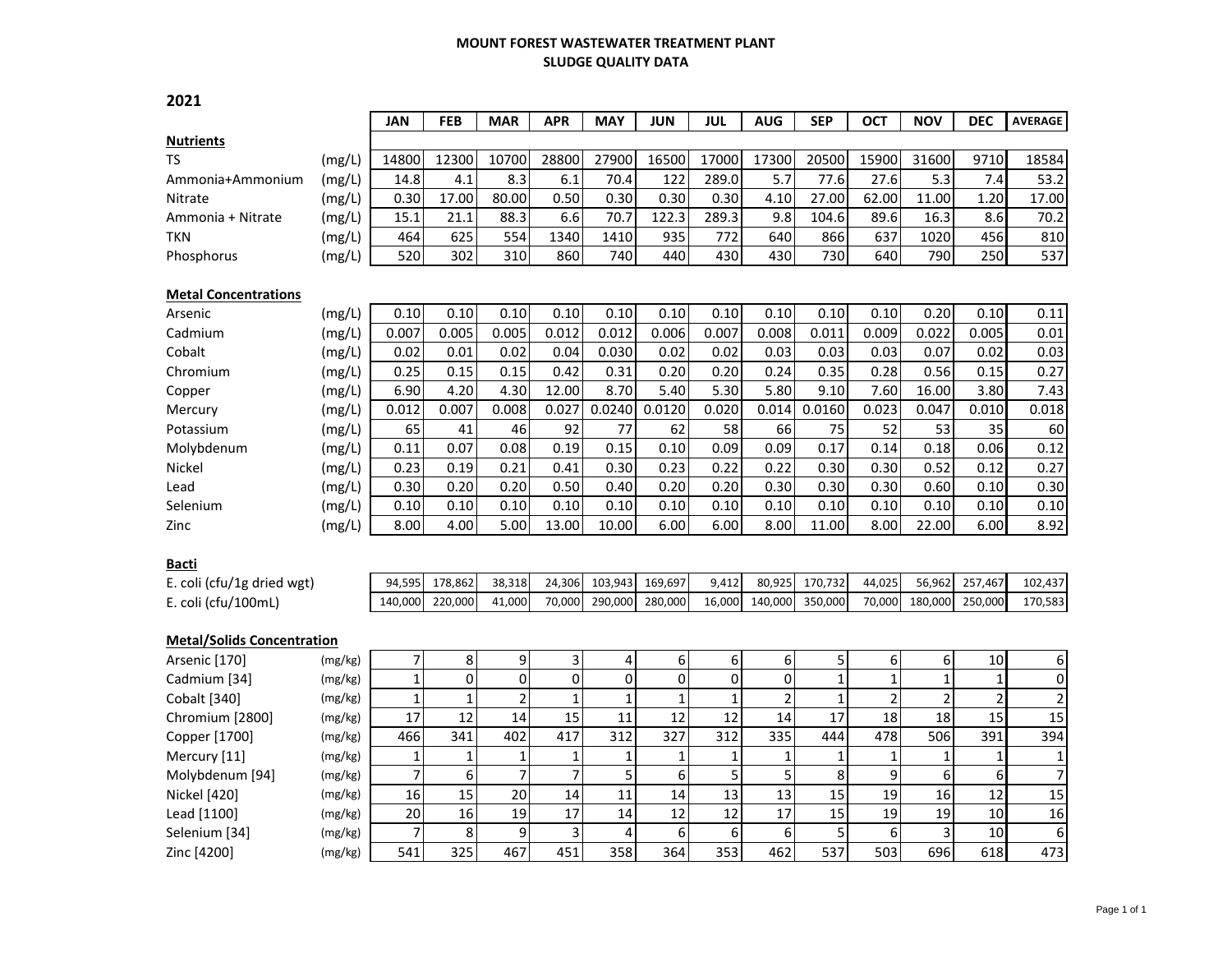**2021 Annual Performance Report Mount Forest Wastewater Treatment Plant Certificate of Approval No. 6134-F3FHHU**

Appendix C

Calibration Reports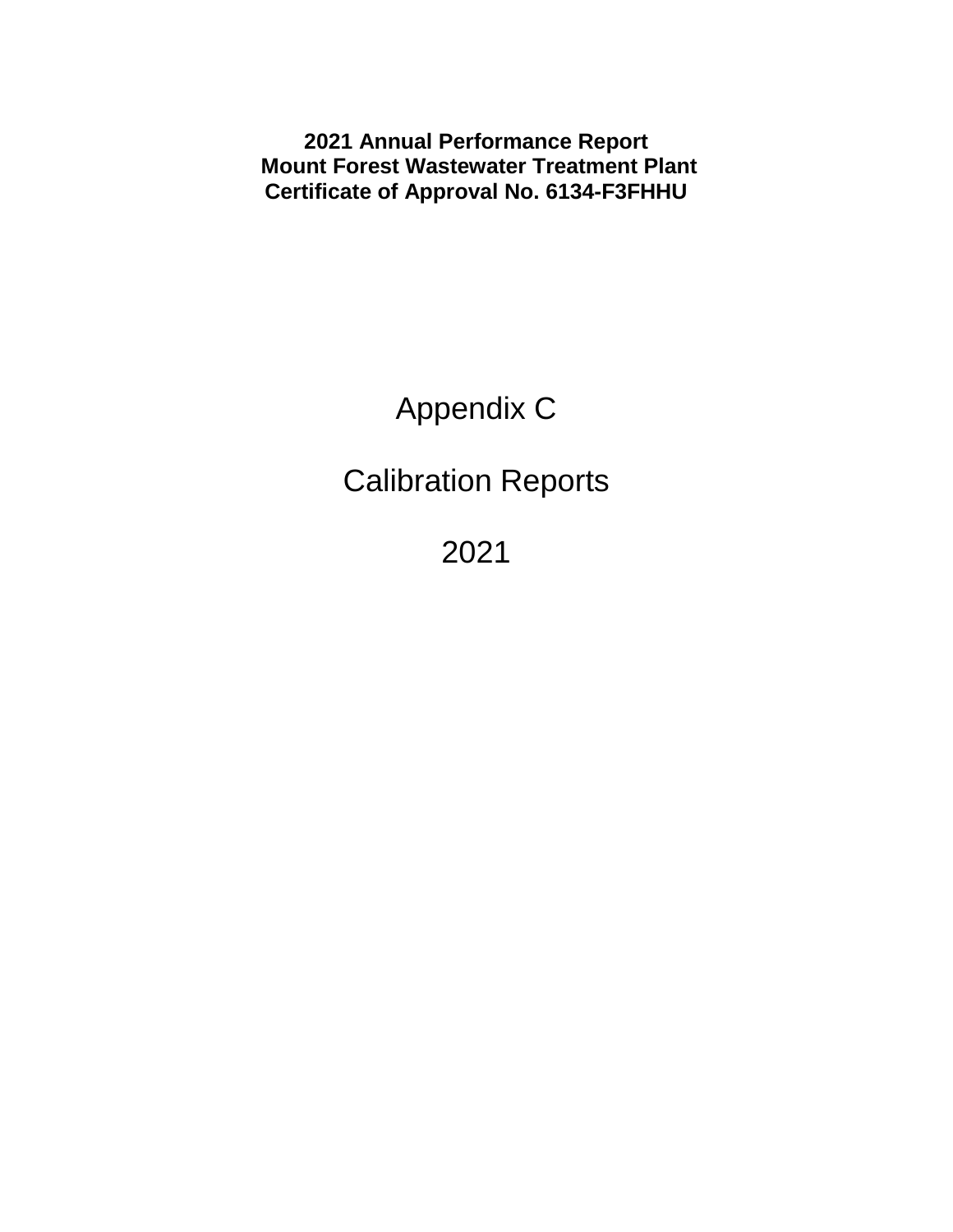

| <b>Customer Name:</b>                        |                                         | OCWA-Georgian Highlands Region                                        |               | Site/Plant Address:                 |                                                                     | 650 Cork Street                       |                |  |  |
|----------------------------------------------|-----------------------------------------|-----------------------------------------------------------------------|---------------|-------------------------------------|---------------------------------------------------------------------|---------------------------------------|----------------|--|--|
| <b>Plant Name:</b>                           | Mount Forest WWTP                       |                                                                       |               |                                     |                                                                     | Mount Forest, ON                      |                |  |  |
|                                              |                                         |                                                                       |               |                                     |                                                                     |                                       |                |  |  |
|                                              | Device Information                      |                                                                       |               |                                     |                                                                     | Service Information                   |                |  |  |
| Make:                                        | Khrone                                  |                                                                       |               | Date:                               |                                                                     | August 26, 2021                       |                |  |  |
| Model:                                       | IFC 010D                                |                                                                       |               | Report No:                          |                                                                     | CO1264-2108-01                        |                |  |  |
| Order Code:                                  | <b>NA</b>                               |                                                                       |               | Job No:                             |                                                                     | CO1264-2108                           |                |  |  |
| Serial No.:                                  | C080284                                 |                                                                       |               |                                     |                                                                     |                                       |                |  |  |
| Tag:                                         | FIT-101                                 |                                                                       |               |                                     |                                                                     | <b>Flow Details</b>                   |                |  |  |
| Job Location:                                | RAS Pump 1 Flow                         |                                                                       |               | Unit:                               |                                                                     | V <sub>sec</sub>                      |                |  |  |
| Asset ID:                                    | 205520                                  |                                                                       |               | Flow Range:                         |                                                                     | $0 - 50$                              |                |  |  |
|                                              |                                         |                                                                       |               | <b>Current Output:</b>              |                                                                     | 4-20 mA                               |                |  |  |
|                                              | <b>Sensor Details</b>                   |                                                                       |               | 4 mA Set Point                      |                                                                     | $\overline{0}$                        |                |  |  |
| Line size:                                   | 4"                                      |                                                                       |               | 20 mA Set Point                     |                                                                     | 50                                    |                |  |  |
| GKL:                                         | 5.5354                                  |                                                                       |               |                                     |                                                                     |                                       |                |  |  |
| Mounting:                                    | Remote                                  |                                                                       |               | Inst. Reading                       |                                                                     | <b>AS FOUND</b>                       | <b>AS LEFT</b> |  |  |
|                                              |                                         |                                                                       |               | TOTALIZER (m3)                      |                                                                     | 3113809                               | 3113814        |  |  |
|                                              |                                         |                                                                       |               | FLOW (I/sec)                        |                                                                     | 17.69                                 | 17.80          |  |  |
|                                              |                                         |                                                                       |               |                                     |                                                                     |                                       |                |  |  |
|                                              | <b>Maintenance Checklist</b>            |                                                                       |               |                                     |                                                                     | <b>Remarks</b>                        |                |  |  |
| <b>Visual Inspection:</b>                    | $\checkmark$<br>OK                      | NOT OK                                                                |               |                                     |                                                                     |                                       |                |  |  |
| <b>Electrical Inspection:</b>                | OK<br>$\checkmark$                      | NOT OK                                                                |               |                                     |                                                                     |                                       |                |  |  |
| <b>Sensor Installation:</b>                  | $\checkmark$<br>OK                      | NOT OK                                                                |               |                                     |                                                                     |                                       |                |  |  |
| <b>Transmitter Installation:</b>             | $\checkmark$<br>OK                      | NOT OK                                                                |               |                                     |                                                                     |                                       |                |  |  |
|                                              |                                         |                                                                       |               |                                     |                                                                     |                                       |                |  |  |
|                                              |                                         | Instrument Test Information and Results                               |               |                                     |                                                                     |                                       |                |  |  |
| Set-Point as Per Calibration<br>KIT          | <b>Calculated Flow</b><br>$($ l/sec $)$ | Calculated O/P<br>(mA)                                                |               | <b>UUT Display</b><br>$($ l/sec $)$ | <b>UUT</b><br>Deviation<br>Measured<br>$($ l/sec $)$<br>Output (mA) |                                       |                |  |  |
| 0                                            | 0.00                                    | 4.00                                                                  |               | 0.02                                | 4.00                                                                |                                       | 0.02           |  |  |
| A                                            | 3.31                                    | 5.06                                                                  |               | 3.33                                | 5.03                                                                | 0.02                                  |                |  |  |
| B                                            | 6.63                                    | 6.12                                                                  |               | 6.62                                | 6.09                                                                | $-0.01$                               |                |  |  |
| C                                            | 13.25                                   | 8.24                                                                  |               | 13.28                               | 8.21                                                                | 0.03                                  |                |  |  |
| D                                            | 33.13                                   | 14.60                                                                 |               | 33.14                               | 14.59                                                               | 0.01                                  |                |  |  |
|                                              |                                         | Information of Tools used for Verification of the Instruments         |               |                                     |                                                                     |                                       |                |  |  |
| Details                                      |                                         | Tool/Kit 1                                                            |               | Tool/Kit 2                          |                                                                     | Tool/Kit 3                            |                |  |  |
|                                              | Calibrator                              |                                                                       |               | <b>Electrical Multimeter</b>        |                                                                     | N/A                                   |                |  |  |
| Device Description:                          | Khrone                                  |                                                                       | Fluke         |                                     |                                                                     |                                       |                |  |  |
| Manufacturer:<br>Model No:                   | GS8B                                    |                                                                       | 179           |                                     |                                                                     | N/A<br>N/A                            |                |  |  |
|                                              |                                         | * Refer Calibration Tools Certificates submittal for more Information |               |                                     |                                                                     |                                       |                |  |  |
|                                              |                                         |                                                                       |               |                                     |                                                                     |                                       |                |  |  |
| <b>Verification Test Result:</b>             | $\checkmark$                            | Passed                                                                |               | $\Box$                              | Fail                                                                | $\blacksquare$<br><b>Not Verified</b> |                |  |  |
| <b>Overall Remarks:</b>                      |                                         | Measurement Works within Specification.                               |               |                                     |                                                                     |                                       |                |  |  |
| Service Technician :<br><b>Printed Date:</b> | <b>Tushar Patel</b><br>August 26, 2021  |                                                                       |               |                                     | Stamp/Signature                                                     |                                       |                |  |  |
|                                              |                                         |                                                                       | End of Report |                                     |                                                                     | Version: 19-12                        |                |  |  |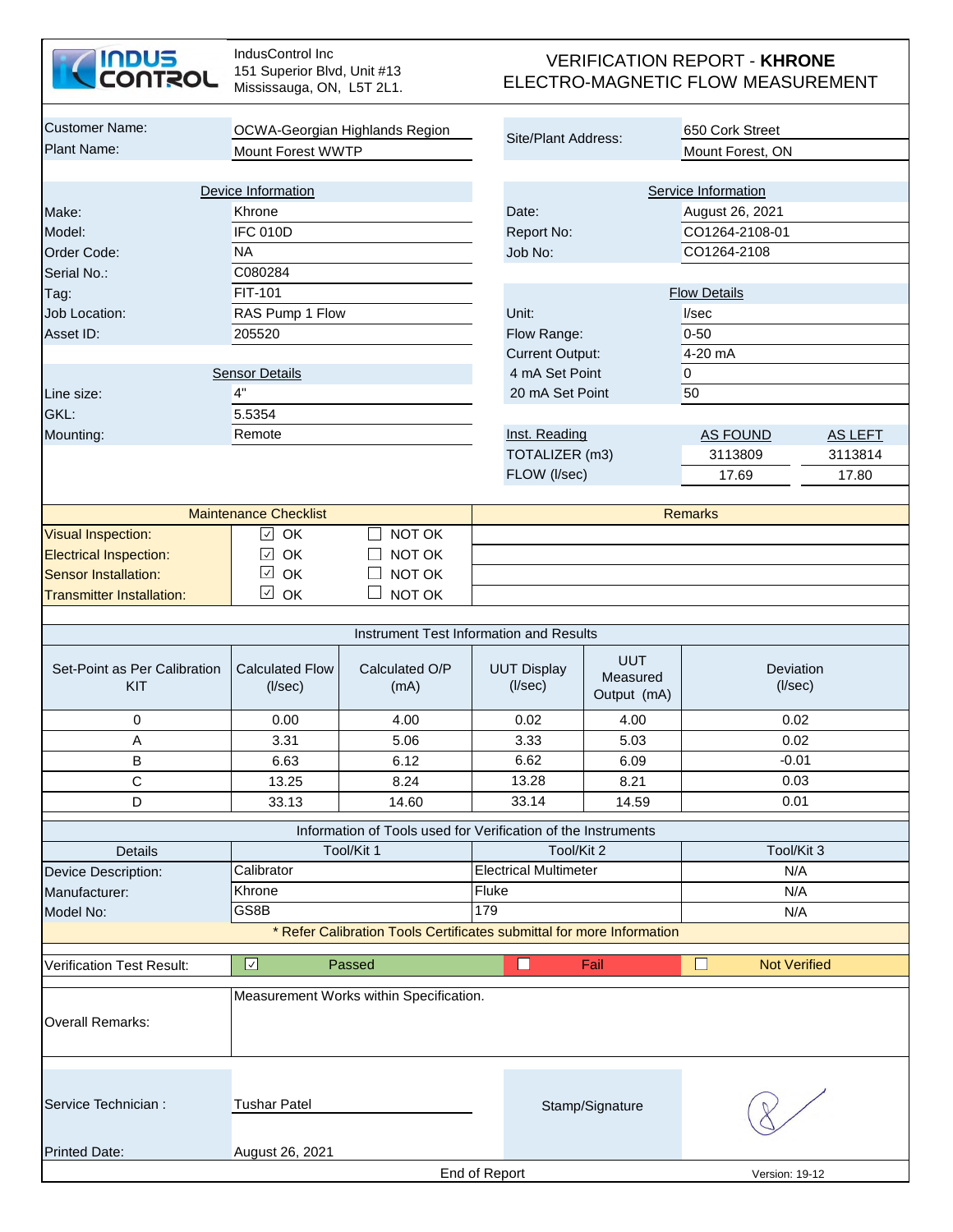

| <b>Customer Name:</b>               |                                         | OCWA-Georgian Highlands Region                                        |               | Site/Plant Address:                        |                                       | 650 Cork Street            |         |  |
|-------------------------------------|-----------------------------------------|-----------------------------------------------------------------------|---------------|--------------------------------------------|---------------------------------------|----------------------------|---------|--|
| Plant Name:                         | <b>Mount Forest WWTP</b>                |                                                                       |               |                                            |                                       | Mount Forest, ON           |         |  |
|                                     |                                         |                                                                       |               |                                            |                                       |                            |         |  |
|                                     | Device Information                      |                                                                       |               |                                            |                                       | Service Information        |         |  |
| Make:                               | Khrone                                  |                                                                       |               | Date:                                      |                                       | August 26, 2021            |         |  |
| Model:                              | <b>IFC 010D</b>                         |                                                                       |               | Report No:                                 |                                       | CO1264-2108-02             |         |  |
| Order Code:                         | <b>NA</b>                               |                                                                       |               | Job No:                                    |                                       | CO1264-2108                |         |  |
| Serial No.:                         | C080272                                 |                                                                       |               |                                            |                                       |                            |         |  |
| Tag:                                | FIT-102                                 |                                                                       |               |                                            |                                       | <b>Flow Details</b>        |         |  |
| <b>Job Location:</b>                | RAS Pump 2 Flow                         |                                                                       |               | Unit:                                      |                                       | V <sub>sec</sub>           |         |  |
| Asset ID:                           | 205521                                  |                                                                       |               | Flow Range:                                |                                       | $0 - 50$                   |         |  |
|                                     |                                         |                                                                       |               | <b>Current Output:</b>                     |                                       | 4-20 mA                    |         |  |
|                                     | <b>Sensor Details</b>                   |                                                                       |               | 4 mA Set Point                             |                                       | $\overline{0}$             |         |  |
| Line size:                          | 4"                                      |                                                                       |               | 20 mA Set Point                            |                                       | 50                         |         |  |
| GKL:                                | 5.4975                                  |                                                                       |               |                                            |                                       |                            |         |  |
| Mounting:                           | Remote                                  |                                                                       |               | Inst. Reading                              |                                       | AS FOUND                   | AS LEFT |  |
|                                     |                                         |                                                                       |               | TOTALIZER (m3)                             |                                       | 3754443                    | 3754444 |  |
|                                     |                                         |                                                                       |               | FLOW (I/sec)                               |                                       | 18.09                      | 18.05   |  |
|                                     |                                         |                                                                       |               |                                            |                                       |                            |         |  |
|                                     | <b>Maintenance Checklist</b>            |                                                                       |               |                                            |                                       | <b>Remarks</b>             |         |  |
| <b>Visual Inspection:</b>           | $\checkmark$<br>OK                      | NOT OK                                                                |               |                                            |                                       |                            |         |  |
| <b>Electrical Inspection:</b>       | $\checkmark$<br>OK                      | NOT OK                                                                |               |                                            |                                       |                            |         |  |
| <b>Sensor Installation:</b>         | $\checkmark$<br>OK                      | NOT OK                                                                |               |                                            |                                       |                            |         |  |
| <b>Transmitter Installation:</b>    | $\checkmark$<br>OK                      | NOT OK                                                                |               |                                            |                                       |                            |         |  |
|                                     |                                         |                                                                       |               |                                            |                                       |                            |         |  |
|                                     |                                         | Instrument Test Information and Results                               |               |                                            |                                       |                            |         |  |
| Set-Point as Per Calibration<br>KIT | <b>Calculated Flow</b><br>$($ l/sec $)$ | Calculated O/P<br>(mA)                                                |               | <b>UUT Display</b><br>$($ //sec $)$        | <b>UUT</b><br>Measured<br>Output (mA) | Deviation<br>$($ I/sec $)$ |         |  |
| 0                                   | 0.00                                    | 4.00                                                                  |               | 0.02                                       | 3.99                                  | 0.02                       |         |  |
| A                                   | 3.29                                    | 5.05                                                                  |               | 3.31                                       | 5.03                                  | 0.02                       |         |  |
| В                                   | 6.58                                    | 6.11                                                                  |               | 6.60                                       | 6.09                                  | 0.02                       |         |  |
| С                                   | 13.16                                   | 8.21                                                                  |               | 13.19                                      | 8.17                                  | 0.03                       |         |  |
| D                                   | 32.90                                   | 14.53                                                                 |               | 32.93                                      | 14.49                                 | 0.03                       |         |  |
|                                     |                                         |                                                                       |               |                                            |                                       |                            |         |  |
|                                     |                                         | Information of Tools used for Verification of the Instruments         |               |                                            |                                       |                            |         |  |
| Details                             |                                         | Tool/Kit 1                                                            |               | Tool/Kit 2<br><b>Electrical Multimeter</b> |                                       | Tool/Kit 3                 |         |  |
| Device Description:                 | Calibrator                              |                                                                       |               |                                            |                                       | N/A                        |         |  |
| Manufacturer:                       | Khrone                                  |                                                                       | Fluke         |                                            |                                       | N/A                        |         |  |
| Model No:                           | GS8B                                    |                                                                       | 179           |                                            |                                       | N/A                        |         |  |
|                                     |                                         | * Refer Calibration Tools Certificates submittal for more Information |               |                                            |                                       |                            |         |  |
| <b>Verification Test Result:</b>    | $\checkmark$                            | Passed                                                                |               | $\Box$                                     | Fail                                  | <b>Not Verified</b>        |         |  |
| <b>Overall Remarks:</b>             |                                         | Measurement Works within Specification.                               |               |                                            |                                       |                            |         |  |
|                                     |                                         |                                                                       |               |                                            |                                       |                            |         |  |
| Service Technician :                | <b>Tushar Patel</b>                     |                                                                       |               |                                            | Stamp/Signature                       |                            |         |  |
|                                     |                                         |                                                                       |               |                                            |                                       |                            |         |  |
| <b>Printed Date:</b>                | August 26, 2021                         |                                                                       | End of Report |                                            |                                       | Version: 19-12             |         |  |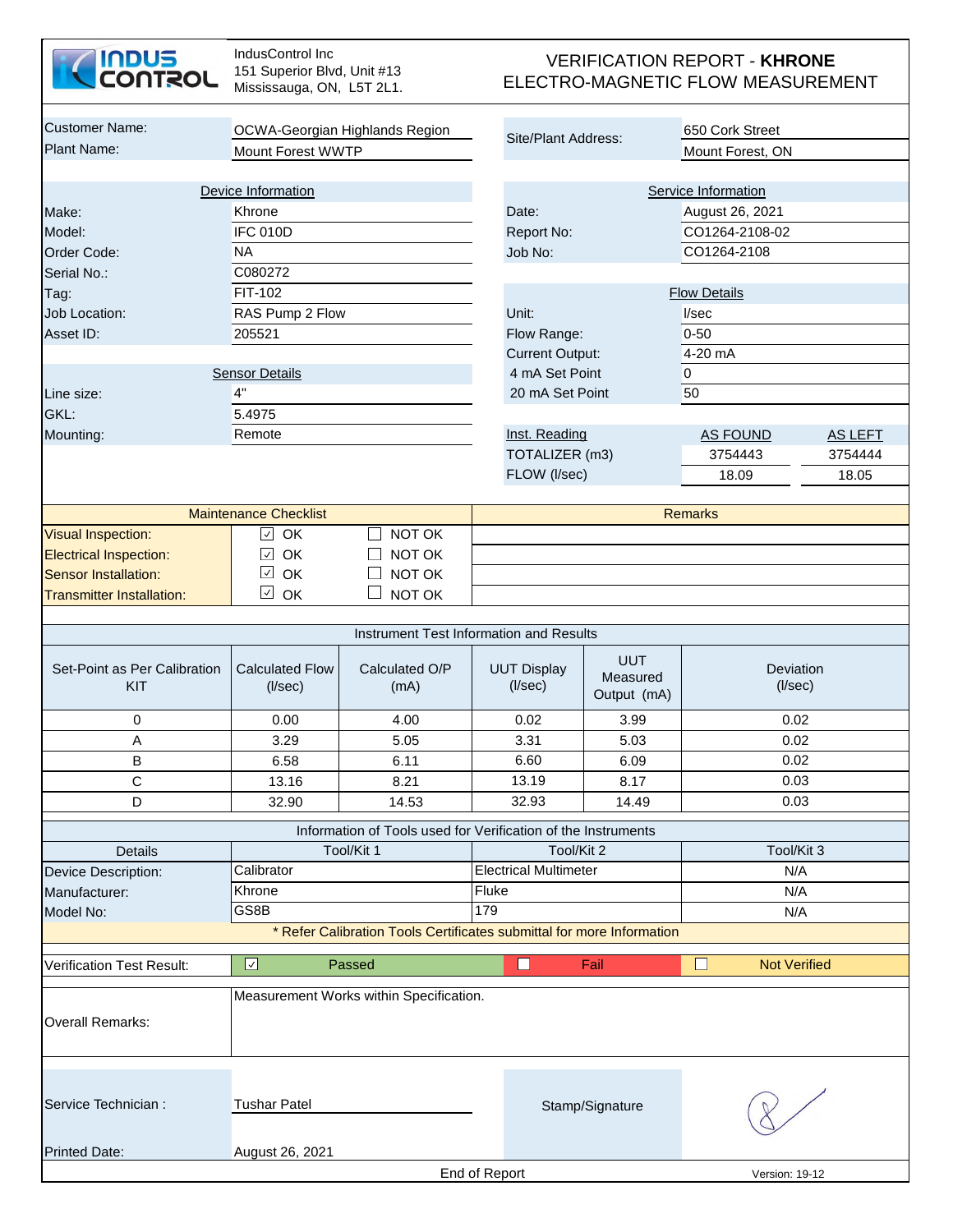

| <b>Customer Name:</b>                        |                                         |                                                                       |               |                                     |                                       |                            |                |  |
|----------------------------------------------|-----------------------------------------|-----------------------------------------------------------------------|---------------|-------------------------------------|---------------------------------------|----------------------------|----------------|--|
| Plant Name:                                  |                                         | OCWA-Georgian Highlands Region                                        |               | Site/Plant Address:                 |                                       | 650 Cork Street            |                |  |
|                                              | <b>Mount Forest WWTP</b>                |                                                                       |               |                                     |                                       | Mount Forest, ON           |                |  |
|                                              |                                         |                                                                       |               |                                     |                                       |                            |                |  |
|                                              | Device Information                      |                                                                       |               |                                     |                                       | Service Information        |                |  |
| Make:                                        | Khrone                                  |                                                                       |               | Date:                               |                                       | August 26, 2021            |                |  |
| Model:                                       | <b>IFC 010D</b>                         |                                                                       |               | Report No:                          |                                       | CO1264-2108-03             |                |  |
| Order Code:                                  | <b>NA</b>                               |                                                                       |               | Job No:                             |                                       | CO1264-2108                |                |  |
| Serial No.:                                  | C080308                                 |                                                                       |               |                                     |                                       |                            |                |  |
| Tag:                                         | FIT-103                                 |                                                                       |               |                                     |                                       | <b>Flow Details</b>        |                |  |
| <b>Job Location:</b>                         | WAS PUMP FLOW                           |                                                                       |               | Unit:                               |                                       | I/sec                      |                |  |
| Asset ID:                                    | 205522                                  |                                                                       |               | Flow Range:                         |                                       | $0 - 30$                   |                |  |
|                                              |                                         |                                                                       |               | <b>Current Output:</b>              |                                       | 4-20 mA                    |                |  |
|                                              | <b>Sensor Details</b>                   |                                                                       |               | 4 mA Set Point                      |                                       | 0                          |                |  |
| Line size:                                   | 3"                                      |                                                                       |               | 20 mA Set Point                     |                                       | 30                         |                |  |
| GKL:                                         | 5.3725                                  |                                                                       |               |                                     |                                       |                            |                |  |
| Mounting:                                    | Remote                                  |                                                                       |               | Inst. Reading                       |                                       | AS FOUND                   | <b>AS LEFT</b> |  |
|                                              |                                         |                                                                       |               | TOTALIZER (m3)                      |                                       | 152559                     | 152559         |  |
|                                              |                                         |                                                                       |               | FLOW (I/sec)                        |                                       | 0.006                      | 0.004          |  |
|                                              | <b>Maintenance Checklist</b>            |                                                                       |               |                                     |                                       | <b>Remarks</b>             |                |  |
| <b>Visual Inspection:</b>                    | OK<br>$\checkmark$                      | NOT OK                                                                |               |                                     |                                       |                            |                |  |
| <b>Electrical Inspection:</b>                | OK<br>$\checkmark$                      | NOT OK                                                                |               |                                     |                                       |                            |                |  |
| <b>Sensor Installation:</b>                  | $\checkmark$<br>OK                      | NOT OK                                                                |               |                                     |                                       |                            |                |  |
| <b>Transmitter Installation:</b>             | $\checkmark$<br>OK                      | $\mathbf{L}$<br>NOT OK                                                |               |                                     |                                       |                            |                |  |
|                                              |                                         |                                                                       |               |                                     |                                       |                            |                |  |
|                                              |                                         | Instrument Test Information and Results                               |               |                                     |                                       |                            |                |  |
| Set-Point as Per Calibration<br>KIT          | <b>Calculated Flow</b><br>$($ l/sec $)$ | Calculated O/P<br>(mA)                                                |               | <b>UUT Display</b><br>$($ l/sec $)$ | <b>UUT</b><br>Measured<br>Output (mA) | Deviation<br>$($ l/sec $)$ |                |  |
| 0                                            | 0.00                                    | 4.00                                                                  |               | 0.003                               | 4.01                                  | 0.00                       |                |  |
| $\mathsf A$                                  | 2.06                                    | 5.10                                                                  |               | 2.077                               | 5.11                                  | 0.02                       |                |  |
| B                                            | 4.12                                    | 6.19                                                                  |               | 4.146                               | 6.23                                  | 0.03                       |                |  |
| C                                            | 8.23                                    | 8.39                                                                  |               | 8.248                               | 8.40                                  | 0.02                       |                |  |
| D                                            | 20.58                                   | 14.97                                                                 |               | 20.593                              | 14.97                                 | 0.01                       |                |  |
|                                              |                                         | Information of Tools used for Verification of the Instruments         |               |                                     |                                       |                            |                |  |
| Details                                      |                                         | Tool/Kit 1                                                            |               | Tool/Kit 2                          |                                       | Tool/Kit 3                 |                |  |
|                                              | Calibrator                              |                                                                       |               | <b>Electrical Multimeter</b>        |                                       | N/A                        |                |  |
| Device Description:<br>Manufacturer:         | Khrone                                  |                                                                       | Fluke         |                                     |                                       | N/A                        |                |  |
| Model No:                                    | GS8B                                    |                                                                       | 179           |                                     |                                       | N/A                        |                |  |
|                                              |                                         | * Refer Calibration Tools Certificates submittal for more Information |               |                                     |                                       |                            |                |  |
|                                              |                                         |                                                                       |               |                                     |                                       |                            |                |  |
| <b>Verification Test Result:</b>             | $\sqrt{2}$                              | Passed                                                                |               | П                                   | Fail                                  | <b>Not Verified</b>        |                |  |
| <b>Overall Remarks:</b>                      |                                         | Measurement Works within Specification.                               |               |                                     |                                       |                            |                |  |
| Service Technician :<br><b>Printed Date:</b> | <b>Tushar Patel</b><br>August 26, 2021  |                                                                       |               |                                     | Stamp/Signature                       |                            |                |  |
|                                              |                                         |                                                                       | End of Report |                                     |                                       | Version: 19-12             |                |  |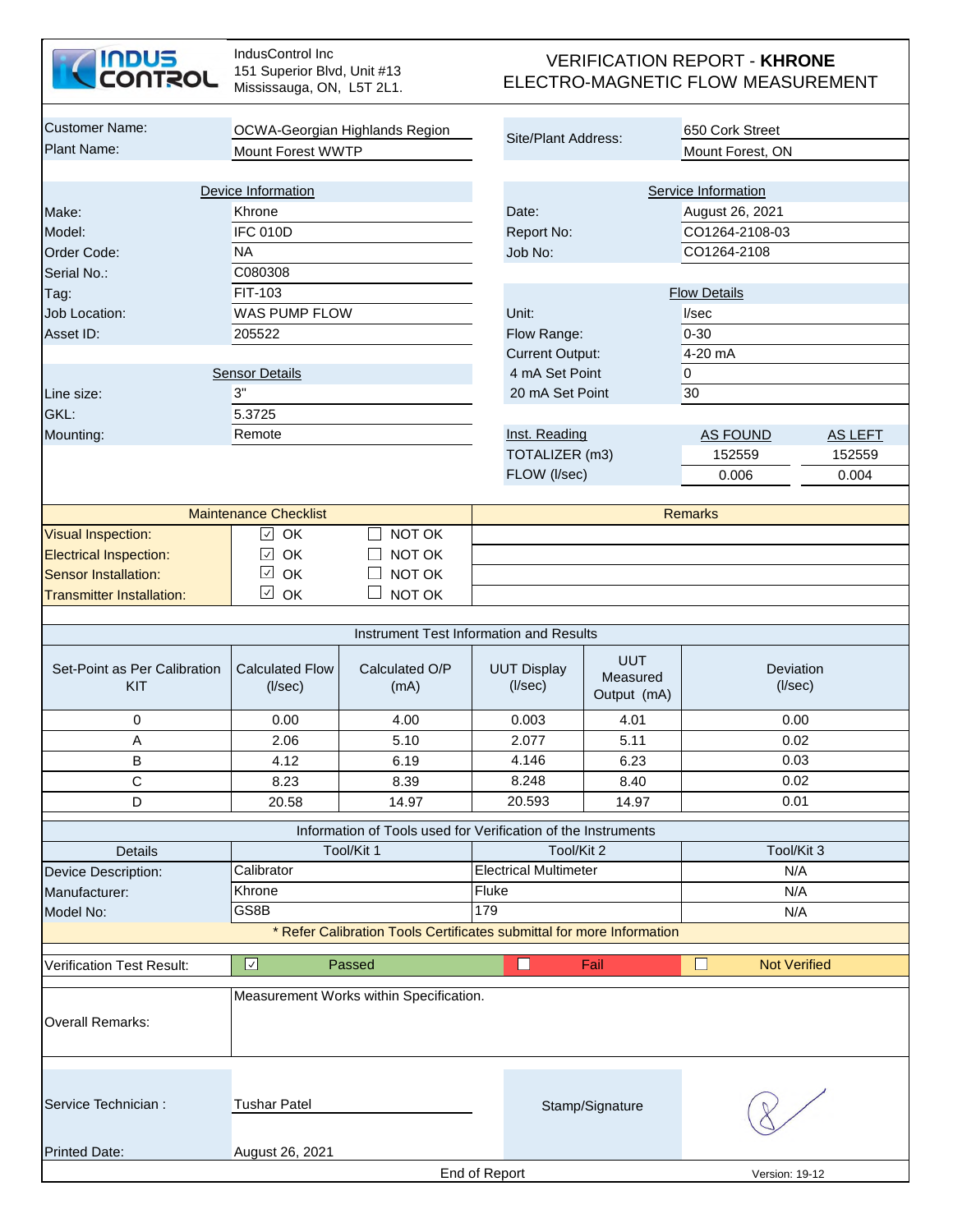| <b>INDUS<br/>CONTROL</b>                   | IndusControl Inc<br>151 Superior Blvd, Unit #13<br>Mississauga, ON, L5T 2L1. |                                                                       | <b>VERIFICATION REPORT - KHRONE</b><br>ELECTRO-MAGNETIC FLOW MEASUREMENT |                                       |                                     |                |  |  |  |  |
|--------------------------------------------|------------------------------------------------------------------------------|-----------------------------------------------------------------------|--------------------------------------------------------------------------|---------------------------------------|-------------------------------------|----------------|--|--|--|--|
| <b>Customer Name:</b><br>Plant Name:       | Mount Forest WWTP                                                            | OCWA-Georgian Highlands Region                                        | Site/Plant Address:                                                      |                                       | 650 Cork Street<br>Mount Forest, ON |                |  |  |  |  |
|                                            |                                                                              |                                                                       |                                                                          |                                       |                                     |                |  |  |  |  |
|                                            | Device Information                                                           |                                                                       |                                                                          |                                       | Service Information                 |                |  |  |  |  |
| Make:                                      | Khrone                                                                       |                                                                       | Date:                                                                    |                                       | August 26, 2021                     |                |  |  |  |  |
| Model:                                     | <b>IFC 090</b>                                                               |                                                                       | Report No:                                                               |                                       | CO1264-2108-04                      |                |  |  |  |  |
| Order Code:                                | <b>NA</b>                                                                    |                                                                       | Job No:                                                                  |                                       | CO1264-2108                         |                |  |  |  |  |
| Serial No.:                                | C081357                                                                      |                                                                       |                                                                          |                                       |                                     |                |  |  |  |  |
| Tag:                                       | <b>NA</b>                                                                    |                                                                       |                                                                          |                                       | <b>Flow Details</b>                 |                |  |  |  |  |
| Job Location:                              | Septage receiving                                                            |                                                                       | Unit:                                                                    |                                       | I/sec                               |                |  |  |  |  |
| Asset ID:                                  | 205514                                                                       |                                                                       | Flow Range:                                                              |                                       | $0 - 40$                            |                |  |  |  |  |
|                                            |                                                                              |                                                                       | <b>Current Output:</b>                                                   |                                       | 4-20 mA                             |                |  |  |  |  |
|                                            | <b>Sensor Details</b>                                                        |                                                                       | 4 mA Set Point                                                           |                                       | 0                                   |                |  |  |  |  |
| Line size:                                 | 4"                                                                           |                                                                       | 20 mA Set Point                                                          |                                       | 40                                  |                |  |  |  |  |
| GK:                                        | 2.7538                                                                       |                                                                       |                                                                          |                                       |                                     |                |  |  |  |  |
| Mounting:                                  | Remote                                                                       |                                                                       | Inst. Reading                                                            |                                       | <b>AS FOUND</b>                     | <b>AS LEFT</b> |  |  |  |  |
|                                            |                                                                              |                                                                       | TOTALIZER (m3)                                                           |                                       | 16310668                            | 16310668       |  |  |  |  |
|                                            |                                                                              |                                                                       | FLOW (I/sec)                                                             |                                       | 0.08                                | 0.04           |  |  |  |  |
|                                            |                                                                              |                                                                       |                                                                          |                                       |                                     |                |  |  |  |  |
|                                            | <b>Maintenance Checklist</b>                                                 |                                                                       |                                                                          |                                       | <b>Remarks</b>                      |                |  |  |  |  |
| <b>Visual Inspection:</b>                  | OK<br>$\checkmark$                                                           | NOT OK<br>┓                                                           |                                                                          |                                       |                                     |                |  |  |  |  |
| <b>Electrical Inspection:</b>              | OK<br>$\checkmark$                                                           | NOT OK                                                                |                                                                          |                                       |                                     |                |  |  |  |  |
| <b>Sensor Installation:</b>                | $\checkmark$<br>OK                                                           | NOT OK                                                                |                                                                          |                                       |                                     |                |  |  |  |  |
| <b>Transmitter Installation:</b>           | $\checkmark$<br>OK                                                           | NOT OK                                                                |                                                                          |                                       |                                     |                |  |  |  |  |
|                                            |                                                                              |                                                                       |                                                                          |                                       |                                     |                |  |  |  |  |
|                                            |                                                                              | Instrument Test Information and Results                               |                                                                          |                                       |                                     |                |  |  |  |  |
| Set-Point as Per Calibration<br><b>KIT</b> | <b>Calculated Flow</b><br>(I/sec)                                            | Calculated O/P<br>(mA)                                                | <b>UUT Display</b><br>$($ l/sec $)$                                      | <b>UUT</b><br>Measured<br>Output (mA) | Deviation<br>$($ l/sec $)$          |                |  |  |  |  |
| 0                                          | 0.00                                                                         | 4.00                                                                  | 0.01                                                                     | 4.00                                  | 0.01                                |                |  |  |  |  |
| A                                          | 1.65                                                                         | 4.66                                                                  | 1.67                                                                     | 4.67                                  | 0.02                                |                |  |  |  |  |
| B                                          | 3.30                                                                         | 5.32                                                                  | 3.31                                                                     | 5.31                                  | 0.01                                |                |  |  |  |  |
| $\mathbf C$                                | 6.59                                                                         | 6.64                                                                  | 6.63                                                                     | 6.64                                  | 0.04                                |                |  |  |  |  |
| D                                          | 16.48                                                                        | 10.59                                                                 | 16.49                                                                    | 10.60                                 | 0.01                                |                |  |  |  |  |
| $\mathsf E$                                | 32.96                                                                        | 17.18                                                                 | 32.98                                                                    | 17.18                                 | 0.02                                |                |  |  |  |  |
|                                            |                                                                              | Information of Tools used for Verification of the Instruments         |                                                                          |                                       |                                     |                |  |  |  |  |
| <b>Details</b>                             |                                                                              | Tool/Kit 1                                                            | Tool/Kit 2                                                               |                                       | Tool/Kit 3                          |                |  |  |  |  |
| Device Description:                        | Calibrator                                                                   |                                                                       | <b>Electrical Multimeter</b>                                             |                                       | N/A                                 |                |  |  |  |  |
| Manufacturer:                              | Khrone                                                                       |                                                                       | Fluke                                                                    |                                       | N/A                                 |                |  |  |  |  |
| Model No:                                  | GS8B                                                                         |                                                                       | 179                                                                      |                                       | N/A                                 |                |  |  |  |  |
|                                            |                                                                              | * Refer Calibration Tools Certificates submittal for more Information |                                                                          |                                       |                                     |                |  |  |  |  |
| <b>Verification Test Result:</b>           | ☑                                                                            | Passed                                                                | $\Box$                                                                   | Fail                                  | □<br><b>Not Verified</b>            |                |  |  |  |  |
|                                            |                                                                              |                                                                       |                                                                          |                                       |                                     |                |  |  |  |  |
| <b>Overall Remarks:</b>                    |                                                                              | Measurement Works within Specification.                               |                                                                          |                                       |                                     |                |  |  |  |  |
| Service Technician :                       | <b>Tushar Patel</b>                                                          |                                                                       |                                                                          | Stamp/Signature                       |                                     |                |  |  |  |  |
| <b>Printed Date:</b>                       | August 26, 2021                                                              |                                                                       |                                                                          |                                       |                                     |                |  |  |  |  |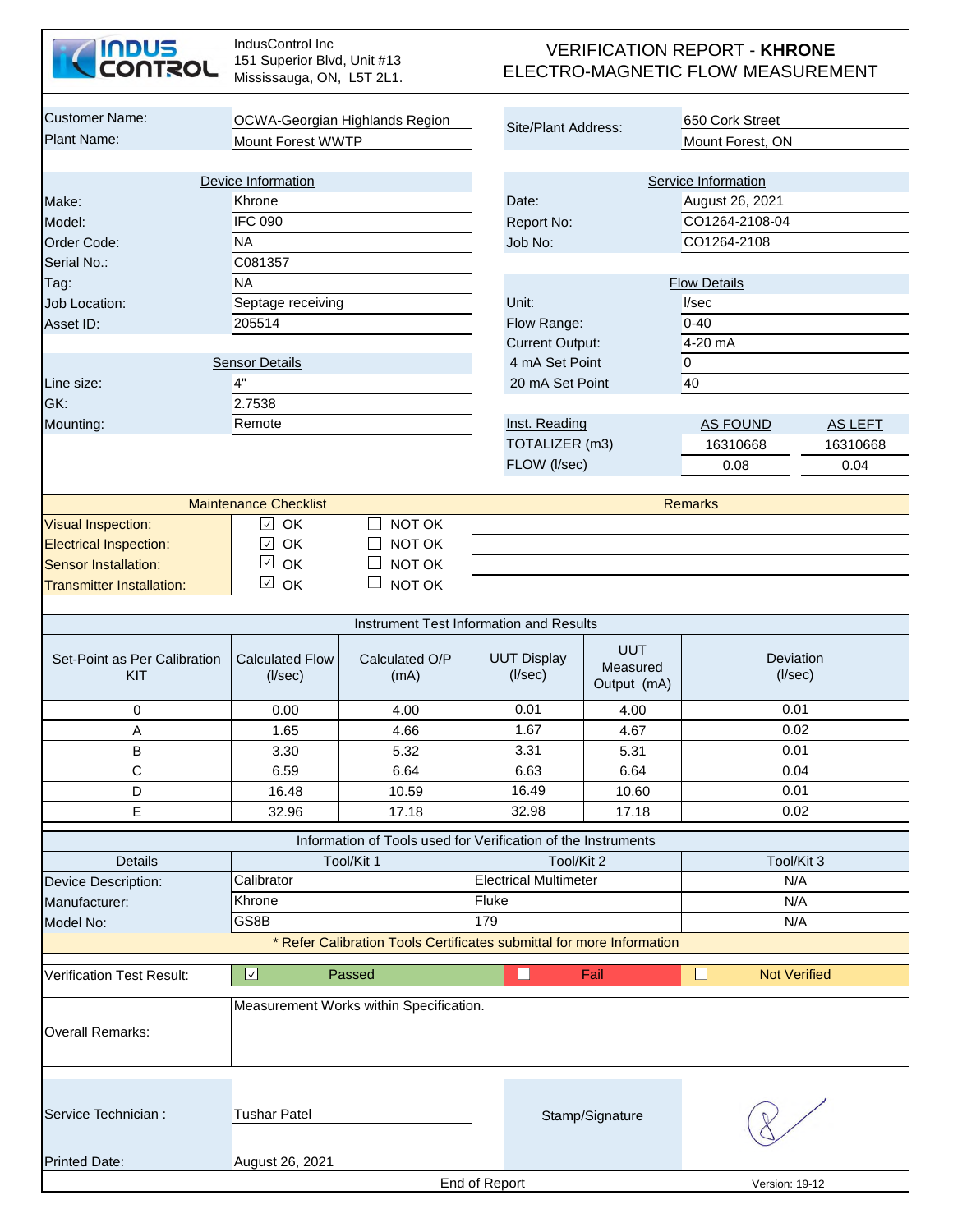| <b>INDUS<br/>CONTROL</b>            | IndusControl Inc<br>151 Superior Blvd, Unit #13<br>Mississauga, ON, L5T 2L1. |                                                                             |                                         |                                       | <b>VERIFICATION REPORT - KHRONE</b><br>ELECTRO-MAGNETIC FLOW MEASUREMENT |                     |  |
|-------------------------------------|------------------------------------------------------------------------------|-----------------------------------------------------------------------------|-----------------------------------------|---------------------------------------|--------------------------------------------------------------------------|---------------------|--|
| <b>Customer Name:</b>               |                                                                              | OCWA-Georgian Highlands Region                                              |                                         |                                       | 650 Cork Street                                                          |                     |  |
| <b>Plant Name:</b>                  | <b>Mount Forest WWTP</b>                                                     |                                                                             | Site/Plant Address:                     |                                       | Mount Forest, ON                                                         |                     |  |
|                                     |                                                                              |                                                                             |                                         |                                       |                                                                          |                     |  |
|                                     | Device Information                                                           |                                                                             |                                         |                                       | Service Information                                                      |                     |  |
| Make:                               | Khrone                                                                       |                                                                             | Date:                                   |                                       | August 26, 2021                                                          |                     |  |
| Model:                              | <b>IFC 020D</b>                                                              |                                                                             | Report No:                              |                                       | CO1264-2108-05                                                           |                     |  |
| Order Code:                         | <b>NA</b>                                                                    |                                                                             | Job No:                                 |                                       | CO1264-2108                                                              |                     |  |
| Serial No.:                         | 0429/03                                                                      |                                                                             |                                         |                                       |                                                                          |                     |  |
| Tag:                                | <b>NA</b>                                                                    |                                                                             |                                         |                                       | <b>Flow Details</b>                                                      |                     |  |
| Job Location:                       | <b>Sludge Receiving flow</b>                                                 |                                                                             | Unit:                                   |                                       | V <sub>sec</sub>                                                         |                     |  |
| Asset ID:                           | 205524                                                                       |                                                                             | Flow Range:                             |                                       | $0 - 100$                                                                |                     |  |
|                                     |                                                                              |                                                                             | <b>Current Output:</b>                  |                                       | 4-20 mA                                                                  |                     |  |
|                                     | <b>Sensor Details</b>                                                        |                                                                             | 4 mA Set Point                          |                                       | $\overline{0}$                                                           |                     |  |
| Line size:                          | 6"                                                                           |                                                                             | 20 mA Set Point                         |                                       | 100                                                                      |                     |  |
| GK:                                 | 3.24                                                                         |                                                                             |                                         |                                       |                                                                          |                     |  |
| Mounting:                           | Compact                                                                      |                                                                             | Inst. Reading                           |                                       | <b>AS FOUND</b>                                                          | <b>AS LEFT</b>      |  |
|                                     |                                                                              |                                                                             | TOTALIZER (m3)                          |                                       | 176777                                                                   | 176781              |  |
|                                     |                                                                              |                                                                             | FLOW (I/sec)                            |                                       | 0.01                                                                     | 0.00                |  |
|                                     | <b>Maintenance Checklist</b>                                                 |                                                                             |                                         |                                       | <b>Remarks</b>                                                           |                     |  |
| <b>Visual Inspection:</b>           | $\checkmark$<br>OK                                                           | NOT OK                                                                      |                                         |                                       |                                                                          |                     |  |
| <b>Electrical Inspection:</b>       | $\checkmark$<br><b>OK</b>                                                    | NOT OK                                                                      |                                         |                                       |                                                                          |                     |  |
| <b>Sensor Installation:</b>         | $\checkmark$<br>OK                                                           | NOT OK                                                                      |                                         |                                       |                                                                          |                     |  |
| <b>Transmitter Installation:</b>    | $\checkmark$<br>OK                                                           | NOT OK                                                                      |                                         |                                       |                                                                          |                     |  |
|                                     |                                                                              |                                                                             | Instrument Test Information and Results |                                       |                                                                          |                     |  |
|                                     |                                                                              |                                                                             |                                         |                                       |                                                                          |                     |  |
| Set-Point as Per Calibration<br>KIT | <b>Calculated Flow</b><br>$($ l/sec $)$                                      | Calculated O/P<br>(mA)                                                      | <b>UUT Display</b><br>(I/sec)           | <b>UUT</b><br>Measured<br>Output (mA) | Deviation<br>$($ l/sec $)$                                               |                     |  |
| 0                                   | 0.00                                                                         | 4.00                                                                        | 0.01                                    | 4.00                                  |                                                                          | 0.01                |  |
| Α                                   | 8.73                                                                         | 5.40                                                                        | 8.74                                    | 5.40                                  |                                                                          | 0.01                |  |
| B                                   | 17.45                                                                        | 6.79                                                                        | 17.47                                   | 6.81                                  |                                                                          | 0.02                |  |
| $\mathsf C$                         | 34.90                                                                        | 9.58                                                                        | 34.89                                   | 9.52                                  |                                                                          | $-0.01$             |  |
| D                                   | 87.26                                                                        | 17.96                                                                       | 87.24                                   | 17.91                                 |                                                                          | $-0.02$             |  |
|                                     |                                                                              |                                                                             |                                         |                                       |                                                                          |                     |  |
| <b>Details</b>                      |                                                                              | Information of Tools used for Verification of the Instruments<br>Tool/Kit 1 | Tool/Kit 2                              |                                       |                                                                          | Tool/Kit 3          |  |
| Device Description:                 | Calibrator                                                                   |                                                                             | <b>Electrical Multimeter</b>            |                                       |                                                                          | N/A                 |  |
| Manufacturer:                       | Khrone                                                                       |                                                                             | Fluke                                   |                                       |                                                                          | N/A                 |  |
| Model No:                           | GS8B                                                                         |                                                                             | 179                                     |                                       |                                                                          | N/A                 |  |
|                                     |                                                                              | * Refer Calibration Tools Certificates submittal for more Information       |                                         |                                       |                                                                          |                     |  |
|                                     |                                                                              |                                                                             |                                         |                                       |                                                                          |                     |  |
| <b>Verification Test Result:</b>    | $\overline{\mathcal{S}}$                                                     | Passed                                                                      | □                                       | Fail                                  | $\Box$                                                                   | <b>Not Verified</b> |  |
| <b>Overall Remarks:</b>             |                                                                              | Measurement Works within Specification.                                     |                                         |                                       |                                                                          |                     |  |
| Service Technician :                | <b>Tushar Patel</b>                                                          |                                                                             |                                         | Stamp/Signature                       |                                                                          |                     |  |
| <b>Printed Date:</b>                | August 26, 2021                                                              |                                                                             |                                         |                                       |                                                                          |                     |  |
|                                     |                                                                              |                                                                             |                                         |                                       |                                                                          |                     |  |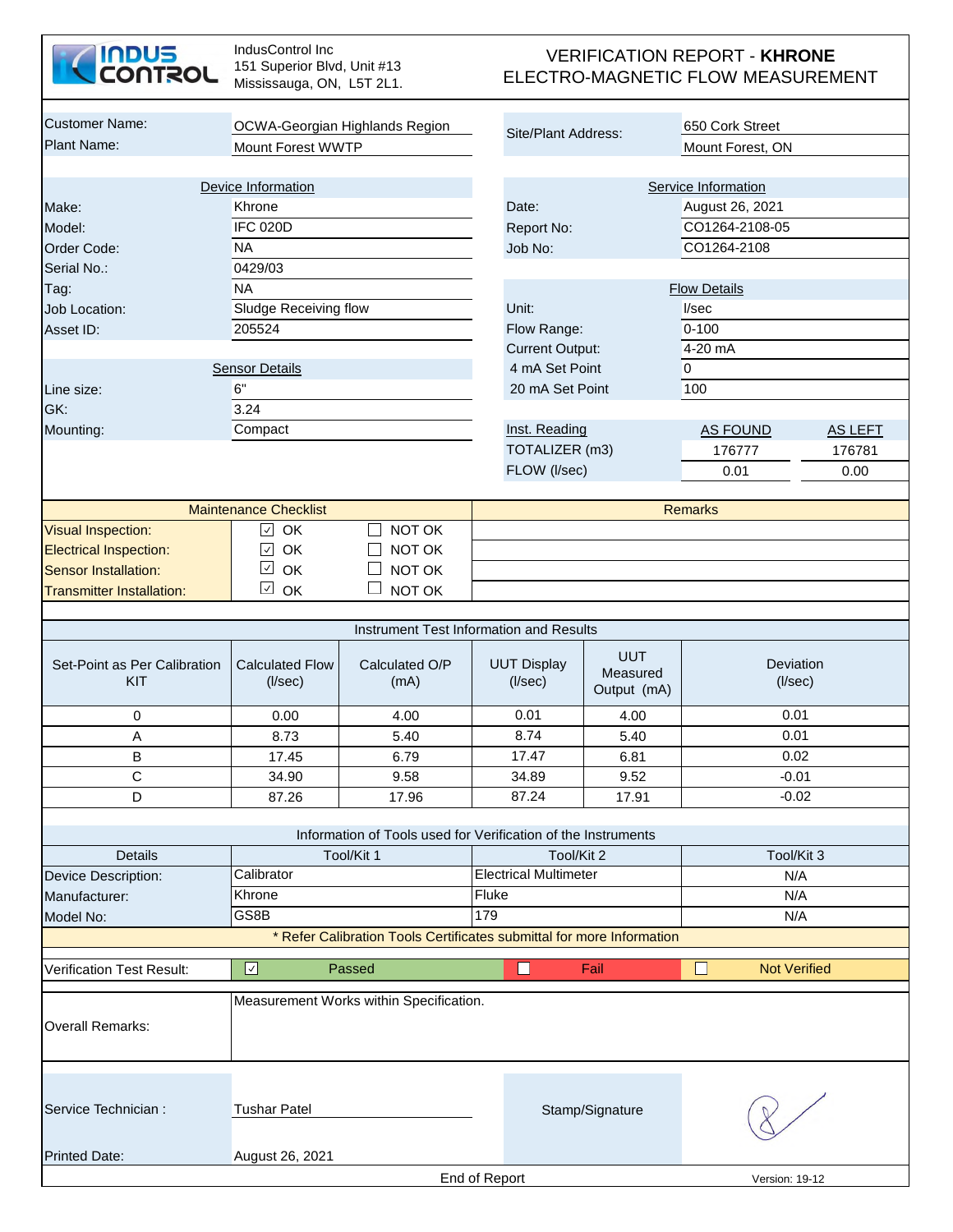| <b>Customer Name:</b><br>650 Cork Street<br>OCWA-Georgian Highlands Region<br>Site/Plant Address:<br><b>Mount Forest WWTP</b><br>Mount Forest, ON<br>Device Information<br>Service Information<br>Khrone<br>August 26, 2021<br>Make:<br>Date:<br><b>IFC 020D</b><br>CO1264-2108-06<br>Model:<br>Report No:<br><b>NA</b><br>CO1264-2108<br>Order Code:<br>Job No:<br>0427/03<br>Serial No.:<br><b>NA</b><br><b>Flow Details</b><br>Tag:<br>Sludge Loading flow<br>Job Location:<br>Unit:<br>I/sec<br>205525<br>$0 - 90$<br>Flow Range:<br>Asset ID:<br>4-20 mA<br><b>Current Output:</b><br>4 mA Set Point<br><b>Sensor Details</b><br>0<br>4"<br>20 mA Set Point<br>90<br>Line size:<br>GK:<br>2.587<br>Inst. Reading<br><b>AS FOUND</b><br>Mounting:<br>Compact<br><b>AS LEFT</b><br>TOTALIZER (m3)<br>288069<br>288081<br>FLOW (I/sec)<br>0.02<br>52.11<br><b>Maintenance Checklist</b><br><b>Remarks</b><br>$\sqrt{2}$ OK<br>NOT OK<br><b>Visual Inspection:</b><br>OK<br>NOT OK<br><b>Electrical Inspection:</b><br>$\checkmark$<br>$\checkmark$<br>OK<br>NOT OK<br><b>Sensor Installation:</b><br>$\checkmark$<br>OK<br>NOT OK<br><b>Transmitter Installation:</b><br>Instrument Test Information and Results<br><b>UUT</b><br><b>UUT Display</b><br>Set-Point as Per Calibration<br><b>Calculated Flow</b><br>Calculated O/P<br>Deviation<br>Measured<br>(I/sec)<br>KIT<br>(I/sec)<br>(mA)<br>$($ l/sec $)$<br>Output (mA)<br>0.00<br>0<br>0.00<br>0.00<br>4.00<br>4.00<br>4.57<br>4.55<br>$\boldsymbol{\mathsf{A}}$<br>3.10<br>0.02<br>3.12<br>B<br>6.21<br>6.19<br>5.10<br>5.10<br>0.02<br>$\mathsf{C}$<br>12.92<br>0.53<br>12.39<br>6.20<br>6.21<br>31.00<br>9.51<br>0.03<br>D<br>30.97<br>9.50<br>E<br>61.96<br>0.03<br>61.93<br>15.01<br>15.03<br>Information of Tools used for Verification of the Instruments<br>Tool/Kit 1<br>Tool/Kit 2<br>Tool/Kit 3<br><b>Details</b><br><b>Electrical Multimeter</b><br>Calibrator<br>N/A<br>Device Description:<br>Khrone<br>Fluke<br>N/A<br>Manufacturer:<br>GS8B<br>179<br>N/A<br>Model No:<br>* Refer Calibration Tools Certificates submittal for more Information<br>$\Box$<br>$\boxed{\mathcal{S}}$<br>Fail<br>Passed<br><b>Not Verified</b><br><b>Verification Test Result:</b><br>U<br>Measurement Works within Specification.<br><b>Overall Remarks:</b><br>Service Technician :<br><b>Tushar Patel</b><br>Stamp/Signature<br>August 26, 2021<br>End of Report<br>Version: 19-12 | <b>INDUS<br/>CONTROL</b> | IndusControl Inc<br>151 Superior Blvd, Unit #13<br>Mississauga, ON, L5T 2L1. |  |  | <b>VERIFICATION REPORT - KHRONE</b><br>ELECTRO-MAGNETIC FLOW MEASUREMENT |  |
|----------------------------------------------------------------------------------------------------------------------------------------------------------------------------------------------------------------------------------------------------------------------------------------------------------------------------------------------------------------------------------------------------------------------------------------------------------------------------------------------------------------------------------------------------------------------------------------------------------------------------------------------------------------------------------------------------------------------------------------------------------------------------------------------------------------------------------------------------------------------------------------------------------------------------------------------------------------------------------------------------------------------------------------------------------------------------------------------------------------------------------------------------------------------------------------------------------------------------------------------------------------------------------------------------------------------------------------------------------------------------------------------------------------------------------------------------------------------------------------------------------------------------------------------------------------------------------------------------------------------------------------------------------------------------------------------------------------------------------------------------------------------------------------------------------------------------------------------------------------------------------------------------------------------------------------------------------------------------------------------------------------------------------------------------------------------------------------------------------------------------------------------------------------------------------------------------------------------------------------------------------------------------------------------------------------------------------------------------------------------------------------------------------------------------------------------|--------------------------|------------------------------------------------------------------------------|--|--|--------------------------------------------------------------------------|--|
|                                                                                                                                                                                                                                                                                                                                                                                                                                                                                                                                                                                                                                                                                                                                                                                                                                                                                                                                                                                                                                                                                                                                                                                                                                                                                                                                                                                                                                                                                                                                                                                                                                                                                                                                                                                                                                                                                                                                                                                                                                                                                                                                                                                                                                                                                                                                                                                                                                              |                          |                                                                              |  |  |                                                                          |  |
|                                                                                                                                                                                                                                                                                                                                                                                                                                                                                                                                                                                                                                                                                                                                                                                                                                                                                                                                                                                                                                                                                                                                                                                                                                                                                                                                                                                                                                                                                                                                                                                                                                                                                                                                                                                                                                                                                                                                                                                                                                                                                                                                                                                                                                                                                                                                                                                                                                              | Plant Name:              |                                                                              |  |  |                                                                          |  |
|                                                                                                                                                                                                                                                                                                                                                                                                                                                                                                                                                                                                                                                                                                                                                                                                                                                                                                                                                                                                                                                                                                                                                                                                                                                                                                                                                                                                                                                                                                                                                                                                                                                                                                                                                                                                                                                                                                                                                                                                                                                                                                                                                                                                                                                                                                                                                                                                                                              |                          |                                                                              |  |  |                                                                          |  |
|                                                                                                                                                                                                                                                                                                                                                                                                                                                                                                                                                                                                                                                                                                                                                                                                                                                                                                                                                                                                                                                                                                                                                                                                                                                                                                                                                                                                                                                                                                                                                                                                                                                                                                                                                                                                                                                                                                                                                                                                                                                                                                                                                                                                                                                                                                                                                                                                                                              |                          |                                                                              |  |  |                                                                          |  |
|                                                                                                                                                                                                                                                                                                                                                                                                                                                                                                                                                                                                                                                                                                                                                                                                                                                                                                                                                                                                                                                                                                                                                                                                                                                                                                                                                                                                                                                                                                                                                                                                                                                                                                                                                                                                                                                                                                                                                                                                                                                                                                                                                                                                                                                                                                                                                                                                                                              |                          |                                                                              |  |  |                                                                          |  |
|                                                                                                                                                                                                                                                                                                                                                                                                                                                                                                                                                                                                                                                                                                                                                                                                                                                                                                                                                                                                                                                                                                                                                                                                                                                                                                                                                                                                                                                                                                                                                                                                                                                                                                                                                                                                                                                                                                                                                                                                                                                                                                                                                                                                                                                                                                                                                                                                                                              |                          |                                                                              |  |  |                                                                          |  |
|                                                                                                                                                                                                                                                                                                                                                                                                                                                                                                                                                                                                                                                                                                                                                                                                                                                                                                                                                                                                                                                                                                                                                                                                                                                                                                                                                                                                                                                                                                                                                                                                                                                                                                                                                                                                                                                                                                                                                                                                                                                                                                                                                                                                                                                                                                                                                                                                                                              |                          |                                                                              |  |  |                                                                          |  |
|                                                                                                                                                                                                                                                                                                                                                                                                                                                                                                                                                                                                                                                                                                                                                                                                                                                                                                                                                                                                                                                                                                                                                                                                                                                                                                                                                                                                                                                                                                                                                                                                                                                                                                                                                                                                                                                                                                                                                                                                                                                                                                                                                                                                                                                                                                                                                                                                                                              |                          |                                                                              |  |  |                                                                          |  |
|                                                                                                                                                                                                                                                                                                                                                                                                                                                                                                                                                                                                                                                                                                                                                                                                                                                                                                                                                                                                                                                                                                                                                                                                                                                                                                                                                                                                                                                                                                                                                                                                                                                                                                                                                                                                                                                                                                                                                                                                                                                                                                                                                                                                                                                                                                                                                                                                                                              |                          |                                                                              |  |  |                                                                          |  |
|                                                                                                                                                                                                                                                                                                                                                                                                                                                                                                                                                                                                                                                                                                                                                                                                                                                                                                                                                                                                                                                                                                                                                                                                                                                                                                                                                                                                                                                                                                                                                                                                                                                                                                                                                                                                                                                                                                                                                                                                                                                                                                                                                                                                                                                                                                                                                                                                                                              |                          |                                                                              |  |  |                                                                          |  |
|                                                                                                                                                                                                                                                                                                                                                                                                                                                                                                                                                                                                                                                                                                                                                                                                                                                                                                                                                                                                                                                                                                                                                                                                                                                                                                                                                                                                                                                                                                                                                                                                                                                                                                                                                                                                                                                                                                                                                                                                                                                                                                                                                                                                                                                                                                                                                                                                                                              |                          |                                                                              |  |  |                                                                          |  |
|                                                                                                                                                                                                                                                                                                                                                                                                                                                                                                                                                                                                                                                                                                                                                                                                                                                                                                                                                                                                                                                                                                                                                                                                                                                                                                                                                                                                                                                                                                                                                                                                                                                                                                                                                                                                                                                                                                                                                                                                                                                                                                                                                                                                                                                                                                                                                                                                                                              |                          |                                                                              |  |  |                                                                          |  |
|                                                                                                                                                                                                                                                                                                                                                                                                                                                                                                                                                                                                                                                                                                                                                                                                                                                                                                                                                                                                                                                                                                                                                                                                                                                                                                                                                                                                                                                                                                                                                                                                                                                                                                                                                                                                                                                                                                                                                                                                                                                                                                                                                                                                                                                                                                                                                                                                                                              |                          |                                                                              |  |  |                                                                          |  |
|                                                                                                                                                                                                                                                                                                                                                                                                                                                                                                                                                                                                                                                                                                                                                                                                                                                                                                                                                                                                                                                                                                                                                                                                                                                                                                                                                                                                                                                                                                                                                                                                                                                                                                                                                                                                                                                                                                                                                                                                                                                                                                                                                                                                                                                                                                                                                                                                                                              |                          |                                                                              |  |  |                                                                          |  |
|                                                                                                                                                                                                                                                                                                                                                                                                                                                                                                                                                                                                                                                                                                                                                                                                                                                                                                                                                                                                                                                                                                                                                                                                                                                                                                                                                                                                                                                                                                                                                                                                                                                                                                                                                                                                                                                                                                                                                                                                                                                                                                                                                                                                                                                                                                                                                                                                                                              |                          |                                                                              |  |  |                                                                          |  |
|                                                                                                                                                                                                                                                                                                                                                                                                                                                                                                                                                                                                                                                                                                                                                                                                                                                                                                                                                                                                                                                                                                                                                                                                                                                                                                                                                                                                                                                                                                                                                                                                                                                                                                                                                                                                                                                                                                                                                                                                                                                                                                                                                                                                                                                                                                                                                                                                                                              |                          |                                                                              |  |  |                                                                          |  |
|                                                                                                                                                                                                                                                                                                                                                                                                                                                                                                                                                                                                                                                                                                                                                                                                                                                                                                                                                                                                                                                                                                                                                                                                                                                                                                                                                                                                                                                                                                                                                                                                                                                                                                                                                                                                                                                                                                                                                                                                                                                                                                                                                                                                                                                                                                                                                                                                                                              |                          |                                                                              |  |  |                                                                          |  |
|                                                                                                                                                                                                                                                                                                                                                                                                                                                                                                                                                                                                                                                                                                                                                                                                                                                                                                                                                                                                                                                                                                                                                                                                                                                                                                                                                                                                                                                                                                                                                                                                                                                                                                                                                                                                                                                                                                                                                                                                                                                                                                                                                                                                                                                                                                                                                                                                                                              |                          |                                                                              |  |  |                                                                          |  |
|                                                                                                                                                                                                                                                                                                                                                                                                                                                                                                                                                                                                                                                                                                                                                                                                                                                                                                                                                                                                                                                                                                                                                                                                                                                                                                                                                                                                                                                                                                                                                                                                                                                                                                                                                                                                                                                                                                                                                                                                                                                                                                                                                                                                                                                                                                                                                                                                                                              |                          |                                                                              |  |  |                                                                          |  |
|                                                                                                                                                                                                                                                                                                                                                                                                                                                                                                                                                                                                                                                                                                                                                                                                                                                                                                                                                                                                                                                                                                                                                                                                                                                                                                                                                                                                                                                                                                                                                                                                                                                                                                                                                                                                                                                                                                                                                                                                                                                                                                                                                                                                                                                                                                                                                                                                                                              |                          |                                                                              |  |  |                                                                          |  |
|                                                                                                                                                                                                                                                                                                                                                                                                                                                                                                                                                                                                                                                                                                                                                                                                                                                                                                                                                                                                                                                                                                                                                                                                                                                                                                                                                                                                                                                                                                                                                                                                                                                                                                                                                                                                                                                                                                                                                                                                                                                                                                                                                                                                                                                                                                                                                                                                                                              |                          |                                                                              |  |  |                                                                          |  |
|                                                                                                                                                                                                                                                                                                                                                                                                                                                                                                                                                                                                                                                                                                                                                                                                                                                                                                                                                                                                                                                                                                                                                                                                                                                                                                                                                                                                                                                                                                                                                                                                                                                                                                                                                                                                                                                                                                                                                                                                                                                                                                                                                                                                                                                                                                                                                                                                                                              |                          |                                                                              |  |  |                                                                          |  |
|                                                                                                                                                                                                                                                                                                                                                                                                                                                                                                                                                                                                                                                                                                                                                                                                                                                                                                                                                                                                                                                                                                                                                                                                                                                                                                                                                                                                                                                                                                                                                                                                                                                                                                                                                                                                                                                                                                                                                                                                                                                                                                                                                                                                                                                                                                                                                                                                                                              |                          |                                                                              |  |  |                                                                          |  |
|                                                                                                                                                                                                                                                                                                                                                                                                                                                                                                                                                                                                                                                                                                                                                                                                                                                                                                                                                                                                                                                                                                                                                                                                                                                                                                                                                                                                                                                                                                                                                                                                                                                                                                                                                                                                                                                                                                                                                                                                                                                                                                                                                                                                                                                                                                                                                                                                                                              |                          |                                                                              |  |  |                                                                          |  |
|                                                                                                                                                                                                                                                                                                                                                                                                                                                                                                                                                                                                                                                                                                                                                                                                                                                                                                                                                                                                                                                                                                                                                                                                                                                                                                                                                                                                                                                                                                                                                                                                                                                                                                                                                                                                                                                                                                                                                                                                                                                                                                                                                                                                                                                                                                                                                                                                                                              |                          |                                                                              |  |  |                                                                          |  |
|                                                                                                                                                                                                                                                                                                                                                                                                                                                                                                                                                                                                                                                                                                                                                                                                                                                                                                                                                                                                                                                                                                                                                                                                                                                                                                                                                                                                                                                                                                                                                                                                                                                                                                                                                                                                                                                                                                                                                                                                                                                                                                                                                                                                                                                                                                                                                                                                                                              |                          |                                                                              |  |  |                                                                          |  |
|                                                                                                                                                                                                                                                                                                                                                                                                                                                                                                                                                                                                                                                                                                                                                                                                                                                                                                                                                                                                                                                                                                                                                                                                                                                                                                                                                                                                                                                                                                                                                                                                                                                                                                                                                                                                                                                                                                                                                                                                                                                                                                                                                                                                                                                                                                                                                                                                                                              |                          |                                                                              |  |  |                                                                          |  |
|                                                                                                                                                                                                                                                                                                                                                                                                                                                                                                                                                                                                                                                                                                                                                                                                                                                                                                                                                                                                                                                                                                                                                                                                                                                                                                                                                                                                                                                                                                                                                                                                                                                                                                                                                                                                                                                                                                                                                                                                                                                                                                                                                                                                                                                                                                                                                                                                                                              |                          |                                                                              |  |  |                                                                          |  |
|                                                                                                                                                                                                                                                                                                                                                                                                                                                                                                                                                                                                                                                                                                                                                                                                                                                                                                                                                                                                                                                                                                                                                                                                                                                                                                                                                                                                                                                                                                                                                                                                                                                                                                                                                                                                                                                                                                                                                                                                                                                                                                                                                                                                                                                                                                                                                                                                                                              |                          |                                                                              |  |  |                                                                          |  |
|                                                                                                                                                                                                                                                                                                                                                                                                                                                                                                                                                                                                                                                                                                                                                                                                                                                                                                                                                                                                                                                                                                                                                                                                                                                                                                                                                                                                                                                                                                                                                                                                                                                                                                                                                                                                                                                                                                                                                                                                                                                                                                                                                                                                                                                                                                                                                                                                                                              |                          |                                                                              |  |  |                                                                          |  |
|                                                                                                                                                                                                                                                                                                                                                                                                                                                                                                                                                                                                                                                                                                                                                                                                                                                                                                                                                                                                                                                                                                                                                                                                                                                                                                                                                                                                                                                                                                                                                                                                                                                                                                                                                                                                                                                                                                                                                                                                                                                                                                                                                                                                                                                                                                                                                                                                                                              |                          |                                                                              |  |  |                                                                          |  |
|                                                                                                                                                                                                                                                                                                                                                                                                                                                                                                                                                                                                                                                                                                                                                                                                                                                                                                                                                                                                                                                                                                                                                                                                                                                                                                                                                                                                                                                                                                                                                                                                                                                                                                                                                                                                                                                                                                                                                                                                                                                                                                                                                                                                                                                                                                                                                                                                                                              |                          |                                                                              |  |  |                                                                          |  |
|                                                                                                                                                                                                                                                                                                                                                                                                                                                                                                                                                                                                                                                                                                                                                                                                                                                                                                                                                                                                                                                                                                                                                                                                                                                                                                                                                                                                                                                                                                                                                                                                                                                                                                                                                                                                                                                                                                                                                                                                                                                                                                                                                                                                                                                                                                                                                                                                                                              |                          |                                                                              |  |  |                                                                          |  |
|                                                                                                                                                                                                                                                                                                                                                                                                                                                                                                                                                                                                                                                                                                                                                                                                                                                                                                                                                                                                                                                                                                                                                                                                                                                                                                                                                                                                                                                                                                                                                                                                                                                                                                                                                                                                                                                                                                                                                                                                                                                                                                                                                                                                                                                                                                                                                                                                                                              |                          |                                                                              |  |  |                                                                          |  |
|                                                                                                                                                                                                                                                                                                                                                                                                                                                                                                                                                                                                                                                                                                                                                                                                                                                                                                                                                                                                                                                                                                                                                                                                                                                                                                                                                                                                                                                                                                                                                                                                                                                                                                                                                                                                                                                                                                                                                                                                                                                                                                                                                                                                                                                                                                                                                                                                                                              |                          |                                                                              |  |  |                                                                          |  |
|                                                                                                                                                                                                                                                                                                                                                                                                                                                                                                                                                                                                                                                                                                                                                                                                                                                                                                                                                                                                                                                                                                                                                                                                                                                                                                                                                                                                                                                                                                                                                                                                                                                                                                                                                                                                                                                                                                                                                                                                                                                                                                                                                                                                                                                                                                                                                                                                                                              |                          |                                                                              |  |  |                                                                          |  |
|                                                                                                                                                                                                                                                                                                                                                                                                                                                                                                                                                                                                                                                                                                                                                                                                                                                                                                                                                                                                                                                                                                                                                                                                                                                                                                                                                                                                                                                                                                                                                                                                                                                                                                                                                                                                                                                                                                                                                                                                                                                                                                                                                                                                                                                                                                                                                                                                                                              |                          |                                                                              |  |  |                                                                          |  |
|                                                                                                                                                                                                                                                                                                                                                                                                                                                                                                                                                                                                                                                                                                                                                                                                                                                                                                                                                                                                                                                                                                                                                                                                                                                                                                                                                                                                                                                                                                                                                                                                                                                                                                                                                                                                                                                                                                                                                                                                                                                                                                                                                                                                                                                                                                                                                                                                                                              |                          |                                                                              |  |  |                                                                          |  |
|                                                                                                                                                                                                                                                                                                                                                                                                                                                                                                                                                                                                                                                                                                                                                                                                                                                                                                                                                                                                                                                                                                                                                                                                                                                                                                                                                                                                                                                                                                                                                                                                                                                                                                                                                                                                                                                                                                                                                                                                                                                                                                                                                                                                                                                                                                                                                                                                                                              |                          |                                                                              |  |  |                                                                          |  |
|                                                                                                                                                                                                                                                                                                                                                                                                                                                                                                                                                                                                                                                                                                                                                                                                                                                                                                                                                                                                                                                                                                                                                                                                                                                                                                                                                                                                                                                                                                                                                                                                                                                                                                                                                                                                                                                                                                                                                                                                                                                                                                                                                                                                                                                                                                                                                                                                                                              |                          |                                                                              |  |  |                                                                          |  |
|                                                                                                                                                                                                                                                                                                                                                                                                                                                                                                                                                                                                                                                                                                                                                                                                                                                                                                                                                                                                                                                                                                                                                                                                                                                                                                                                                                                                                                                                                                                                                                                                                                                                                                                                                                                                                                                                                                                                                                                                                                                                                                                                                                                                                                                                                                                                                                                                                                              |                          |                                                                              |  |  |                                                                          |  |
|                                                                                                                                                                                                                                                                                                                                                                                                                                                                                                                                                                                                                                                                                                                                                                                                                                                                                                                                                                                                                                                                                                                                                                                                                                                                                                                                                                                                                                                                                                                                                                                                                                                                                                                                                                                                                                                                                                                                                                                                                                                                                                                                                                                                                                                                                                                                                                                                                                              |                          |                                                                              |  |  |                                                                          |  |
|                                                                                                                                                                                                                                                                                                                                                                                                                                                                                                                                                                                                                                                                                                                                                                                                                                                                                                                                                                                                                                                                                                                                                                                                                                                                                                                                                                                                                                                                                                                                                                                                                                                                                                                                                                                                                                                                                                                                                                                                                                                                                                                                                                                                                                                                                                                                                                                                                                              | <b>Printed Date:</b>     |                                                                              |  |  |                                                                          |  |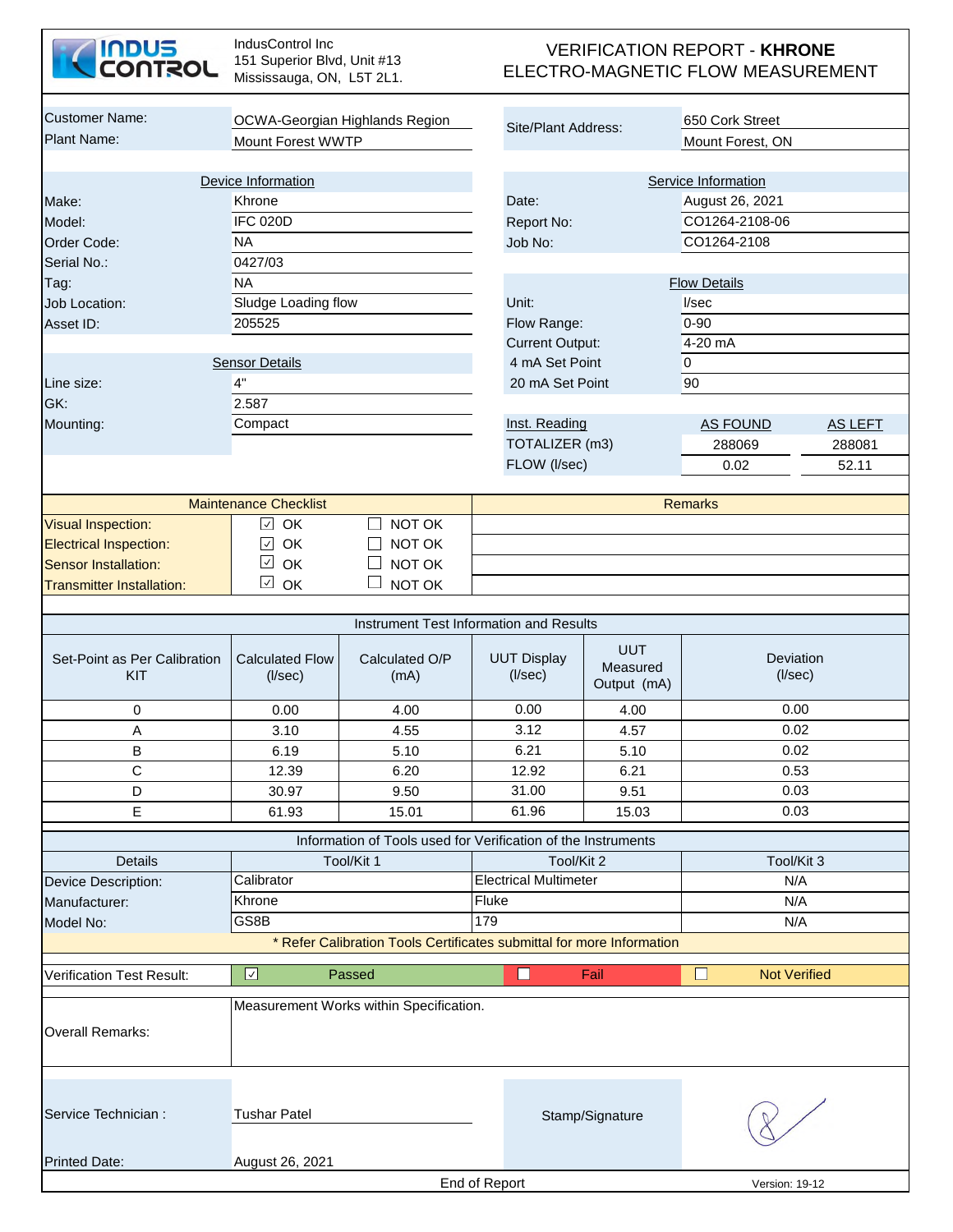| INDUS<br><b>COULSOL</b>                             | IndusControl Inc<br>151 Superior Blvd, Unit #13<br>Mississauga, ON, L5T 2L1.  |                                              |                                   | <b>VERIFICATION REPORT- MULTIRANGER 200</b><br>OPEN CHANNEL FLOW MEASUREMENT                             |                                                                         |                            |
|-----------------------------------------------------|-------------------------------------------------------------------------------|----------------------------------------------|-----------------------------------|----------------------------------------------------------------------------------------------------------|-------------------------------------------------------------------------|----------------------------|
| Customer Name:<br>Plant Name:                       | OCWA-Georgian Highlands Region<br>Mount Forest WWTP                           |                                              |                                   | Site/Plant Address:                                                                                      | 650 Cork Street<br>Mount Forest, ON                                     |                            |
| Make:<br>Model:<br>Order Code:<br>Serial No.:       | Device Information<br>Siemens<br>Multiranger 200<br><b>NA</b><br>PBD/V7040026 |                                              |                                   | Date:<br>Report No:<br>Job No:                                                                           | Service Information<br>August 26, 2021<br>CO1264-2108-07<br>CO1264-2108 |                            |
| Tag:<br><b>Job Location:</b>                        | <b>LIT-201</b><br><b>Final Effluent</b>                                       |                                              |                                   | Unit:                                                                                                    | <b>Flow Details</b><br>Vsec                                             |                            |
| Inst. Reading<br>TOTALIZER (m3)<br>FLOW (L/S)       | <b>AS FOUND</b><br>918939.94<br>4.88                                          | <b>AS LEFT</b><br>918945.31<br>4.87          |                                   | Flow Range:<br><b>Current Output:</b><br>4 mA Set Point<br>20 mA Set Point                               | $0 - 245$<br>4-20 mA<br>$\overline{0}$<br>245                           |                            |
|                                                     | <b>Maintenance Checklist</b>                                                  |                                              |                                   |                                                                                                          | <b>Remarks</b>                                                          |                            |
| Visual Inspection:<br><b>Electrical Inspection:</b> | ☑<br>OK<br>⊽<br>OK                                                            | NOT OK<br>□<br>П<br>NOT OK                   |                                   |                                                                                                          |                                                                         |                            |
|                                                     |                                                                               |                                              |                                   |                                                                                                          |                                                                         |                            |
| Parameter                                           | <b>Discription</b>                                                            | Programming Parameter of Instrument<br>Value | Parameter                         | <b>Discription</b>                                                                                       |                                                                         | Value                      |
| P001                                                | Operation                                                                     | 6.00000                                      | P601                              | Flow Exponent                                                                                            |                                                                         | 1.53                       |
| P002                                                | Material                                                                      | 1.000                                        | P602                              | <b>PMD Dimension</b>                                                                                     |                                                                         | <b>NA</b>                  |
| P004                                                | Transducer                                                                    | 112(XRS-5)                                   | P603                              | Maximum Head                                                                                             |                                                                         | 0.600                      |
| P005                                                | Units                                                                         | 1                                            | P604                              | Maximum Flow                                                                                             |                                                                         | 245 l/s                    |
| P006                                                | Empty                                                                         | 0.862                                        | P605                              | Zero Head                                                                                                |                                                                         | 0 <sub>m</sub>             |
| P007                                                | Span                                                                          | 0.600                                        | P608                              | Flow rate Units                                                                                          |                                                                         | 0(Ratiometric)             |
| P620                                                | Low Flow cuttoff                                                              | 0.030                                        | P210<br>P211                      | 4mA Setpoint                                                                                             |                                                                         | 0.00<br>245.00             |
| P600                                                | Primary Mea. Device                                                           | 1                                            |                                   | 20mA Setpoint                                                                                            |                                                                         |                            |
|                                                     |                                                                               | Instrument Test Information and Results      |                                   |                                                                                                          |                                                                         |                            |
| Input<br>(% )                                       | Calculated Flow(I/sec)                                                        | <b>Calculated Input</b><br>(mA)              | Flow on<br>Scada<br>$($ I/sec $)$ | <b>UUT Measured</b><br>Output (mA)                                                                       |                                                                         | Deviation<br>$($ I/sec $)$ |
| $\pmb{0}$                                           | 0.00                                                                          | 4.00                                         | 0.01                              | 4.00                                                                                                     |                                                                         | 0.01                       |
| 25                                                  | 61.25                                                                         | 8.00                                         | 61.29                             | 8.03                                                                                                     |                                                                         | 0.04                       |
| 50                                                  | 122.50                                                                        | 12.00                                        | 123.10                            | 11.99                                                                                                    |                                                                         | 0.60                       |
| 75                                                  | 183.75                                                                        | 16.00                                        | 184.09                            | 16.03                                                                                                    |                                                                         | 0.34                       |
| 100                                                 | 245.00                                                                        | 20.00                                        | 246.20                            | 19.97                                                                                                    |                                                                         | 1.20                       |
|                                                     |                                                                               |                                              | Eco Profile                       |                                                                                                          |                                                                         |                            |
|                                                     | Echo Level [dB]                                                               |                                              | <b>Echo Profile</b>               |                                                                                                          |                                                                         |                            |
|                                                     |                                                                               |                                              |                                   |                                                                                                          |                                                                         |                            |
| 150                                                 | Device: MultiRanger 200 1.11.00<br>Transducer: XRS 5<br>Point #: 1            |                                              |                                   | Short Echo: -30 [dB]; 0.0 [mm]<br>First Echo: 62 [dB]; 1665.373 [mm]<br>Large Echo: 62 [dB]; 1582.9 [mm] |                                                                         |                            |
| 100                                                 |                                                                               |                                              |                                   | Target: 62 [dE]; 1475.356 [mm]<br>S: 0 F: 24 L: 20                                                       |                                                                         |                            |
|                                                     |                                                                               |                                              |                                   | L: 20<br>F: 24                                                                                           |                                                                         |                            |
| 50                                                  |                                                                               |                                              |                                   |                                                                                                          |                                                                         |                            |
| $\overline{0}$                                      |                                                                               |                                              |                                   |                                                                                                          |                                                                         |                            |
|                                                     | Current Time: 2021-08-26 11:30:54 AM                                          |                                              |                                   | Measurement Time: 2021-08-26 11:30:47 AM                                                                 |                                                                         |                            |
|                                                     | $\overline{0}$<br>500                                                         | Dist.[mm]                                    | 1000                              | 1500                                                                                                     | 2000                                                                    |                            |
|                                                     |                                                                               |                                              |                                   |                                                                                                          |                                                                         |                            |
| <b>Device Description:</b>                          | Manufacturer                                                                  |                                              |                                   | Information of Tools used for Verification of the Instruments                                            | Model                                                                   |                            |
| <b>Electrical Multimeter</b>                        | Fluke                                                                         |                                              |                                   |                                                                                                          | 179                                                                     |                            |
|                                                     |                                                                               |                                              |                                   | <b>Refer Calibration Tools Certificates submittal for more Information</b>                               |                                                                         |                            |
| Verification Test Result:                           | Passed                                                                        |                                              |                                   | Fail                                                                                                     |                                                                         | <b>Not Verified</b>        |
|                                                     | ☑                                                                             |                                              | О                                 |                                                                                                          | □                                                                       |                            |
| Overall Remarks:                                    | Program parameters verified                                                   |                                              |                                   |                                                                                                          |                                                                         |                            |
| Service Technician :                                | <b>Tushar Patel</b>                                                           |                                              |                                   | Stamp/Signature                                                                                          |                                                                         |                            |
|                                                     |                                                                               |                                              |                                   |                                                                                                          |                                                                         |                            |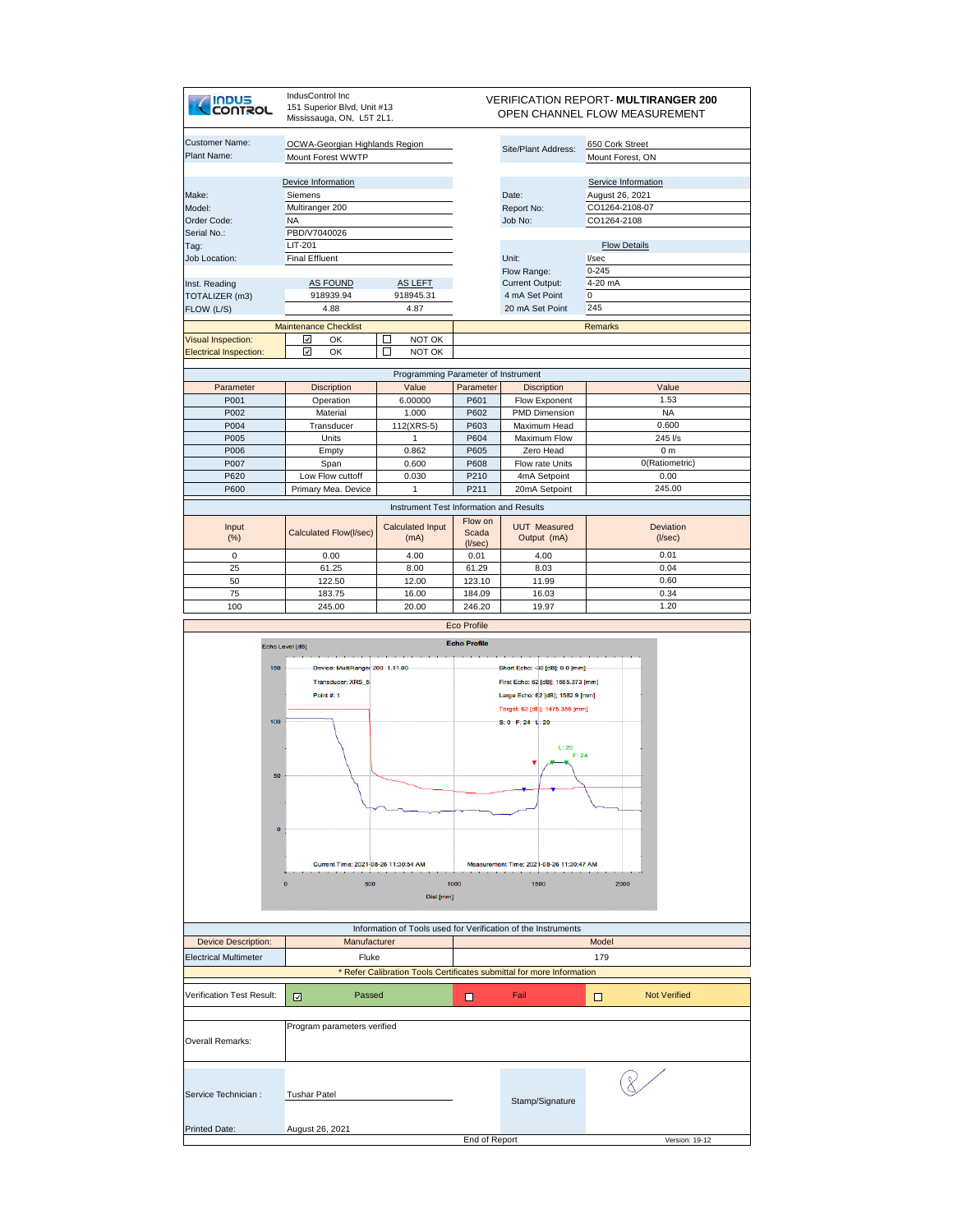| <b>INDUS</b><br>CONTROL                                                | IndusControl Inc<br>151 Superior Blvd, Unit #13<br>Mississauga, ON, L5T 2L1.                                     | <b>VERIFICATION REPORT- MULTIRANGER 200</b><br>OPEN CHANNEL FLOW MEASUREMENT   |                       |                                                                                                                                                                                                      |                                                                                                         |
|------------------------------------------------------------------------|------------------------------------------------------------------------------------------------------------------|--------------------------------------------------------------------------------|-----------------------|------------------------------------------------------------------------------------------------------------------------------------------------------------------------------------------------------|---------------------------------------------------------------------------------------------------------|
| <b>Customer Name:</b><br>Plant Name:                                   | OCWA-Georgian Highlands Region<br>Mount Forest WWTP                                                              |                                                                                |                       | Site/Plant Address:                                                                                                                                                                                  | 650 Cork Street<br>Mount Forest, ON                                                                     |
| Make:<br>Model:<br>Order Code:<br>Serial No.:<br>Tag:<br>Job Location: | Device Information<br>Siemens<br>Multiranger 200<br><b>NA</b><br>PBD/V7100076<br><b>LIT-001</b><br>Influent Flow |                                                                                |                       | Date:<br>Report No:<br>Job No:<br>Unit:                                                                                                                                                              | Service Information<br>August 26, 2021<br>CO1264-2108-08<br>CO1264-2108<br><b>Flow Details</b><br>l/sec |
| Inst. Reading<br>TOTALIZER (m3)<br>FLOW (L/S)                          | <b>AS FOUND</b><br>789026.4<br>49.6                                                                              | <b>AS LEFT</b><br>789048.8<br>27.31                                            |                       | Flow Range:<br>Current Output:<br>4 mA Set Point<br>20 mA Set Point                                                                                                                                  | $0 - 245$<br>4-20 mA<br>$\mathbf{0}$<br>245                                                             |
| <b>Visual Inspection:</b><br><b>Electrical Inspection:</b>             | <b>Maintenance Checklist</b><br>☑<br>OK<br>⊽<br>OK                                                               | □<br>NOT OK<br>П<br>NOT OK                                                     |                       |                                                                                                                                                                                                      | <b>Remarks</b>                                                                                          |
|                                                                        |                                                                                                                  | Programming Parameter of Instrument                                            |                       |                                                                                                                                                                                                      |                                                                                                         |
| Parameter                                                              | <b>Discription</b>                                                                                               | Value                                                                          | Parameter             | <b>Discription</b>                                                                                                                                                                                   | Value                                                                                                   |
| P001                                                                   | Operation                                                                                                        | 6.00000                                                                        | P601                  | Flow Exponent                                                                                                                                                                                        | 1.53                                                                                                    |
| P002                                                                   | Material                                                                                                         | 1.000                                                                          | P602                  | PMD Dimension                                                                                                                                                                                        | <b>NA</b>                                                                                               |
| P004                                                                   | Transducer                                                                                                       | 112(XRS-5)                                                                     | P603                  | Maximum Head<br>Maximum Flow                                                                                                                                                                         | 0.600<br>245 l/s                                                                                        |
| P005<br>P006                                                           | Units<br>Empty                                                                                                   | $\mathbf{1}$<br>0.862                                                          | P604<br>P605          | Zero Head                                                                                                                                                                                            | 0 <sub>m</sub>                                                                                          |
| P007                                                                   | Span                                                                                                             | 0.600                                                                          | P608                  | Flow rate Units                                                                                                                                                                                      | 0(Ratiometric)                                                                                          |
| P620                                                                   | Low Flow cuttoff                                                                                                 | 0.030                                                                          | P210                  | 4mA Setpoint                                                                                                                                                                                         | 0.00                                                                                                    |
| P600                                                                   | Primary Mea. Device                                                                                              | $\mathbf{1}$                                                                   | P211                  | 20mA Setpoint                                                                                                                                                                                        | 245.00                                                                                                  |
|                                                                        |                                                                                                                  | Instrument Test Information and Results                                        |                       |                                                                                                                                                                                                      |                                                                                                         |
| Input<br>(%)                                                           | Calculated Flow(I/sec)                                                                                           | <b>Calculated Input</b><br>(mA)                                                | Flow on<br>Scada      | <b>UUT Measured</b><br>Output (mA)                                                                                                                                                                   | Deviation<br>$($ I/sec $)$                                                                              |
| 0                                                                      | 0.00                                                                                                             | 4.00                                                                           | $($ I/sec $)$<br>0.01 | 3.99                                                                                                                                                                                                 | 0.01                                                                                                    |
| 25                                                                     | 61.25                                                                                                            | 8.00                                                                           | 61.09                 | 7.93                                                                                                                                                                                                 | $-0.16$                                                                                                 |
| 50                                                                     | 122.50                                                                                                           | 12.00                                                                          | 121.73                | 11.97                                                                                                                                                                                                | $-0.77$                                                                                                 |
| 75                                                                     | 183.75                                                                                                           | 16.00                                                                          | 183.47                | 15.99                                                                                                                                                                                                | $-0.28$                                                                                                 |
| 100                                                                    | 245.00                                                                                                           | 20.00                                                                          | 245.00                | 20.00                                                                                                                                                                                                | 0.00                                                                                                    |
|                                                                        | Echo Level [dB]<br>150<br>Transducer: XRS_5<br>Point #: 1<br>100<br>50<br>$\mathbf{0}$<br>$\mathbf 0$            | Device: MultiRanger 200 1.18.00<br>Current Time: 2021-08-26 11:17:44 AM<br>0.5 | Empty<br>Dist.[m]     | Short Echo: 77 [dB]; 0.824 [m]<br>First Echo: -30 [dB]; 0.0 [m]<br>Large Echo: - 30 [dB]; 0.0 [m]<br>Target: 77 [dE]; 0.77 [m]<br>S: 13 F: 0 L: 0<br>Measurement Time: 2021-08-26 11:17:36 AM<br>1.5 | $\overline{z}$                                                                                          |
|                                                                        |                                                                                                                  |                                                                                |                       | Information of Tools used for Verification of the Instruments                                                                                                                                        |                                                                                                         |
| <b>Device Description:</b>                                             | Manufacturer<br>Fluke                                                                                            |                                                                                |                       |                                                                                                                                                                                                      | Model                                                                                                   |
| <b>Electrical Multimeter</b>                                           |                                                                                                                  |                                                                                |                       | Refer Calibration Tools Certificates submittal for more Information                                                                                                                                  | 179                                                                                                     |
|                                                                        |                                                                                                                  |                                                                                |                       |                                                                                                                                                                                                      |                                                                                                         |
|                                                                        |                                                                                                                  |                                                                                |                       | Fail                                                                                                                                                                                                 | <b>Not Verified</b><br>□                                                                                |
| Verification Test Result:                                              | Passed<br>☑                                                                                                      |                                                                                | о                     |                                                                                                                                                                                                      |                                                                                                         |
| Overall Remarks:                                                       | Program parameters verified                                                                                      |                                                                                |                       |                                                                                                                                                                                                      |                                                                                                         |
| Service Technician :                                                   | <b>Tushar Patel</b>                                                                                              |                                                                                |                       | Stamp/Signature                                                                                                                                                                                      |                                                                                                         |
| <b>Printed Date:</b>                                                   | August 26, 2021                                                                                                  |                                                                                |                       |                                                                                                                                                                                                      |                                                                                                         |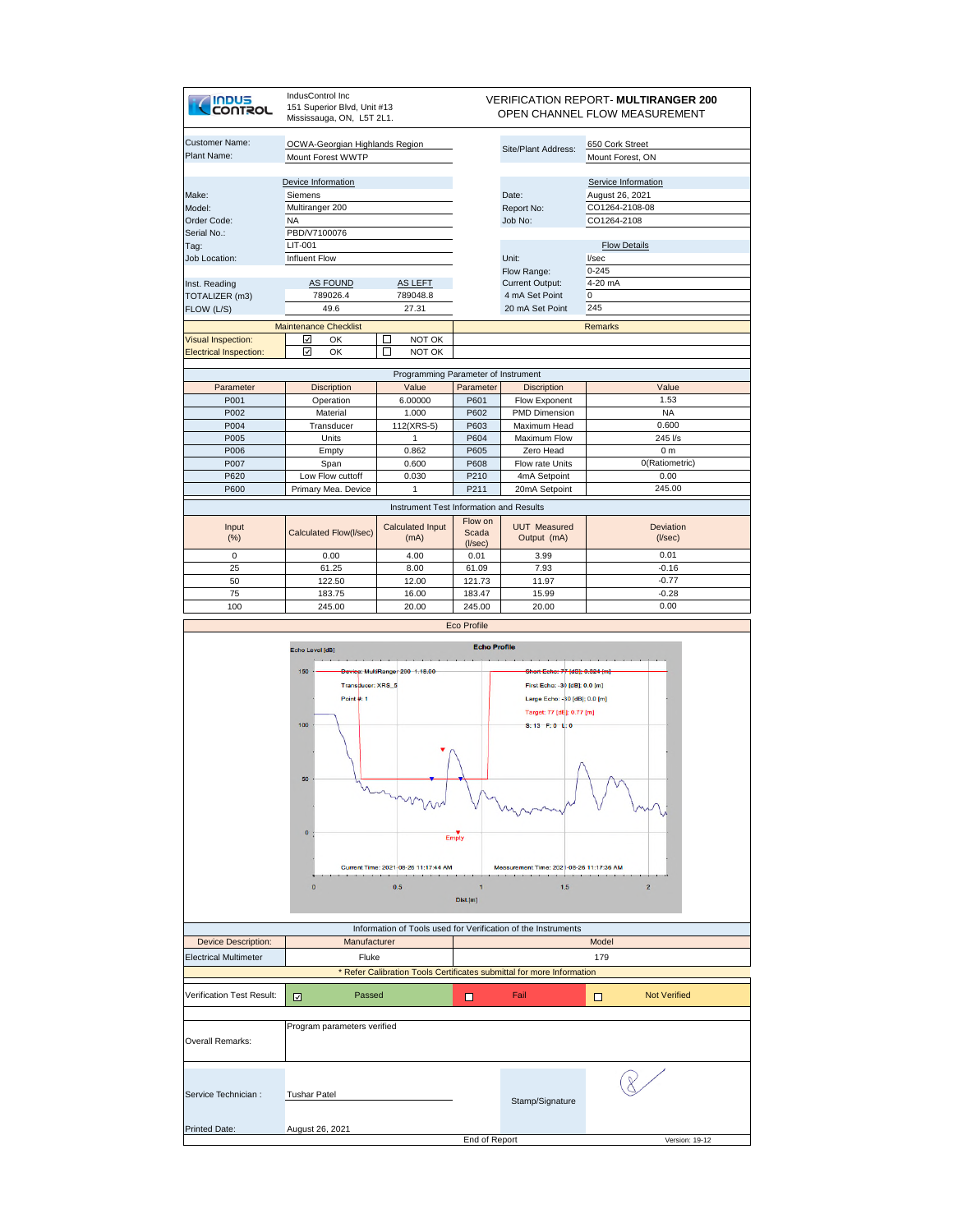DTM Version: 3.25.00 **Page 1/3** 

#### **Flowmeter Verification Certificate Transmitter**

| Georgian Highlands Region    | Cork St PS                  |
|------------------------------|-----------------------------|
| Customer                     | Plant                       |
|                              | <b>FIT-01</b>               |
| Order code                   | Tag Name                    |
| PROMAG 50 W DN200            | 1.0427 - 1.0427             |
| Device type                  | K-Factor                    |
| D6020C16000                  | -3                          |
| Serial number                | Zero point                  |
| V2.03.00                     | V1.04.01                    |
| Software Version Transmitter | Software Version I/O-Module |
| 26.08.2021                   | 13:07                       |
| Verification date            | Verification time           |

#### **Verification result Transmitter: Passed**

| <b>Test item</b>        | Result     | <b>Applied Limits</b> |
|-------------------------|------------|-----------------------|
| Amplifier               | Passed     | Basis: 0.55 %         |
| <b>Current Output 1</b> | Passed     | $0.05 \text{ mA}$     |
| <b>Pulse Output 1</b>   | Not tested | 0 P                   |
| Test Sensor             | Passed     |                       |

| <b>FieldCheck Details</b> | <b>Simubox Details</b>       |  |
|---------------------------|------------------------------|--|
| 551063                    | 8818965                      |  |
| Production number         | Production number            |  |
| 1.07.10                   | 1.00.01                      |  |
| Software Version          | Software Version             |  |
| 07/2021                   | 07/2021                      |  |
| Last Calibration Date     | <b>Last Calibration Date</b> |  |

26.08.21

Date **Date Operator's Sign Inspector's Sign** 

#### **Overall results:**

The achieved test results show that the instrumment is completely functional, and the measuring results lie within  $+/-$  1% of the original calibration.<sup>1)</sup>

The calibration of the Fieldcheck test system is fully traceable to national standards.

1) Prerequisite is an additional proof of electrode integrity with a high voltage test.

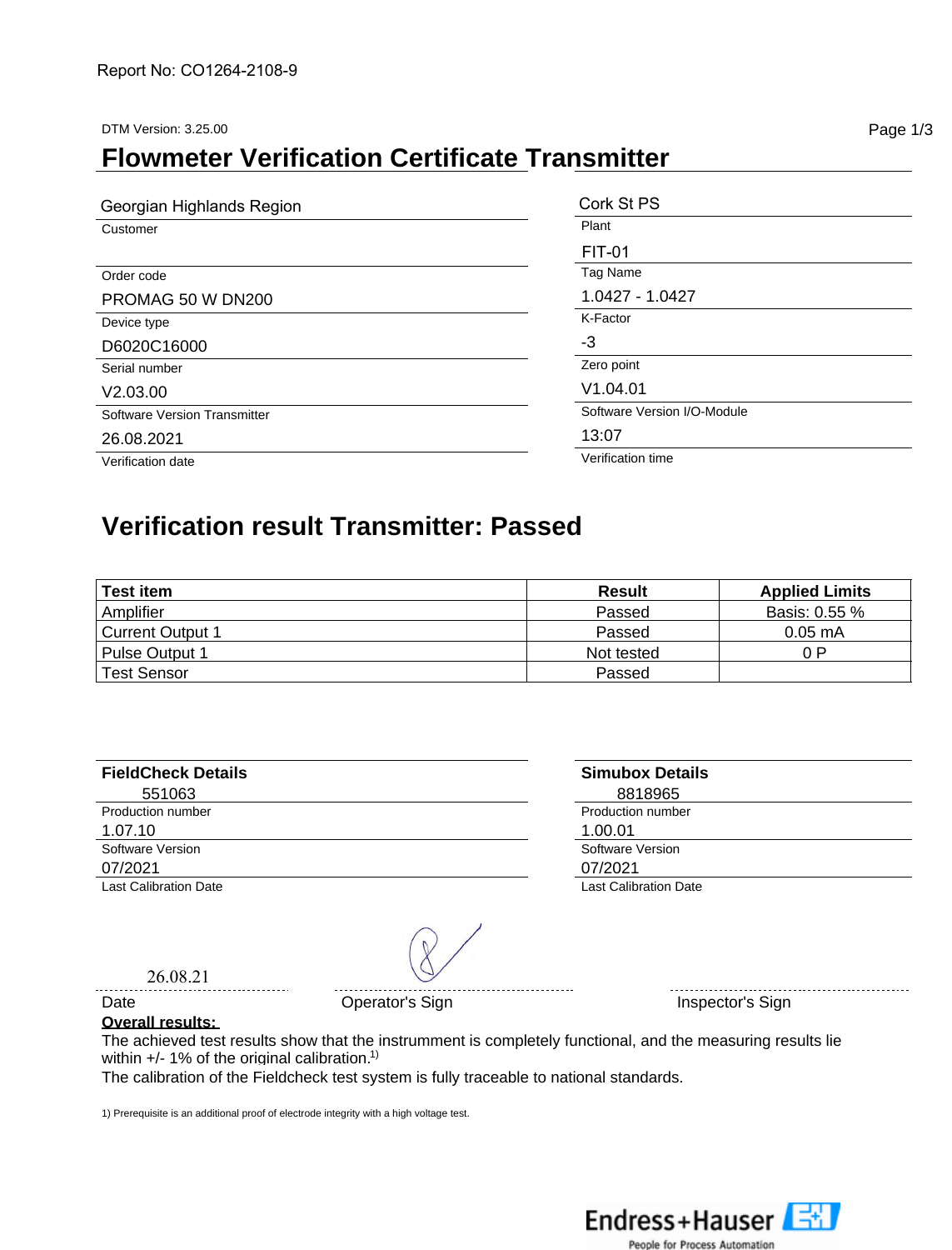#### **FieldCheck - Result Tab Transmitter**

| Customer                     | Georgin Highlands Region | Plant                       | Cork st PS      |
|------------------------------|--------------------------|-----------------------------|-----------------|
| Order code                   |                          | Tag Name                    | <b>FIT-01</b>   |
| Device type                  | <b>PROMAG 50 W DN200</b> | K-Factor                    | 1.0427 - 1.0427 |
| Serial number                | D6020C16000              | Zero point                  | -3              |
| Software Version Transmitter | V2.03.00                 | Software Version I/O-Module | V1.04.01        |
| Verification date            | 26.08.2021               | Verification time           | 13:07           |

Verification Flow end value ( 100 % ): 125.664 l/s Flow speed 4.00 m/s

| Passed / Failed | Test item                  | Simul. Signal          | <b>Limit Value</b> | <b>Deviation</b>      |
|-----------------|----------------------------|------------------------|--------------------|-----------------------|
|                 |                            |                        |                    |                       |
|                 | <b>Test Transmitter</b>    |                        |                    |                       |
|                 | Amplifier                  | 6.283 $1/s$ (5%)       | 1.50 %             | 0.10%                 |
|                 |                            | 12.566 l/s (10.0%)     | 1.00 %             | 0.10%                 |
|                 |                            | 62.832 l/s (50.0%)     | 0.60%              | 0.10%                 |
|                 |                            | 125.665 l/s (100%)     | 0.55%              | 0.07%                 |
|                 |                            |                        |                    |                       |
|                 | <b>Current Output 1</b>    | 4.000 mA (0%)          | $0.05$ mA          | $0.001$ mA            |
|                 |                            | 4.800 mA (5%)          | $0.05$ mA          | $0.001 \text{ mA}$    |
|                 |                            | 5.600 mA (10.0%)       | $0.05$ mA          | $-0.014$ mA           |
|                 |                            | 12.000 mA (50.0%)      | $0.05$ mA          | $-0.001$ mA           |
|                 |                            | 20.000 mA (100%)       | $0.05$ mA          | $-0.009$ mA           |
|                 |                            |                        |                    |                       |
|                 | Pulse Output 1             | $\qquad \qquad \cdots$ | ---                | ---                   |
|                 |                            |                        |                    |                       |
|                 |                            | <b>Start value</b>     | Limits range       | <b>Measured value</b> |
|                 | <b>Test Sensor</b>         |                        |                    |                       |
|                 | Coil Curr, Rise            | 13.300 ms              | 0.00027.625 ms     | 18.685 ms             |
|                 | Coil Curr. Stability       |                        | ---                | ---                   |
|                 | <b>Electrode Integrity</b> | mV                     | $0.0300.001$ mV    | 3.260 mV              |

Legend of symbols

| --------------------- |        |               |             |        |
|-----------------------|--------|---------------|-------------|--------|
|                       |        |               |             |        |
| 10000<br>assec        | Failed | tested<br>not | not testab' | ention |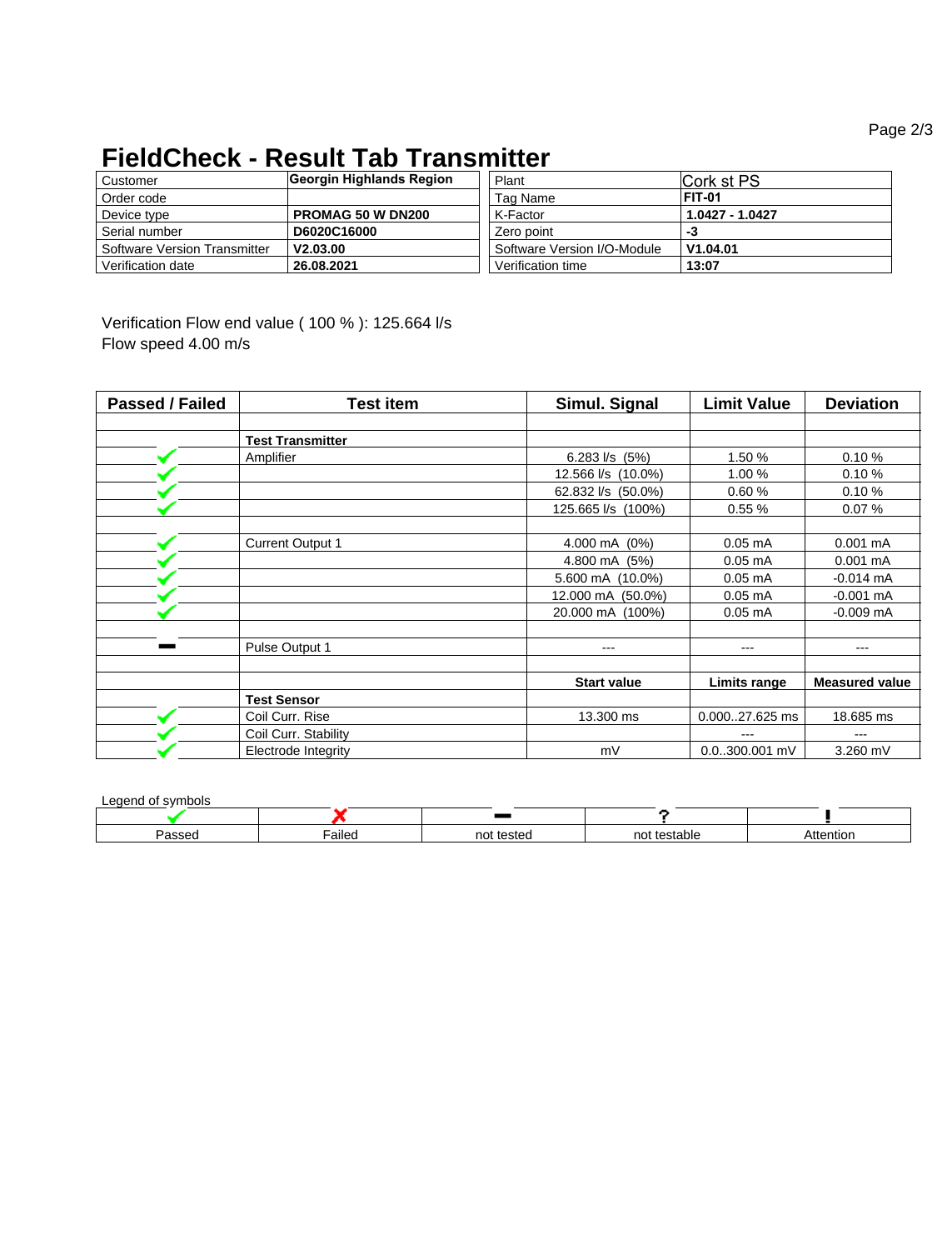#### **FieldCheck: Parameters Transmitter**

| Customer                     | Georgin Highlands Region | Plant                       | Cork St. PS     |
|------------------------------|--------------------------|-----------------------------|-----------------|
| Order code                   |                          | Tag Name                    | <b>FIT-01</b>   |
| Device type                  | <b>PROMAG 50 W DN200</b> | K-Factor                    | 1.0427 - 1.0427 |
| Serial number                | D6020C16000              | Zero point                  | -3              |
| Software Version Transmitter | V2.03.00                 | Software Version I/O-Module | V1.04.01        |
| Verification date            | 26.08.2021               | Verification time           | 13:07           |

| <b>Curent Output</b> | Assign                       | <b>Current Range</b> | Value 0 4mA      | Value 20 mA         |  |
|----------------------|------------------------------|----------------------|------------------|---------------------|--|
| Terminal 26/27       | <b>VOLUME</b><br><b>FLOW</b> | 4-20 mA activ        | $0.0$ I/s        | $200.01$ $\sqrt{s}$ |  |
|                      |                              |                      |                  |                     |  |
| <b>Pulse Output</b>  | Assign                       | <b>Pulse Value</b>   | Output signal    | <b>Pulse width</b>  |  |
| Terminal 24/25       | <b>VOLUME</b><br><b>FLOW</b> | $1.000 \text{ m3/P}$ | Passive/Positive | 100.01 ms           |  |
|                      |                              |                      |                  |                     |  |

Actual System Ident. 133.0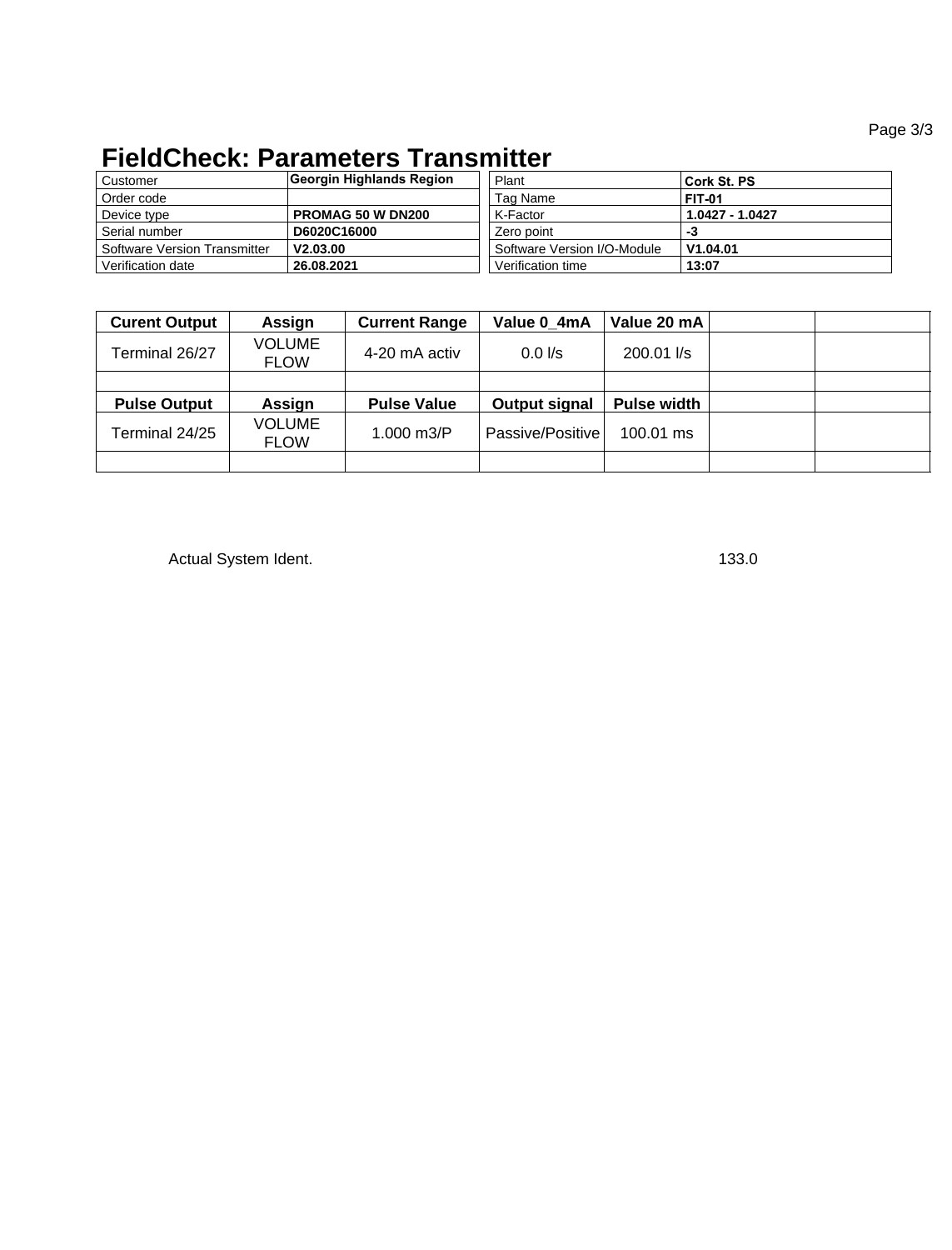

| <b>Customer Name:</b>            |                              | OCWA-Georgian Highlands Region<br>Site/Plant Address:                 |                                         | 304 Foster st,  |                     |                |
|----------------------------------|------------------------------|-----------------------------------------------------------------------|-----------------------------------------|-----------------|---------------------|----------------|
| <b>Plant Name:</b>               | Mount Forest WWTP            |                                                                       |                                         |                 | Mount Forest, ON    |                |
|                                  |                              |                                                                       |                                         |                 |                     |                |
|                                  | Device Information           |                                                                       |                                         |                 | Service Information |                |
| Make:                            | Khrone                       |                                                                       | Date:                                   |                 | August 26, 2021     |                |
| Model:                           | <b>IFC 100W</b>              |                                                                       | Report No:                              |                 | CO1264-2108-10      |                |
| Order Code:                      | <b>NA</b>                    |                                                                       | Job No:                                 |                 | CO1264-2108         |                |
| Serial No.:                      | C104591                      |                                                                       |                                         |                 |                     |                |
| Tag:                             | FIT <sub>1</sub>             |                                                                       |                                         |                 | <b>Flow Details</b> |                |
| Job Location:                    | Foster street PS Flow        |                                                                       | Unit:                                   |                 | I/sec               |                |
| Asset ID:                        | 205530                       |                                                                       | Flow Range:                             |                 | $0 - 250$           |                |
|                                  |                              |                                                                       | <b>Current Output:</b>                  |                 | 4-20 mA             |                |
|                                  | <b>Sensor Details</b>        |                                                                       | 4 mA Set Point                          |                 | $\overline{0}$      |                |
| Line size:                       | 12"                          |                                                                       | 20 mA Set Point                         |                 | 250                 |                |
|                                  | 7.9112                       |                                                                       |                                         |                 |                     |                |
| GK:                              |                              |                                                                       |                                         |                 |                     |                |
| Mounting:                        | Remote                       |                                                                       | Inst. Reading                           |                 | AS FOUND            | <b>AS LEFT</b> |
|                                  |                              |                                                                       | TOTALIZER (m3)                          |                 | 604583.27           | 604590.71      |
|                                  |                              |                                                                       | FLOW (I/sec)                            |                 | 0.08                | 47.78          |
|                                  |                              |                                                                       |                                         |                 |                     |                |
|                                  | <b>Maintenance Checklist</b> |                                                                       |                                         |                 | <b>Remarks</b>      |                |
| <b>Visual Inspection:</b>        | $\checkmark$<br>OK           | NOT OK                                                                |                                         |                 |                     |                |
| <b>Electrical Inspection:</b>    | OK<br>$\checkmark$           | NOT OK                                                                |                                         |                 |                     |                |
| <b>Sensor Installation:</b>      | $\checkmark$<br>OK           | NOT OK                                                                |                                         |                 |                     |                |
| <b>Transmitter Installation:</b> | $\checkmark$<br>OK           | NOT OK                                                                |                                         |                 |                     |                |
|                                  |                              |                                                                       |                                         |                 |                     |                |
|                                  |                              |                                                                       | Instrument Test Information and Results |                 |                     |                |
|                                  |                              |                                                                       |                                         | <b>UUT</b>      |                     |                |
| Set-Point as Per Calibration     | <b>Calculated Flow</b>       | Calculated O/P                                                        | <b>UUT Display</b>                      | Measured        | Deviation           |                |
| KIT                              | $($ l/sec $)$                | (mA)                                                                  | $($ l/sec $)$                           | Output (mA)     | $($ l/sec $)$       |                |
| 0                                | 0.00                         | 4.00                                                                  | 0.01                                    | 4.00            | 0.01                |                |
| A                                | 42.61                        | 6.73                                                                  | 43.50                                   | 6.77            | 0.89                |                |
| $\sf B$                          | 85.22                        |                                                                       | 86.20                                   |                 | 0.98                |                |
|                                  |                              | 9.45                                                                  |                                         | 9.49            |                     |                |
| $\mathbf C$                      | 170.45                       | 14.91                                                                 | 169.89                                  | 14.87           | $-0.56$             |                |
|                                  |                              | Information of Tools used for Verification of the Instruments         |                                         |                 |                     |                |
| <b>Details</b>                   |                              | Tool/Kit 1                                                            | Tool/Kit 2                              |                 | Tool/Kit 3          |                |
| Device Description:              | Calibrator                   |                                                                       | <b>Electrical Multimeter</b>            |                 | N/A                 |                |
| Manufacturer:                    | Khrone                       |                                                                       | Fluke                                   |                 | N/A                 |                |
| Model No:                        | GS8B                         |                                                                       | 179                                     |                 | N/A                 |                |
|                                  |                              | * Refer Calibration Tools Certificates submittal for more Information |                                         |                 |                     |                |
| <b>Verification Test Result:</b> | $\overline{\mathcal{L}}$     | Passed                                                                | $\Box$                                  | Fail            | <b>Not Verified</b> |                |
|                                  |                              | Measurement Works within Specification.                               |                                         |                 |                     |                |
|                                  |                              |                                                                       |                                         |                 |                     |                |
| <b>Overall Remarks:</b>          |                              |                                                                       |                                         |                 |                     |                |
|                                  |                              |                                                                       |                                         |                 |                     |                |
|                                  |                              |                                                                       |                                         |                 |                     |                |
|                                  |                              |                                                                       |                                         |                 |                     |                |
| Service Technician :             | <b>Tushar Patel</b>          |                                                                       |                                         | Stamp/Signature |                     |                |
|                                  |                              |                                                                       |                                         |                 |                     |                |
| <b>Printed Date:</b>             | August 26, 2021              |                                                                       |                                         |                 |                     |                |
|                                  |                              |                                                                       | End of Report                           |                 | Version: 19-12      |                |
|                                  |                              |                                                                       |                                         |                 |                     |                |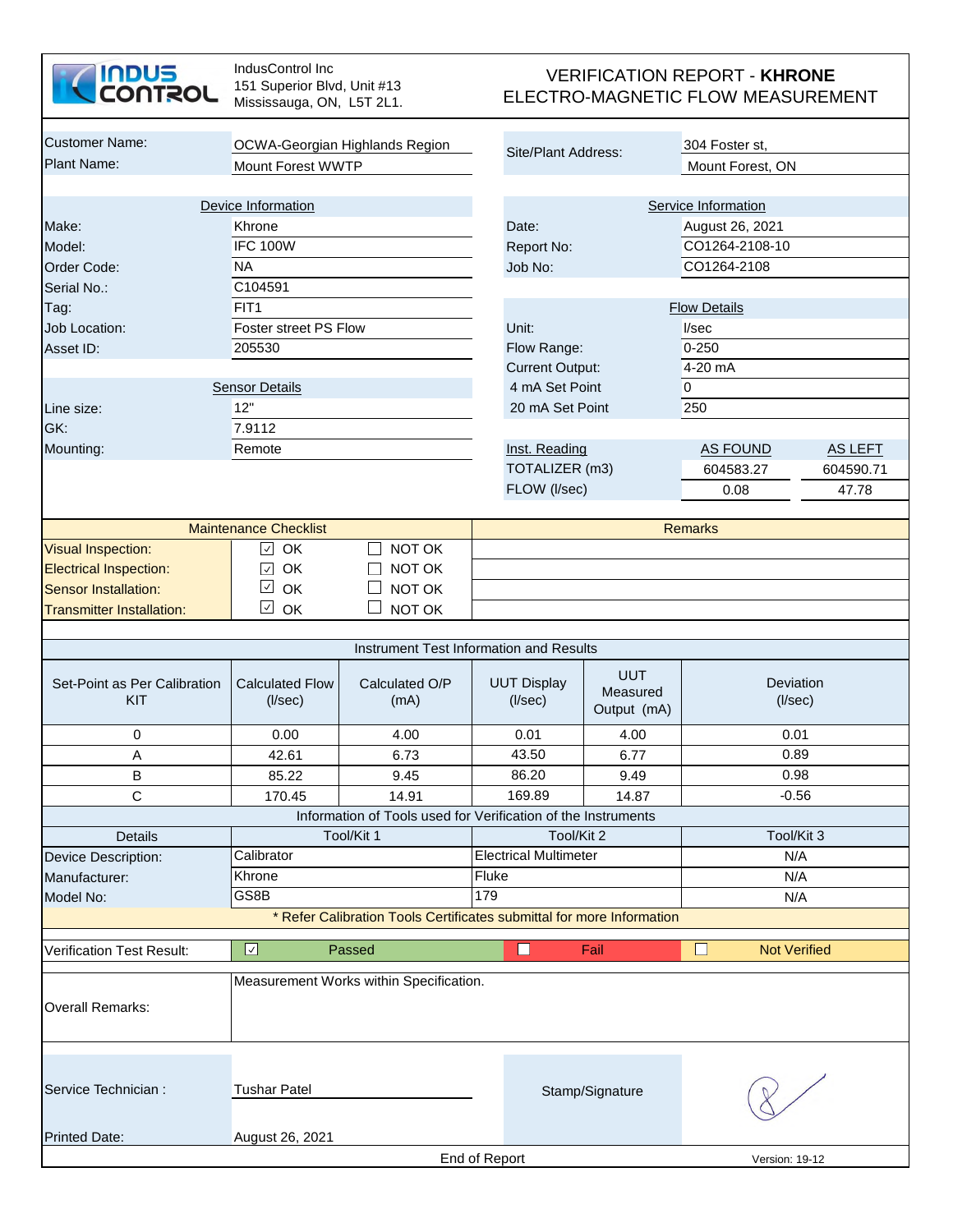| <b>INDUS<br/>CONTROL</b>                     | IndusControl Inc.<br>151 Superior Blvd, Unit #13<br>Mississauga, ON, L5T 2L1. | <b>VERIFICATION REPORT- SINTRANS LUT 400</b><br>OPEN CHANNEL FLOW MEASUREMENT |                            |                                                                       |                                    |                                   |  |  |
|----------------------------------------------|-------------------------------------------------------------------------------|-------------------------------------------------------------------------------|----------------------------|-----------------------------------------------------------------------|------------------------------------|-----------------------------------|--|--|
| <b>Customer Name:</b>                        | OCWA-Georgian Highlands Region                                                |                                                                               | Site/Plant                 | 650 Cork Street,                                                      |                                    |                                   |  |  |
| <b>Plant Name:</b>                           | <b>Mount Forest WWTP</b>                                                      |                                                                               |                            | Address:                                                              | Mount Forest, ON                   |                                   |  |  |
|                                              |                                                                               |                                                                               |                            |                                                                       |                                    |                                   |  |  |
|                                              | Device Information                                                            |                                                                               |                            |                                                                       | Service Information                |                                   |  |  |
| Make:                                        | Siemens                                                                       |                                                                               | Date:                      | August 26, 2021                                                       |                                    |                                   |  |  |
| Model:                                       | SINTRANS LUT440                                                               |                                                                               |                            | <b>Report No:</b>                                                     | CO1264-2108-11                     |                                   |  |  |
| Order Code:                                  | 7ML50500CA111DA0                                                              |                                                                               | Job No:                    | CO1264-2108                                                           |                                    |                                   |  |  |
| Serial No.:                                  | PBD/M2280284                                                                  |                                                                               |                            |                                                                       |                                    |                                   |  |  |
|                                              |                                                                               |                                                                               |                            | Unit:                                                                 | <b>Flow Details</b><br>L/S         |                                   |  |  |
|                                              |                                                                               |                                                                               |                            | Flow Range:                                                           | $0 - 100$                          |                                   |  |  |
| Inst. Reading                                | <b>AS FOUND</b>                                                               | <b>AS LEFT</b>                                                                |                            | <b>Current Output:</b>                                                | 4-20 mA                            |                                   |  |  |
| TOTALIZER (L)                                | 0                                                                             | 0                                                                             |                            | 4 mA Set Point                                                        | $\overline{0}$                     |                                   |  |  |
| FLOW (L/S)                                   | $\Omega$                                                                      | 0                                                                             |                            | 20 mA Set Point                                                       | 100                                |                                   |  |  |
|                                              |                                                                               |                                                                               |                            |                                                                       |                                    |                                   |  |  |
|                                              | <b>Maintenance Checklist</b>                                                  |                                                                               | <b>Remarks</b>             |                                                                       |                                    |                                   |  |  |
| <b>Visual Inspection:</b>                    | $\boldsymbol{\zeta}$<br>OK<br>$\checkmark$                                    | NOT OK                                                                        |                            |                                                                       |                                    |                                   |  |  |
| <b>Electrical Inspection:</b>                | OK                                                                            | NOT OK<br>П                                                                   |                            |                                                                       |                                    |                                   |  |  |
|                                              |                                                                               | Programming Parameter of Instrument                                           |                            |                                                                       |                                    |                                   |  |  |
| Parameter                                    |                                                                               | Value                                                                         | Parameter                  |                                                                       | Value                              |                                   |  |  |
| <b>Sensor Mode</b>                           |                                                                               | Level                                                                         | 4 mA Set Point             |                                                                       | 0.00                               |                                   |  |  |
| Transducer                                   |                                                                               | XRS-5                                                                         | 20 mA Set Point            |                                                                       | 100                                |                                   |  |  |
| Unit                                         |                                                                               | m                                                                             | <b>Flowrate Unit</b>       |                                                                       | L/S                                |                                   |  |  |
| <b>Low Calibration Point</b>                 |                                                                               | 1.286 m                                                                       | Method of Flow calculation |                                                                       | <b>Ratio Metric</b>                |                                   |  |  |
| <b>High Calibration Point</b>                |                                                                               | 0.54 m                                                                        | Low Flow Cutoff            |                                                                       | 0 <sub>m</sub>                     |                                   |  |  |
| <b>Sensor Offset</b>                         |                                                                               | 0.498 m                                                                       | <b>Zero Head Offset</b>    |                                                                       | 0.53 m                             |                                   |  |  |
| Maximum Head                                 |                                                                               | 0.6 <sub>m</sub>                                                              | <b>Flow Exponent</b>       |                                                                       | 2.50                               |                                   |  |  |
|                                              |                                                                               | Instrument Test Information and Results                                       |                            |                                                                       |                                    |                                   |  |  |
| Set-Point                                    | <b>Calculated Flow</b><br>$($ l/sec $)$                                       | Calculated O/P<br>(mA)                                                        |                            | <b>UUT Display (I/sec)</b>                                            | <b>UUT</b> Measured<br>Output (mA) | <b>Deviation</b><br>$($ l/sec $)$ |  |  |
| 1                                            | 0.00                                                                          | 4.00                                                                          |                            | 0.01                                                                  | 4.00                               | 0.01                              |  |  |
| $\overline{2}$                               | 25.00                                                                         | 8.00                                                                          | 25.00                      |                                                                       | 8.03                               | 0.00                              |  |  |
| 3                                            | 50.00                                                                         | 12.00                                                                         | 50.10                      |                                                                       | 11.93                              | 0.10                              |  |  |
| 4                                            | 75.00                                                                         | 16.00                                                                         | 75.10                      |                                                                       | 15.99                              | 0.10                              |  |  |
| 5                                            | 100.00                                                                        | 20.00                                                                         | 100.00                     |                                                                       | 20.00                              | 0.00                              |  |  |
|                                              |                                                                               |                                                                               |                            | Information of Tools used for Verification of the Instruments         |                                    |                                   |  |  |
| <b>Device Description:</b>                   | Manufacturer                                                                  |                                                                               | Model                      |                                                                       |                                    |                                   |  |  |
| Fluke<br>179<br><b>Electrical Multimeter</b> |                                                                               |                                                                               |                            |                                                                       |                                    |                                   |  |  |
|                                              |                                                                               |                                                                               |                            | * Refer Calibration Tools Certificates submittal for more Information |                                    |                                   |  |  |
| <b>Verification Test Result:</b>             | $\Box$<br>Passed                                                              |                                                                               | O                          | Fail                                                                  | $\Box$<br><b>Not Verified</b>      |                                   |  |  |
| <b>Overall Remarks:</b>                      | Program parameters verified                                                   |                                                                               |                            |                                                                       |                                    |                                   |  |  |
| Service Technician :                         | <b>Tushar Patel</b>                                                           | Stamp/Signature                                                               |                            |                                                                       |                                    |                                   |  |  |
| <b>Printed Date:</b>                         | August 26, 2021                                                               |                                                                               |                            |                                                                       |                                    |                                   |  |  |
|                                              |                                                                               |                                                                               | End of Report              |                                                                       |                                    | Version: 19-12                    |  |  |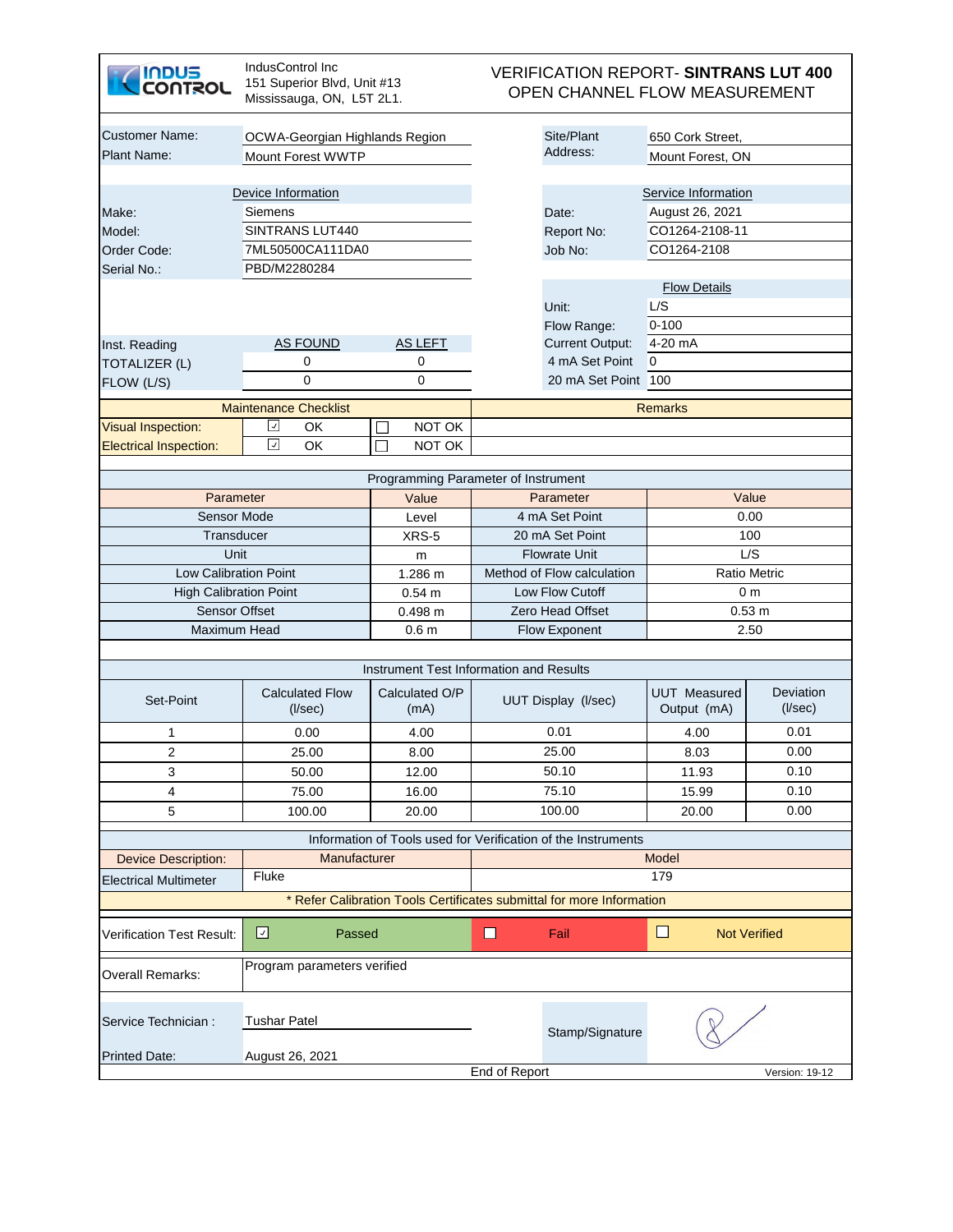

| <b>Customer Name:</b>                       |                                 |                                                                       |                              |             |                               |                |  |
|---------------------------------------------|---------------------------------|-----------------------------------------------------------------------|------------------------------|-------------|-------------------------------|----------------|--|
| <b>Plant Name:</b>                          | OCWA-Georgian Highlands Region  |                                                                       | Site/Plant Address:          |             | 650 Cork Street,              |                |  |
|                                             | <b>Mount Forest WWTP</b>        |                                                                       |                              |             | Mount Forest, ON              |                |  |
|                                             |                                 |                                                                       |                              |             |                               |                |  |
|                                             | Device Information              |                                                                       |                              |             | Service Information           |                |  |
| Make:                                       | Khrone                          |                                                                       | Date:                        |             | August 26, 2021               |                |  |
| Model:                                      | <b>IFC 300W</b>                 |                                                                       | Report No:                   |             | CO1264-2108-12                |                |  |
| Order Code:                                 | <b>NA</b>                       |                                                                       | Job No:                      |             | CO1264-2108                   |                |  |
| Serial No.:                                 | C080273                         |                                                                       |                              |             |                               |                |  |
| Tag:                                        | FIT-401                         |                                                                       |                              |             | <b>Flow Details</b>           |                |  |
| Job Location:                               | Pump Station Flow               |                                                                       | Unit:                        |             | I/sec                         |                |  |
| Asset ID:                                   | 205535                          |                                                                       | Flow Range:                  |             | 0-300                         |                |  |
|                                             |                                 |                                                                       | <b>Current Output:</b>       |             | 4-20 mA                       |                |  |
| <b>Sensor Details</b>                       |                                 |                                                                       | 4 mA Set Point               |             | $\overline{0}$                |                |  |
| Line size:                                  | 12"                             |                                                                       | 20 mA Set Point              |             | 300                           |                |  |
| GK:                                         | 3.6471                          |                                                                       |                              |             |                               |                |  |
| GKL:                                        | 7.295                           |                                                                       | Inst. Reading                |             | <b>AS FOUND</b>               | <b>AS LEFT</b> |  |
| Mounting:                                   | Remote                          |                                                                       | TOTALIZER (m3)               |             | 9347499.52                    | 9347501.22     |  |
|                                             |                                 |                                                                       | FLOW (I/sec)                 |             | 10.6                          | 0.0            |  |
|                                             |                                 |                                                                       |                              |             |                               |                |  |
|                                             | <b>Maintenance Checklist</b>    |                                                                       |                              |             | <b>Remarks</b>                |                |  |
| <b>Visual Inspection:</b>                   | OK<br>$\checkmark$              | NOT OK                                                                |                              |             |                               |                |  |
| <b>Electrical Inspection:</b>               | OK<br>$\overline{\zeta}$        | NOT OK                                                                |                              |             |                               |                |  |
| <b>Sensor Installation:</b>                 | $\checkmark$<br>OK<br>NOT OK    |                                                                       |                              |             |                               |                |  |
| <b>Transmitter Installation:</b>            | $\checkmark$<br>OK              | NOT OK                                                                |                              |             |                               |                |  |
|                                             |                                 |                                                                       |                              |             |                               |                |  |
|                                             |                                 | Instrument Test Information and Results                               |                              |             |                               |                |  |
| Set-Point as Per Calibration                | <b>Calculated Flow</b>          | Calculated O/P                                                        | <b>UUT Display</b>           | <b>UUT</b>  | Deviation<br>$($ l/sec $)$    |                |  |
| KIT                                         | $($ l/sec $)$                   | (mA)                                                                  | $($ l/sec $)$                | Measured    |                               |                |  |
|                                             |                                 |                                                                       |                              | Output (mA) |                               |                |  |
| 0                                           | 0.00                            | 4.00                                                                  | 0.10                         | 4.03        | 0.10                          |                |  |
| А                                           | 39.29                           | 6.10                                                                  | 40.10                        | 6.12        | 0.81                          |                |  |
| В                                           | 78.58                           | 8.19                                                                  | 77.90                        | 8.15        |                               | $-0.68$        |  |
| C                                           | 157.15                          | 12.38                                                                 | 158.20                       | 12.38       | 1.05                          |                |  |
|                                             |                                 | Information of Tools used for Verification of the Instruments         |                              |             |                               |                |  |
| <b>Details</b>                              |                                 | Tool/Kit 1                                                            | Tool/Kit 2                   |             | Tool/Kit 3                    |                |  |
| Device Description:                         | Calibrator                      |                                                                       | <b>Electrical Multimeter</b> |             | N/A                           |                |  |
| Manufacturer:                               | Khrone                          |                                                                       | Fluke                        |             | N/A                           |                |  |
| Model No:                                   | $\overline{\text{GS}}$ 8B       |                                                                       | 179                          |             | N/A                           |                |  |
|                                             |                                 | * Refer Calibration Tools Certificates submittal for more Information |                              |             |                               |                |  |
|                                             |                                 |                                                                       |                              |             |                               |                |  |
| <b>Verification Test Result:</b>            | $\overline{\mathcal{L}}$        | Passed                                                                | $\Box$                       | Fail        | $\Box$<br><b>Not Verified</b> |                |  |
|                                             |                                 | Measurement Works within Specification.                               |                              |             |                               |                |  |
|                                             |                                 |                                                                       |                              |             |                               |                |  |
| <b>Overall Remarks:</b>                     |                                 |                                                                       |                              |             |                               |                |  |
|                                             |                                 |                                                                       |                              |             |                               |                |  |
|                                             |                                 |                                                                       |                              |             |                               |                |  |
| Service Technician :<br><b>Tushar Patel</b> |                                 |                                                                       |                              |             |                               |                |  |
|                                             |                                 |                                                                       | Stamp/Signature              |             |                               |                |  |
|                                             |                                 |                                                                       |                              |             |                               |                |  |
| <b>Printed Date:</b>                        | August 26, 2021                 |                                                                       |                              |             |                               |                |  |
|                                             | End of Report<br>Version: 19-12 |                                                                       |                              |             |                               |                |  |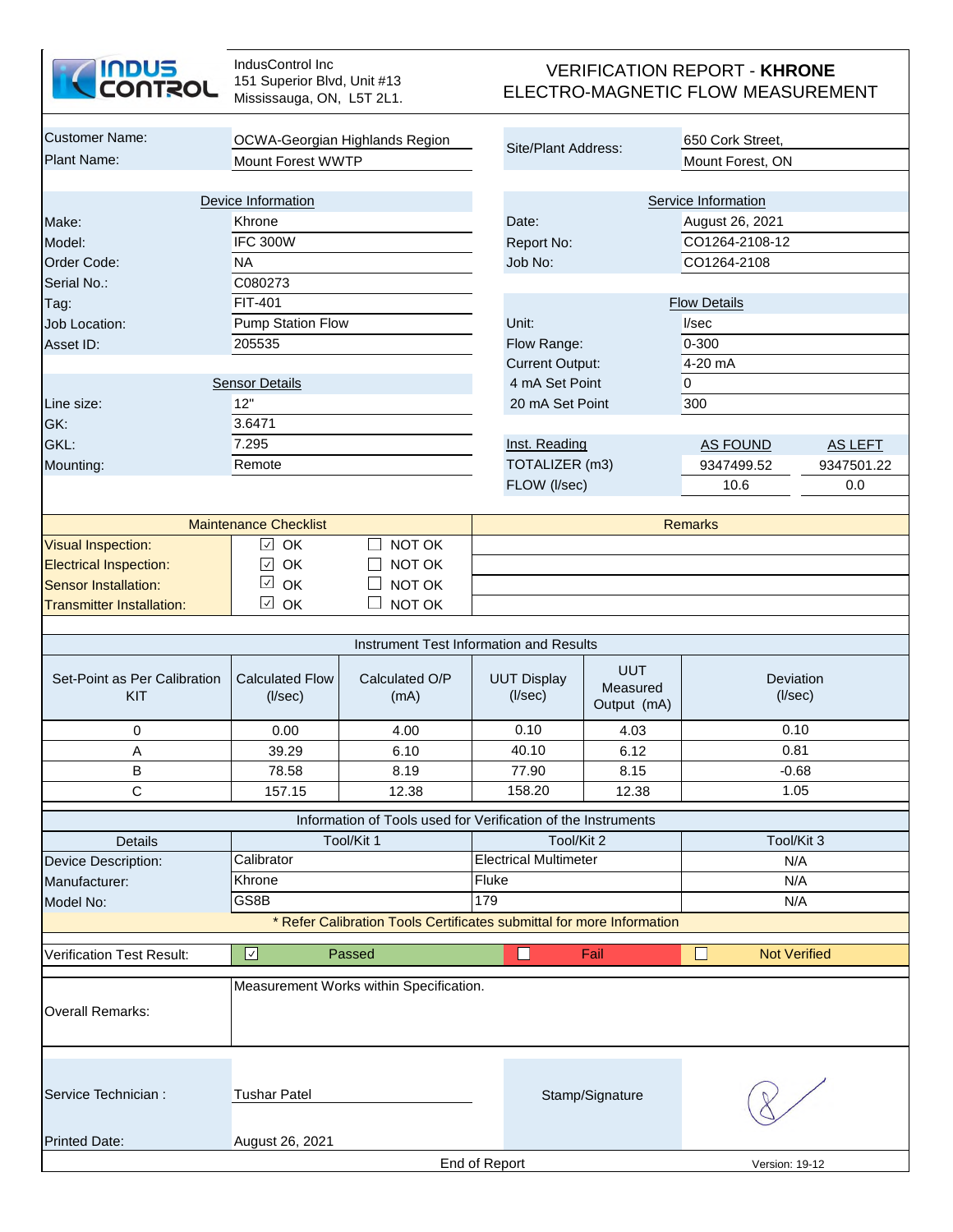**2021 Annual Performance Report Mount Forest Wastewater Treatment Plant Certificate of Approval No. 6134-F3FHHU**

Appendix D

Process Flow Schematic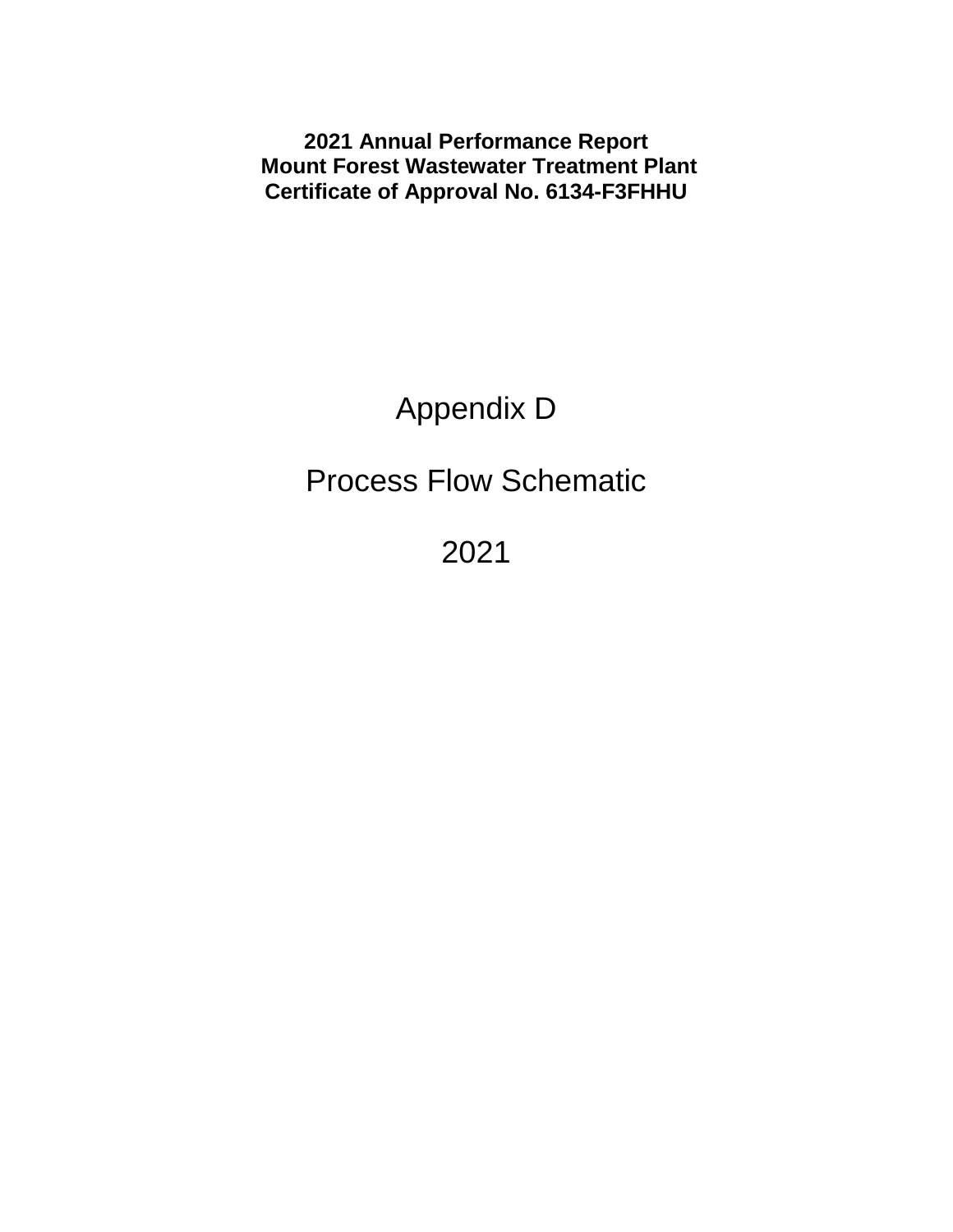